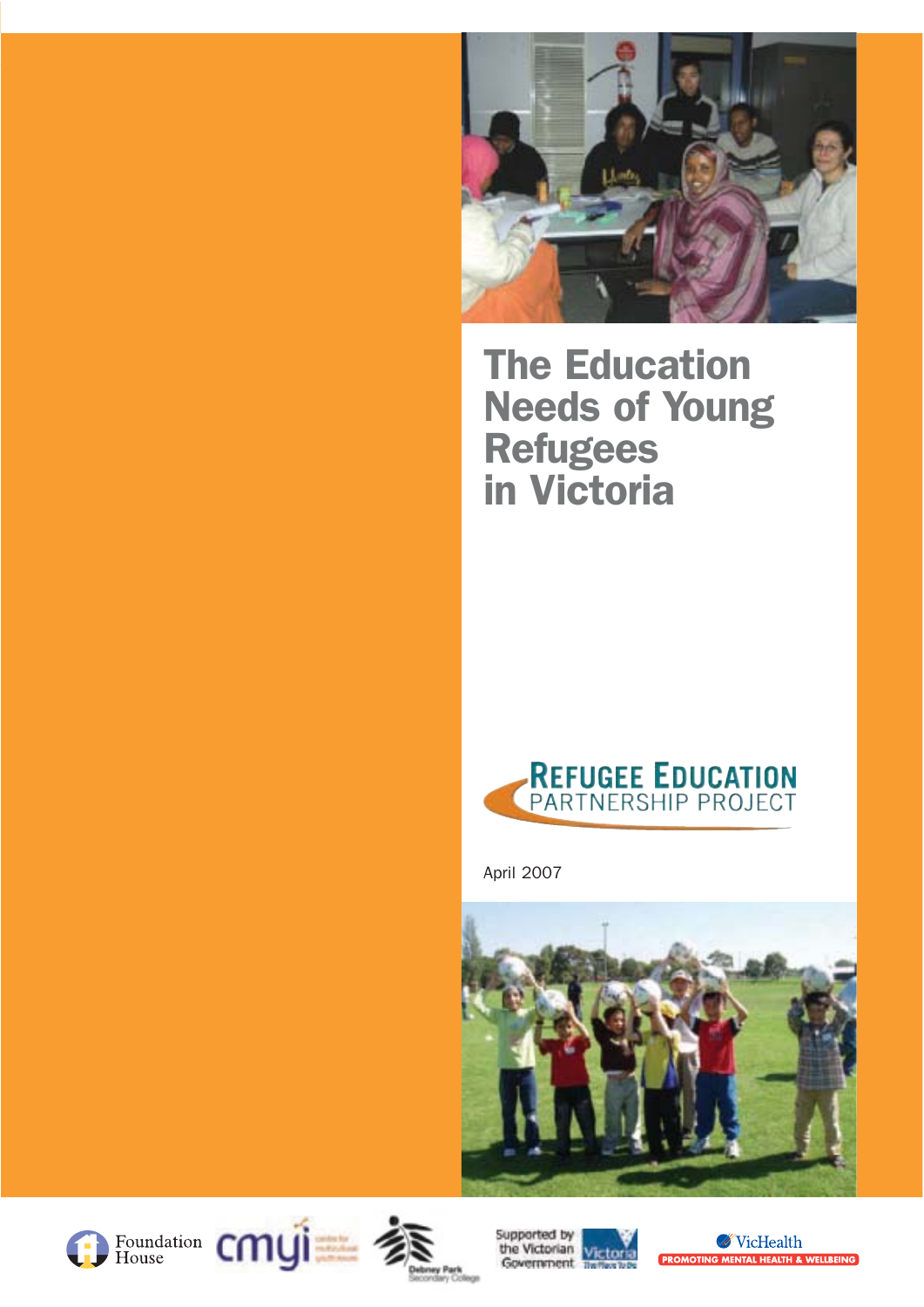## Acknowledgments

© 2007

Victorian Foundation for Survivors of Torture Inc.

All rights reserved. Material in this publication may be reproduced, translated or adapted to meet local needs without prior permission, subject to acknowledgement of this publication. No commercial use or sale permitted.

The Education Needs of Young Refugees in Victoria Published in April 2007 by the Victorian Foundation for Survivors of Torture Inc. 6 Gardiner St, Brunswick 3056 Australia Email: info@foundationhouse.org.au Web: www.foundationhouse.org.au

Designed by markmaking Printed by Altshul Printers Many individuals, schools and organisations have given their time and advice to the development of The Education Needs of Young Refugees in Victoria.

Particular thanks go to:

- Peter Kellock of The Asquith Group for consultancy services in the preparation of the publication
- Staff from the Refugee Education Partnership Project (REPP) and Foundation House for their contributions to the publication
- The schools and organisations who provided information and photos about their programs and practices
- The REPP Advisory Committee members, from:
	- Centre for Multicultural Youth Issues
	- Debney Park Secondary College
	- Department of Education
	- Department for Victorian Communities
	- Foundation House the Victorian Foundation for Survivors of Torture
	- Private philanthropic trust
	- Victorian Health Promotion Foundation.

This publication has been prepared with funding from a philanthropic trust and the Victorian Health Promotion Foundation.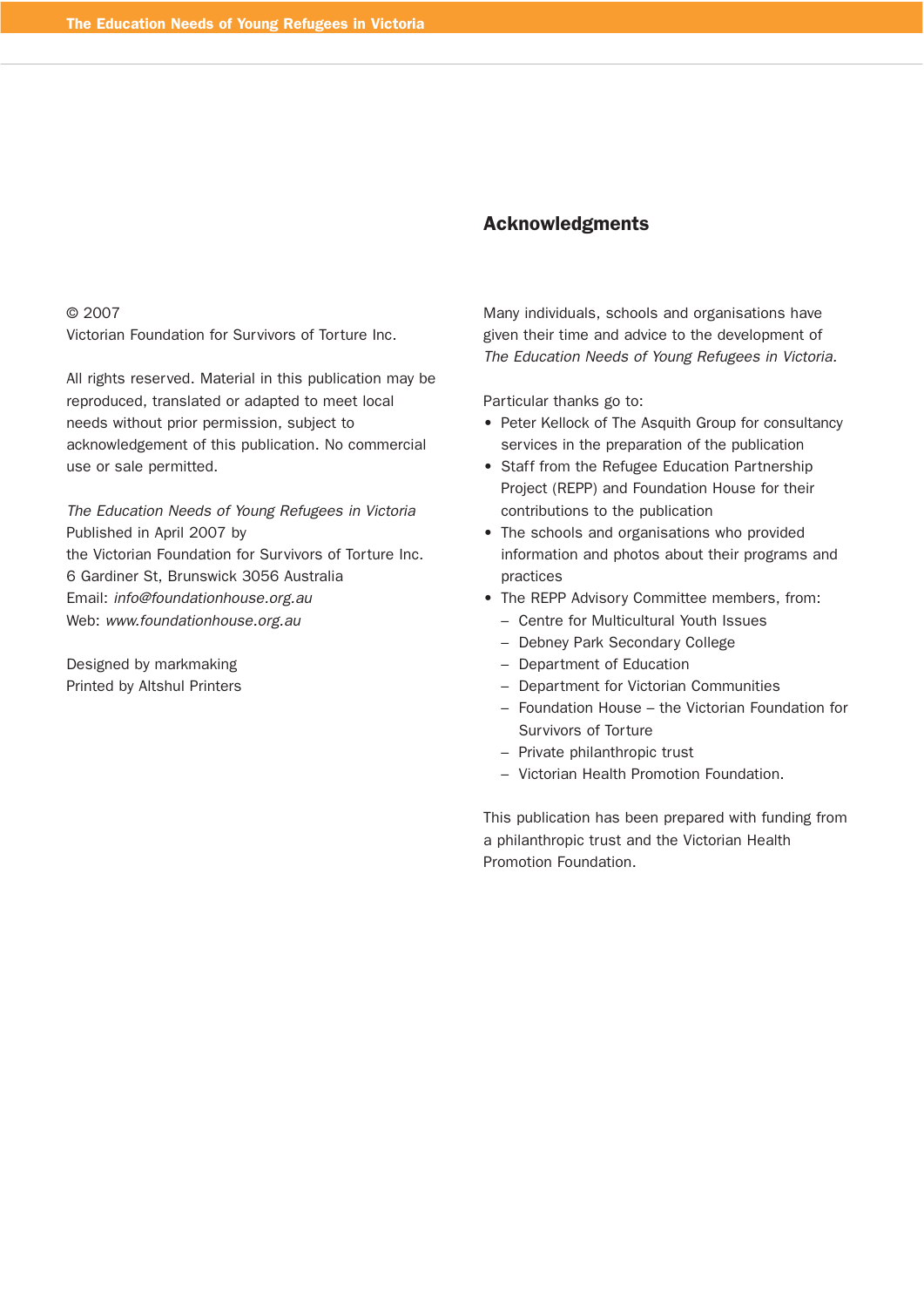# **Contents**

|     | <b>Executive summary</b>                                  | $\overline{2}$ |
|-----|-----------------------------------------------------------|----------------|
|     | Recommendations                                           | 5              |
| 1.  | Introduction                                              | $\overline{7}$ |
| 2.  | Refugee experience and its impact on education            | 10             |
| 3.  | The changing profile of young refugees                    | 11             |
| 4.  | A system response to the changing refugee profile         | 14             |
| 5.  | Data collection and analysis                              | 16             |
| 6.  | Acquisition of language skills                            | 17             |
| 7.  | Assisting with school engagement and recovery from trauma | 21             |
| 8.  | <b>Transitions</b>                                        | 23             |
| 9.  | Providing additional learning support out of school hours | 27             |
| 10. | Engaging refugee families and communities                 | 31             |
|     | 11. Support for multicultural education aides             | 34             |
|     | 12. The post-compulsory education age group               | 35             |
|     | References                                                | 37             |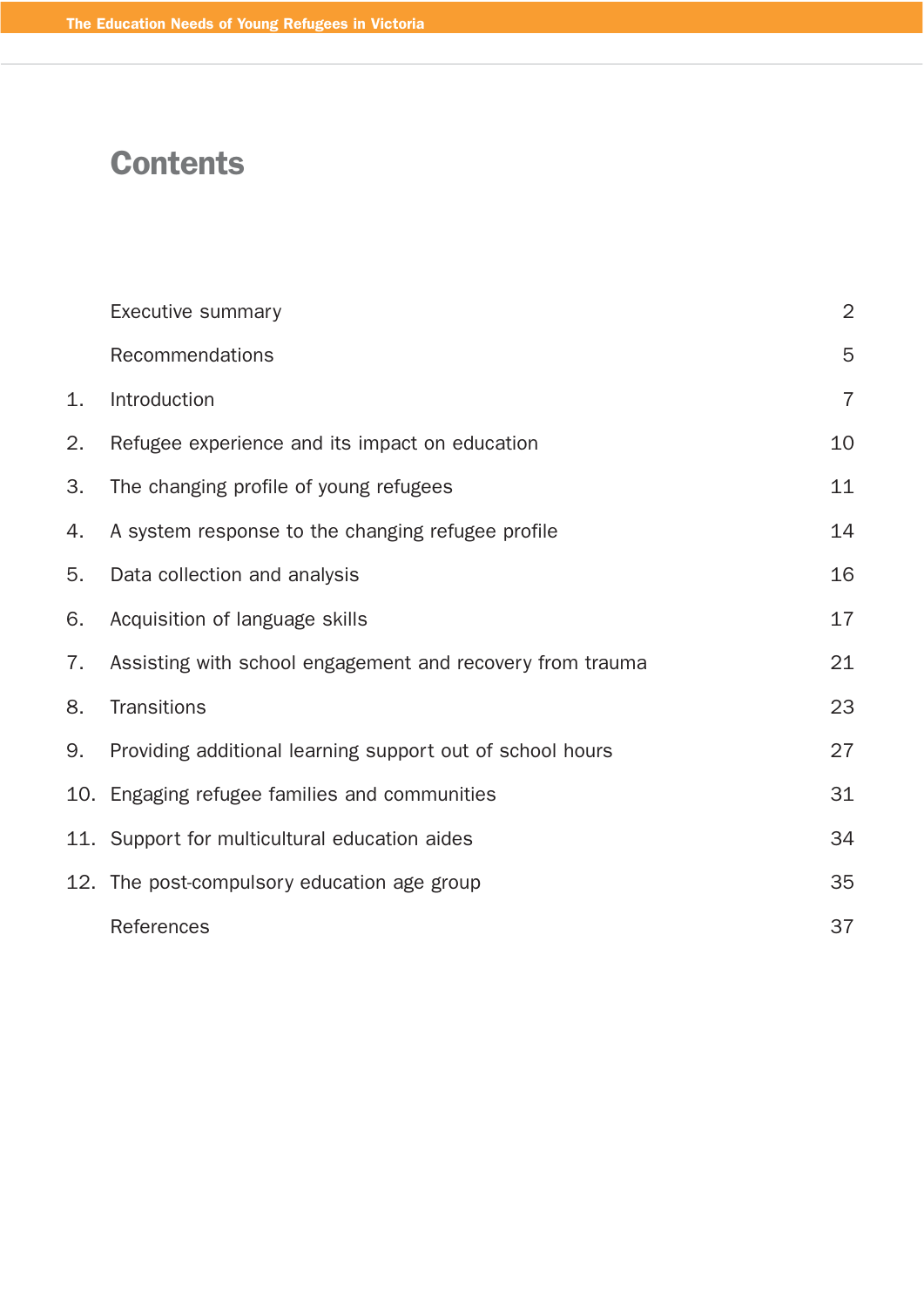# Executive summary

HE ISSUES CANVASSED IN THIS DOCUMENT<br>provide a basis for developing a government<br>policy position to improve educational out-<br>comes and enhance emotional well-being<br>for young people from refugee backgrounds.<br>They are derive HE ISSUES CANVASSED IN THIS DOCUMENT provide a basis for developing a government policy position to improve educational outcomes and enhance emotional well-being for young people from refugee backgrounds. cies. A Fairer Victoria<sup>1</sup> outlines the Victorian government's commitment to redressing disadvantage and improving opportunities for all Victorians to fully participate in the State's economic and social life. Growing Victoria Together<sup>2</sup> has 'high quality education and training for life long learning' as one of its goals, with a guiding principle of the Blueprint for Government Schools<sup>3</sup> being that all students are entitled to a high-quality school education and opportunity to succeed. Partnerships involving government, non-government agencies and local communities are crucial to achieving these aims.

While many students from refugee backgrounds achieve success in schools there is a growing body of evidence to suggest that many young people arriving in Australia under the refugee and humanitarian program are also failing to attain a level of education that will ultimately allow for their successful integration into the Australian community. Minimal or no formal education pre-arrival coupled with significant emotional and physical deprivations are proving to be significant barriers for many in attaining outcomes within the mainstream education system. Subsequent high levels of drop out and growing unemployment are highly suggestive of the need to increase the level of support in some areas and to be able to better target existing funding/support in others.

In this context, the development of a refugee education strategy based on a whole of community/whole of school approach allowing for public-private partnerships would significantly enhance the support of particular learning needs of refugee background students.

Currently, student population data identifies those students receiving English as a Second Language (ESL) support; however, no data is collected in relation to refugee background students specifically. An ability to differentiate between the issues impacting on refugee background young people and those of the broader and much larger migrant population group in relation to mainstream education would significantly enhance the quality of responses to these issues. Collection and analysis of refugee specific data in relation to pre-arrival education and outcomes attained at the local level is imperative to enable targeted funding and program responses to more adequately support this highly vulnerable group within the education system.

Funding from the Commonwealth Government under the ESL New Arrivals Program currently provides new arrival students meeting eligibility requirements with 20 weeks of English language tuition in an English Language School or Centre (ELS/C). Severe disruptions to, or an absence of, formal education pre-arrival in Australia is a consistent feature for students from refugee backgrounds and the current level of support is inadequate to their needs. Commonwealth funding for refugee background students needs to be increased beyond this initial 20-week period for appropriate levels of literacy and numeracy to be acquired by students prior to them being placed within the mainstream education system.

Since 2005 Victorian schools have been provided with resources to deliver literacy and language support through Student Resource Package (SRP) Equity funding intended to improve achievement in literacy and numeracy for at-risk students. Schools in some instances have not developed an understanding of the flexibility and options that exist for using SRP Equity resources. In this context, schools require advice and professional development in relation to the use of these resources to more effectively address the language and literacy needs of refugee students.

2. Department of Premier and Cabinet, Growing Victoria Together: A Vision for Victoria to 2010 and Beyond, Victoria, 2001

<sup>1.</sup> Department of Premier and Cabinet, A Fairer Victoria, Victoria, 2005

<sup>3.</sup> Department of Education and Training, Blueprint for Government Schools, Victoria, 2004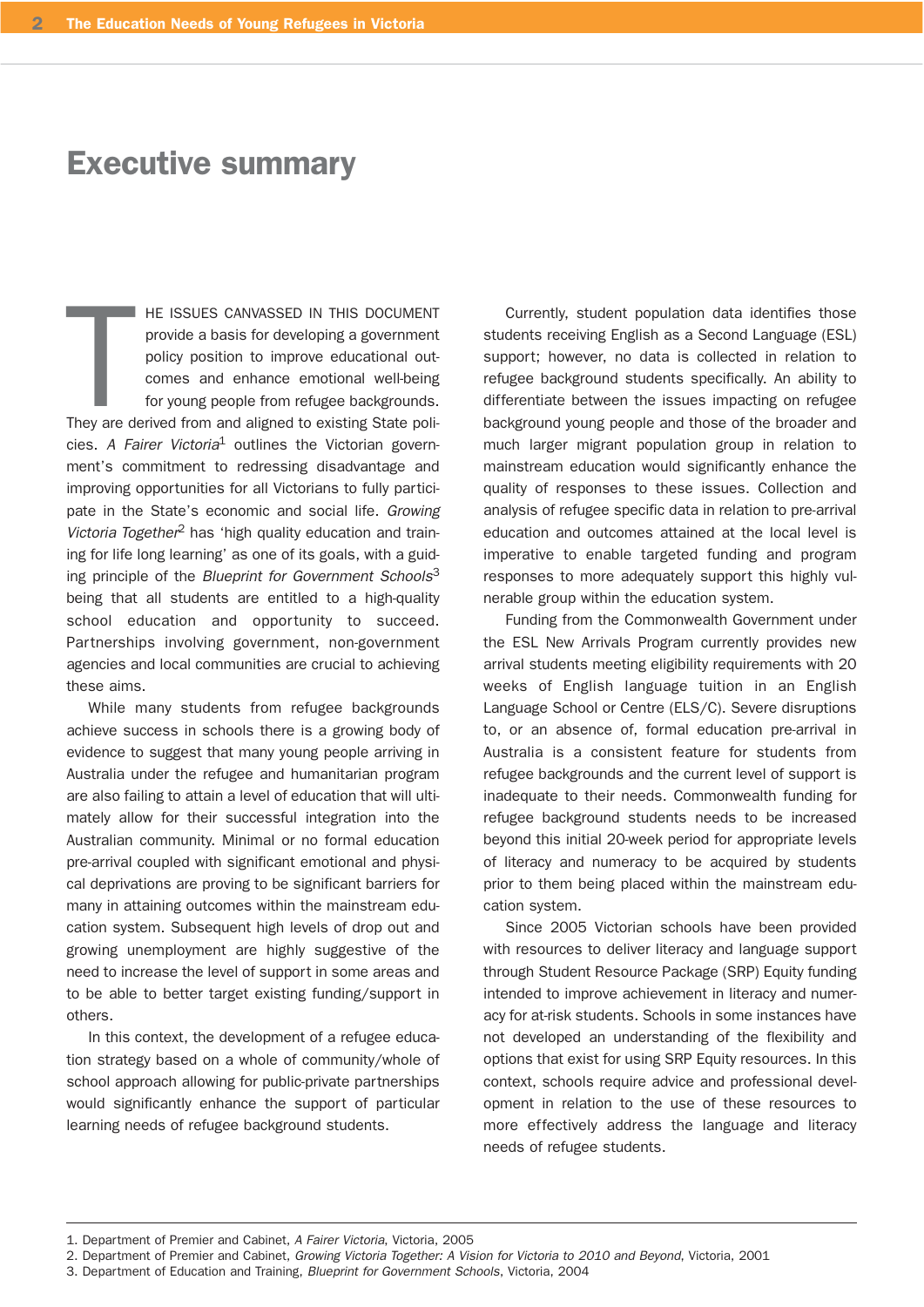SRP Equity funding provided to schools needs to be linked to the Accountability and Improvement Framework for Victorian Government Schools<sup>4</sup>, a component of the Blueprint for Government Schools, to ensure that school activity is targeted for refugee students where needed. In addition, further analysis of the use of funding is required to determine whether resources are being used where intended.

The profile of refugee students, in particular those entering the middle years of schooling (Years 5–9) and above with little previous school experience, has major implications for teaching and learning. Professional development is necessary to expand skill development for school staff in literacy and language support, and in identifying strategies for working with a diverse student population, particularly in relation to understanding and managing the impact of the refugee experience. Professional development coupled with access to specialised secondary consultation would enhance the capacity of both teachers and students.

Curriculum in relation to working with young people from refugee backgrounds should be included in preservice teacher training programs.

The transition from ELS/Cs to the mainstream school is a crucial process during which refugee background students are particularly vulnerable. Support in transition needs to address the social connectivity of a student in combination with an understanding of their formal academic capability. There are many issues to be considered, including providing adequate academic and peer support to enhance student connectedness within the mainstream environment as well as engaging and offering information to families about the Australian education system and pathways. Accurate and consistent assessment and support during transition processes will enhance a student's opportunity for success.



4. Department of Education and Training, Accountability and Improvement Framework for Victorian Government Schools, Victoria, 2005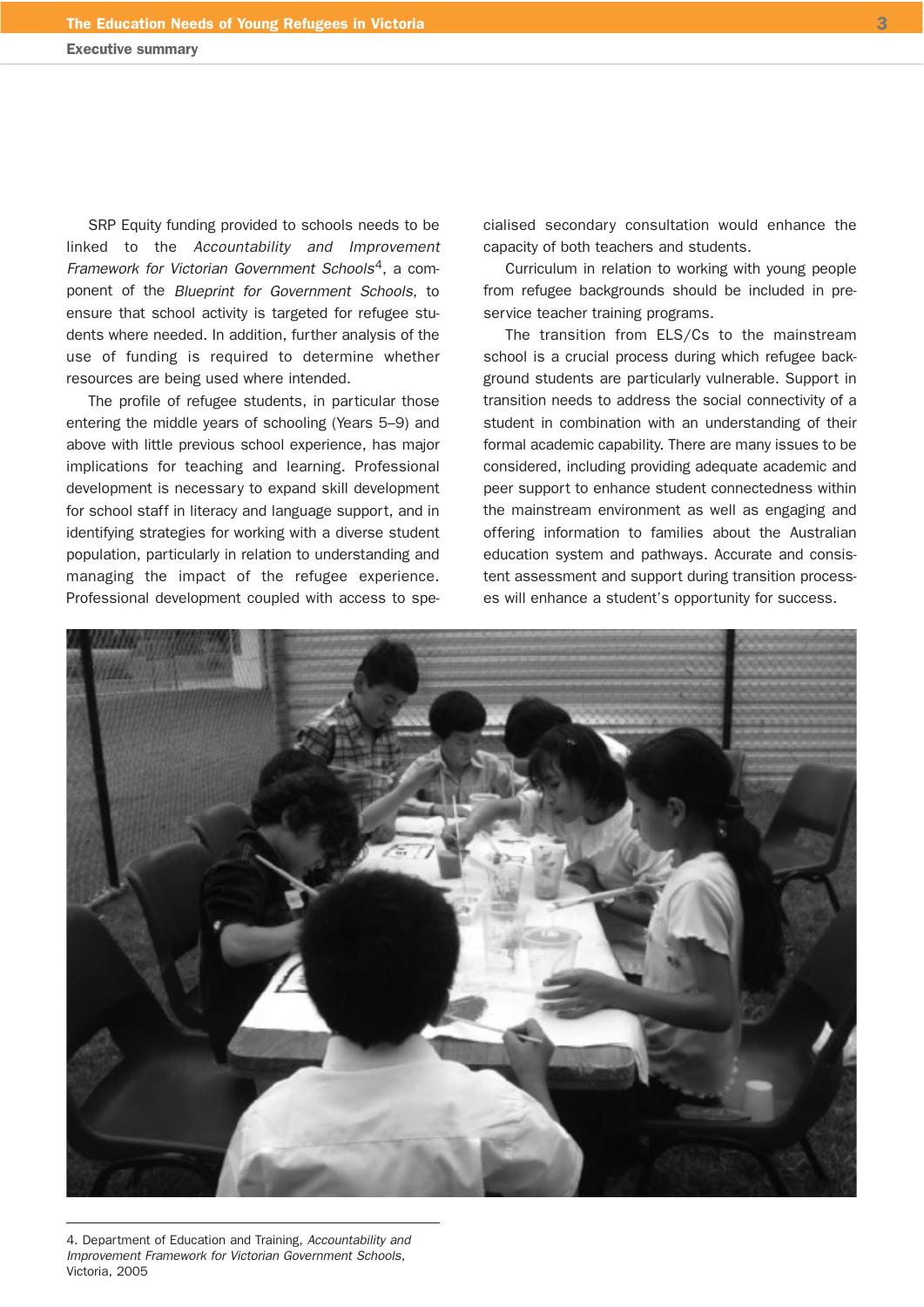Out of School Hours Learning Support Programs are perceived as a crucial support structure to complement classroom activities as they provide a mixture of homework support, additional tutoring and/or social support. They are currently coordinated either by community sector agencies, local government, schools, libraries or churches and vary in size from less than 10 to up to 400 students. Little or no planning and coordination across a school region, and varying levels of resourcing across the programs, produces inconsistent levels of outcomes. A coordinated approach is needed to link local schools, communities and relevant service providers and to ensure programs provide quality services to students.

Generally, mainstream schools have difficulties in engaging and sustaining engagement with families in new and emerging culturally and linguistically diverse (CALD) communities. At the same time, a school functions optimally when parent engagement is high. Schools require support and resources to engage the families of refugee students and to assist families and students to make informed decisions and to participate successfully in the education system. A combination of professional development, resources, and specialist short-term support to assist schools establish these relationships would significantly benefit both schools and students from refugee backgrounds.

Multicultural education aides (MEAs) play a vital role in supporting the education and well-being of many refugee background students. Many MEAs are, however, inexperienced with the Australian education system and have little opportunity to network and develop their understanding. MEAs, and therefore the school community they work with, would benefit if offered more comprehensive training and the opportunity to network and gain advice/support from colleagues in the field.

Recently arrived students from refugee backgrounds aged 16 years and above with minimal prior education are currently not adequately catered for. They do not have the skills to cope with senior curriculum and, without intensive support, often disengage and leave school without pursuing alternative appropriate education. An initiative bringing together relevant sectors to determine and develop more appropriate pathway options and outcomes for refugee young people of post-compulsory education age is required.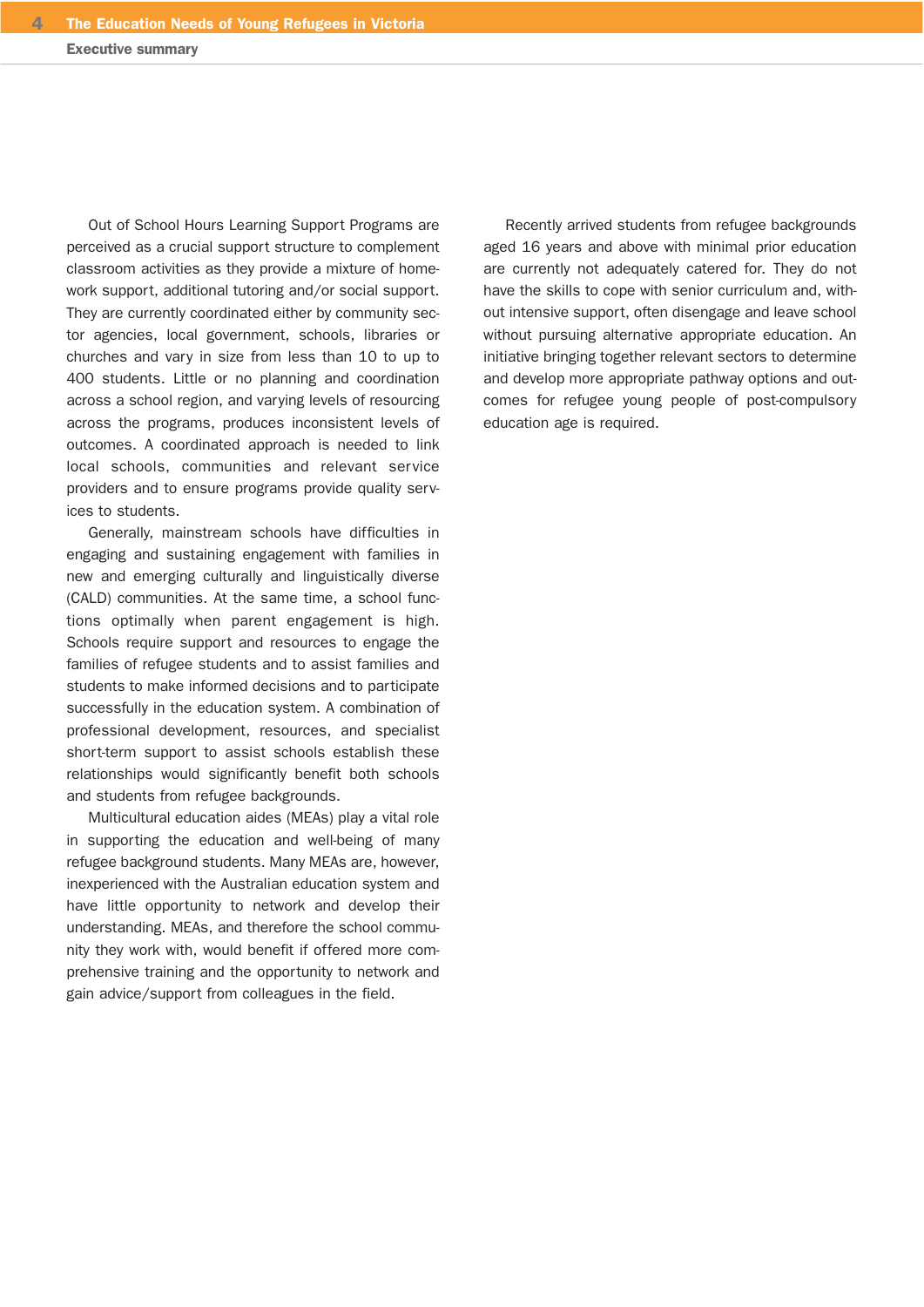# Recommendations

HE ISSUES CANVASSED IN THIS DOCUMENT<br>provide a basis for developing a government<br>policy position to improve educational out-<br>comes and enhance emotional well-being<br>for young refugees. There are clear opportu-<br>nities to bui HE ISSUES CANVASSED IN THIS DOCUMENT provide a basis for developing a government policy position to improve educational outcomes and enhance emotional well-being for young refugees. There are clear opportutems, and to use local examples of good practice as a basis for developing a stronger system response to the needs of this group of young learners. The following recommendations are proposed as a means of developing such a response.

That the Victorian Department of Education<br>
(DoE) develop a coherent refugee education<br>
strategy that draws together responses to<br>
meet the learning, welfare and family support needs (DoE) develop a coherent refugee education strategy that draws together responses to of refugee students.

**2**That system data be collected, reported and analysed on an annual basis which tracks refugee student progress throughout their education.

That the Commonwealth be encouraged to increase per capita funding for the English as a Second Language (ESL) New Arrivals Program to reflect the longer period of time requ increase per capita funding for the English as a Second Language (ESL) New Arrivals Program to reflect the longer period of time required to assist refugee students with little or no prior education to gain proficiency in English before transition into mainstream education.

That ESL Index funding continue to be<br>explicitly identified in the Student Resource<br>Package (SRP) and that additional<br>accountability mechanisms for effective use of funds explicitly identified in the Student Resource Package (SRP) and that additional are employed.

That DoE analyse how effectively schools are<br>meeting the needs of refugee students within<br>existing resources such as Core, Literacy and<br>Student Family Occupation funding. meeting the needs of refugee students within existing resources such as Core, Literacy and Student Family Occupation funding.

**6**That a statewide professional development strategy to develop teacher knowledge and skills in literacy and language support across all subject areas be developed.

That a statewide professional development<br>strategy, incorporating specialist consultane<br>support, be designed to assist schools to<br>develop a whole school approach to supporting strategy, incorporating specialist consultancy support, be designed to assist schools to refugee students.

That education faculties within tertiary<br>institutions incorporate curriculum about the<br>refugee experience and teaching language<br>iteracy into pre-service teacher education courses institutions incorporate curriculum about the refugee experience and teaching language and for all trainee teachers.

That specialist consultancy support and<br>resources be provided to assist schools t<br>develop transition programs that increase<br>refugee student connectedness. Good transition resources be provided to assist schools to develop transition programs that increase models should be promoted and incorporated into Knowledge Bank.

That additional resources be allocated<br>to provide specialist expertise to assis<br>in engaging families with the transition<br>process. to provide specialist expertise to assist in engaging families with the transition process.

That bridging programs and other<br>transition models be evaluated w<br>a view to subsequently identifying<br>promoting and resourcing exemplar models. transition models be evaluated with a view to subsequently identifying,

That a common assessment tool, which<br>
encompasses the welfare and<br>
educational needs of refugee young<br>
people, be developed and used, in particular during encompasses the welfare and educational needs of refugee young transition.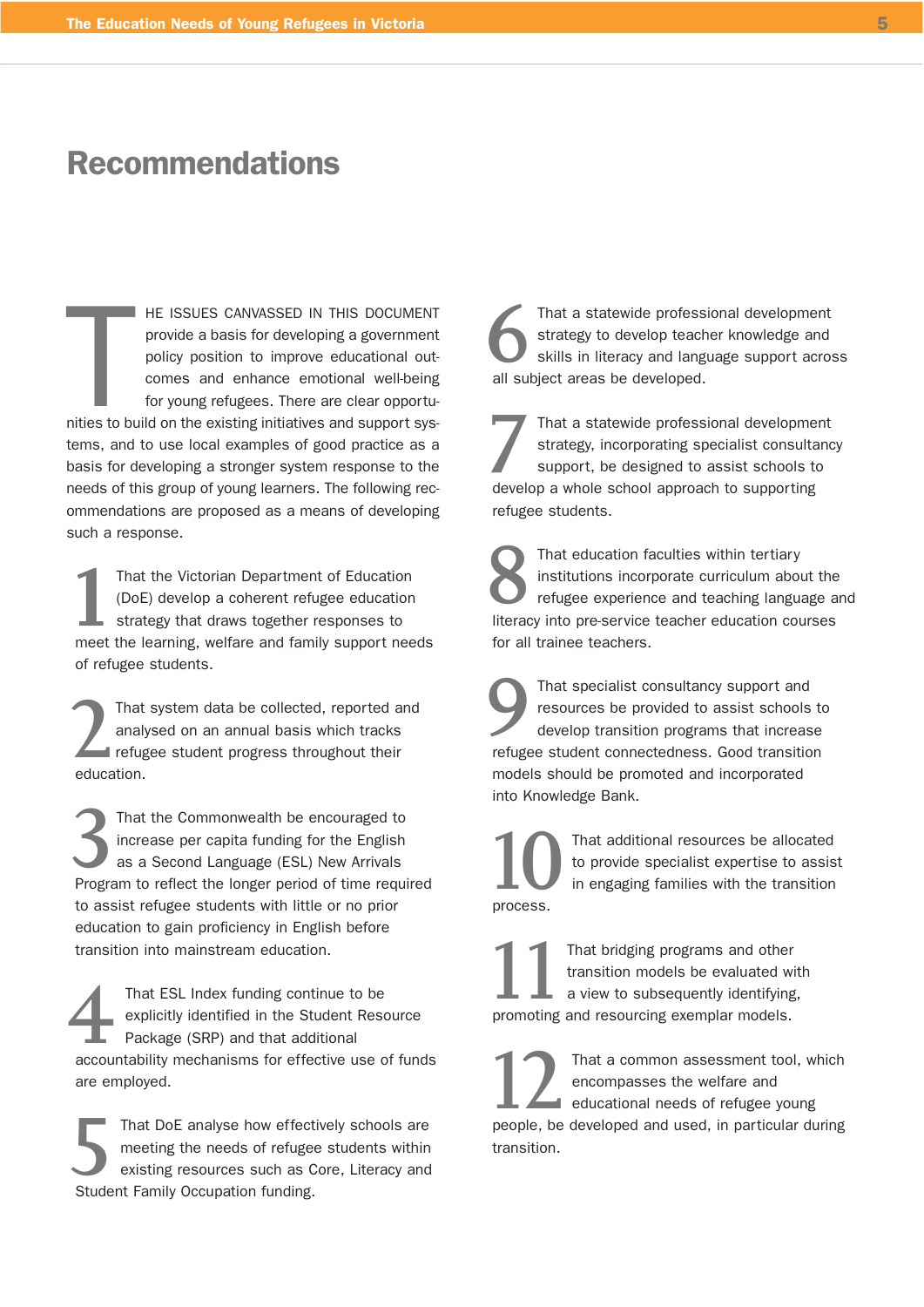That reporting on transitions within the<br>Accountability and Improvement<br>Schools focus on transition into the mainstream Accountability and Improvement Framework for Victorian Government school, as well as transition from the school, for the refugee student cohort.

That the Victorian Government resource a regional initiative to demonstrate and trial a coordinated approach for Out of School Hours Learning Support Programs. regional initiative to demonstrate and trial a coordinated approach for Out of

That schools demonstrating good practice<br>
of parent engagement and involvement be<br>
identified and invited to share these<br>
strategies through Knowledge Bank and systemic of parent engagement and involvement be identified and invited to share these professional development.

That schools develop formal linkages<br>
with relevant agencies that have a<br>
capacity to provide ongoing consultancy<br>
support in relation to working with refugee families. with relevant agencies that have a capacity to provide ongoing consultancy That an appropriate accredited training<br>
course be developed and promoted for<br>
multicultural education aides (MEAs).<br>
Regional MEA networks supported by DoE should be course be developed and promoted for multicultural education aides (MEAs). established.

That the Victorian Government fund an initiative which brings together relevant sectors to determine and develop more appropriate pathway options and outcomes for initiative which brings together relevant sectors to determine and develop more refugee young people of post-compulsory education age.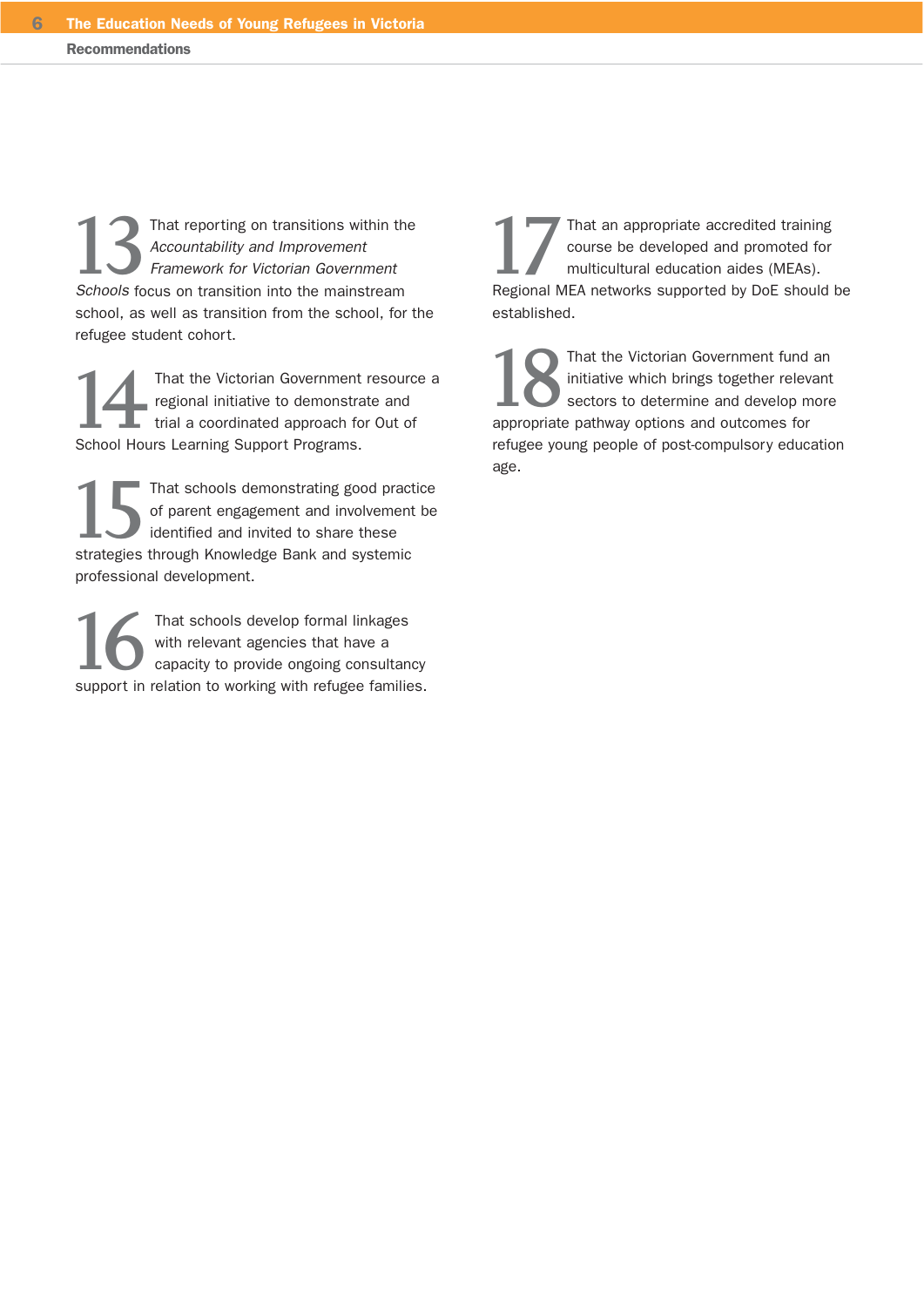# 1. Introduction

HIS DOCUMENT AIMS TO SUPPORT THE DEVELopment of a government policy position which would improve existing levels of support for the well-being and educational achievement of refugee students. It has

#### The Refugee Education Partnership Project

T

The Refugee Education Partnership Project (REPP) is a partnership between Foundation House – The Victorian Foundation for Survivors of Torture, the Centre for Multicultural Youth Issues, the Victorian Department of Education, the Department for Victorian Communities, the Victorian Health Promotion Foundation, Debney Park Secondary College and a private philanthropic trust. This three year project commenced in 2004 to establish a more coordinated system across community, education and government sectors to enhance the well-being and educational achievements of students of refugee background.

been developed by the Refugee Education Partnership Project (REPP), a collaboration between government and non-government organisations actively involved in policies and programs relating to young refugees.

The document is particularly concerned with the education and well-being of refugee students who have arrived in Australia with no or minimal formal education having suffered severe emotional and physical deprivations. It outlines education policies, programs and practices that are in place as well as some of the challenges schools are facing in providing adequate support for these students. It makes recommendations

which recognise the need for schools to work in partnership with other government areas, non-government agencies and the community to provide a whole school approach that extends beyond regular school hours to enable refugee students to achieve academic success and emotional well-being.

### Defining refugees

The focus of this document is young people aged between 5 and 21 years of age who can be identified as:

- refugees by the classification of their visa category
- asylum seekers who have had similar experiences to refugees
- individuals who may have subsequently arrived as part of a humanitarian or family migration program but who have gone through similar experiences as refugees.

Refugees are defined by the United Nations 1951 Convention relating to the Status of Refugees as people who 'are outside their county of nationality or their usual country of residence and are unable or unwilling to return or to seek the protection of that country due to a well-founded fear of being persecuted for reasons of race, religion, nationality, membership of a particular social group, or political opinion'.<sup>5</sup>

In addition to those young people who enter Australia under visa categories that identify them specifically as refugees, there are others of the same age and backgrounds who have been through similar experiences in those countries, and whose profile is therefore like that of a refugee. They face the same challenges as refugees within the education and training system. For ease of writing, all the young people covered by this document will be referred to as refugees.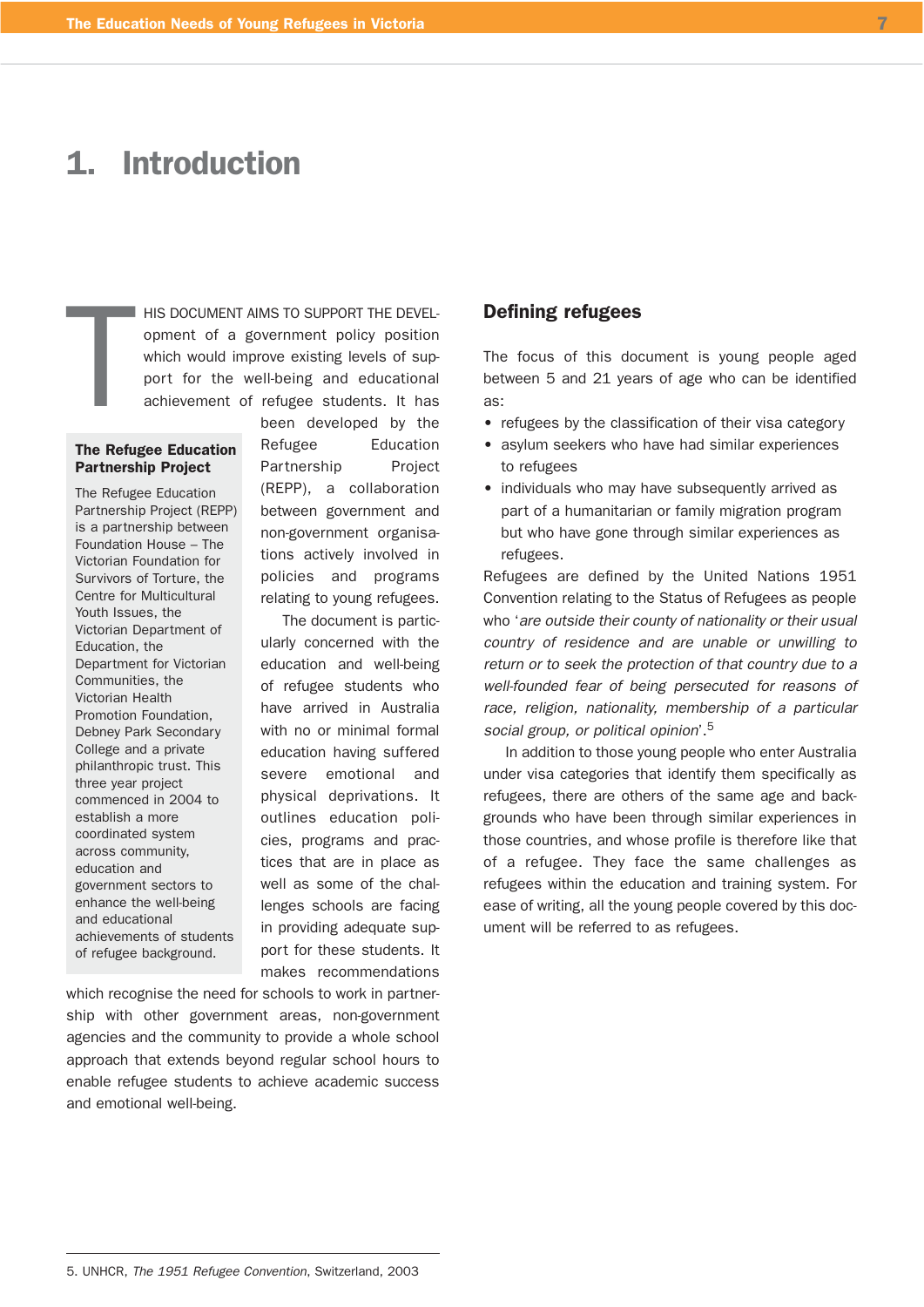1. Introduction

## Importance of cross-sectoral partnerships

The collaborative Refugee Education Partnership Project provides a practical example of cross-sectoral partnerships. Promoted by the Victorian Government's longerterm vision in Growing Victoria Together<sup>6</sup> first developed in 2001, partnership between government and community, and within communities, is a key element in improving the quality of life for Victorians. The general emphasis on social connection, greater public participation and the capacity to access community support is an important ingredient of this vision, as is the goal of providing high quality education and training leading to lifelong learning for more Victorians. Partnerships are critical to achieving this goal, particularly in relation to the educational needs of young people of refugee background.

International practice confirms the benefits of partnerships. Every Child Matters is the UK Government's recently adopted holistic approach to working with children and young people. It is based on partnerships of organisations within a local area supporting children and young people to 'be healthy, stay safe, enjoy and achieve, make a positive contribution and achieve economic well-being'.7

6. Department of Premier and Cabinet, Growing Victoria Together: A Vision for Victoria to 2010 and Beyond, Victoria, 2001

7. HM Government, Every Child Matters, http://www.everychildmatters.gov.uk/aims, accessed on 1 September 2006

A crucial component of Every Child Matters is an extension of schools beyond regular school hours so that they can provide access to services all year round. The expansion of schools into community hubs enables provision of support, often delivered by partners, that children and their families need in order to thrive and achieve.8 Whilst this is not Australian government policy, a number of schools in Victoria are adopting the 'community hub approach' by bringing services that support families into schools, extending their hours to include programs such as Out of School Hours Learning Support Programs and bringing the community into the school to use their facilities.<sup>9</sup> In this way they are able to best support all students and their families, and particularly those who are disadvantaged, such as refugees.

# National and Victorian education policies and refugee students

Nationally, The Adelaide Declaration (1999) on National Goals for Schooling in the 21st Century<sup>10</sup> by State, Territory and Commonwealth Ministers of Education and Training agreed that schooling should be socially just, so that students' outcomes from education are free from the effects of negative forms of discrimination based on sex, language, culture and ethnicity, religion or disability; and of differences arising from students' socio-economic background or geographic location.

In Victoria, the Ministerial Statement, Blueprint for Government Schools,<sup>11</sup> outlines the Government's reform agenda for the government school system. A guiding principle of the Blueprint is that all students have an entitlement to a high-quality school education and a genuine opportunity to succeed, and that the government system has an obligation to respond to the diverse learning needs of students.

11. Department of Education and Training, Blueprint for Government Schools, Victoria, 2003

<sup>8.</sup> Department for Education and Skills, Planning and Funding Extended Schools: A Guide for Schools, Local Authorities and their Partner Organisations, http://publications.teachernet.gov.uk, accessed on 1 September 2006

<sup>9.</sup> The Victorian Government has shown its support for school facilities being used by the community in Schools as Community Facilities: Policy Framework and Guidelines, Department of Education and Training, Melbourne, 2005

<sup>10.</sup> Ministerial Council on Education, Employment, Training and Youth Affairs (MCEETYA), The Adelaide Declaration on National Goals for Schooling in the 21st Century, Adelaide, 1999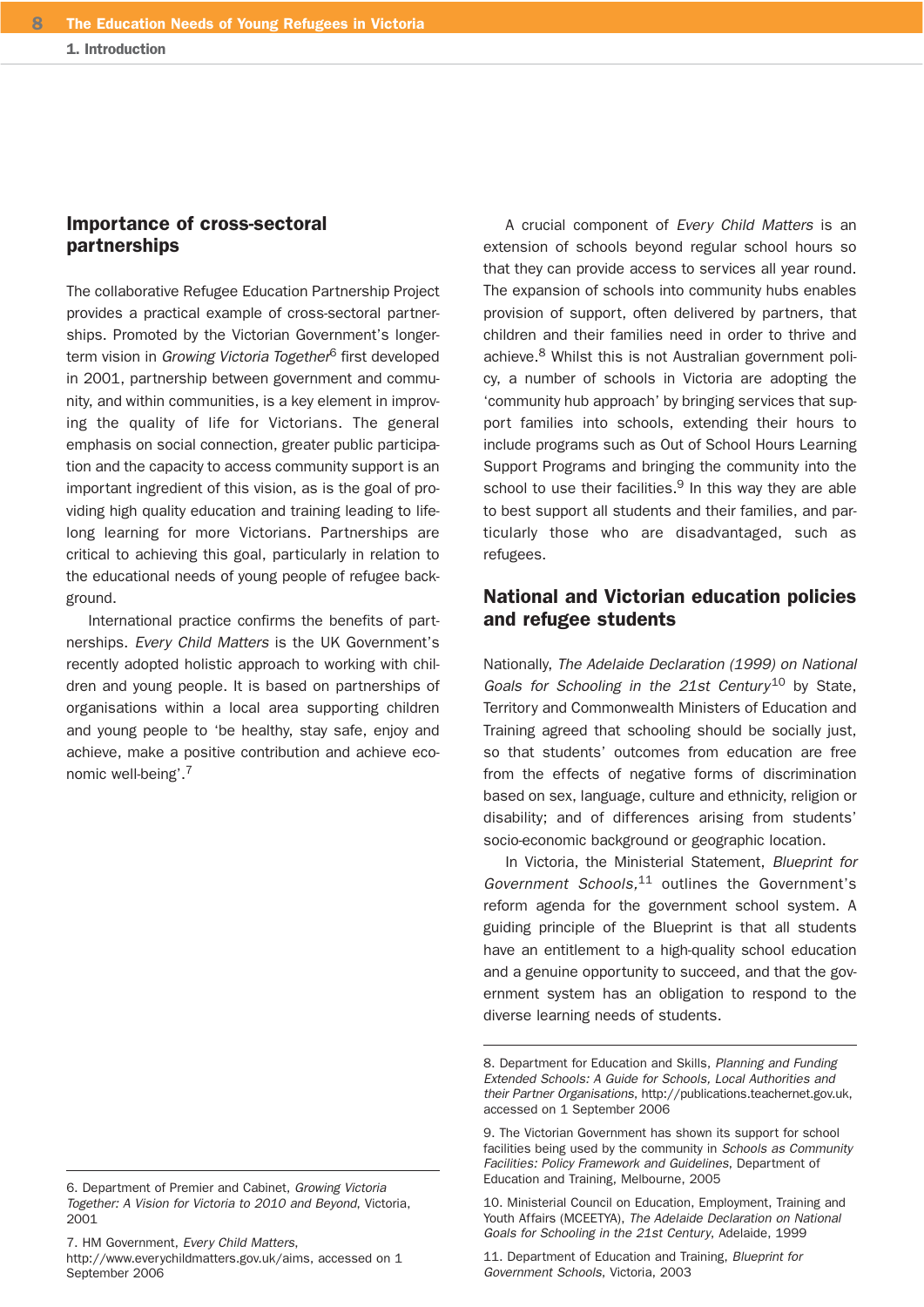

The State Government's 2005 social policy action plan, A Fairer Victoria,<sup>12</sup> also aims to ensure people have access to the support they need at critical transitions in life, including when young people are at risk of disengagement from education and training opportunities.

While these policies are both necessary and welcome, recent trends in the make up of the refugee population settling in Australia are posing particular challenges for the education and training sector to meet the learning needs of young refugees.

Much of this document is based on the current good practice occurring in some primary and secondary Victorian schools with refugee enrolments. The challenge is to transform these local examples of good practice into a more effective systemic response.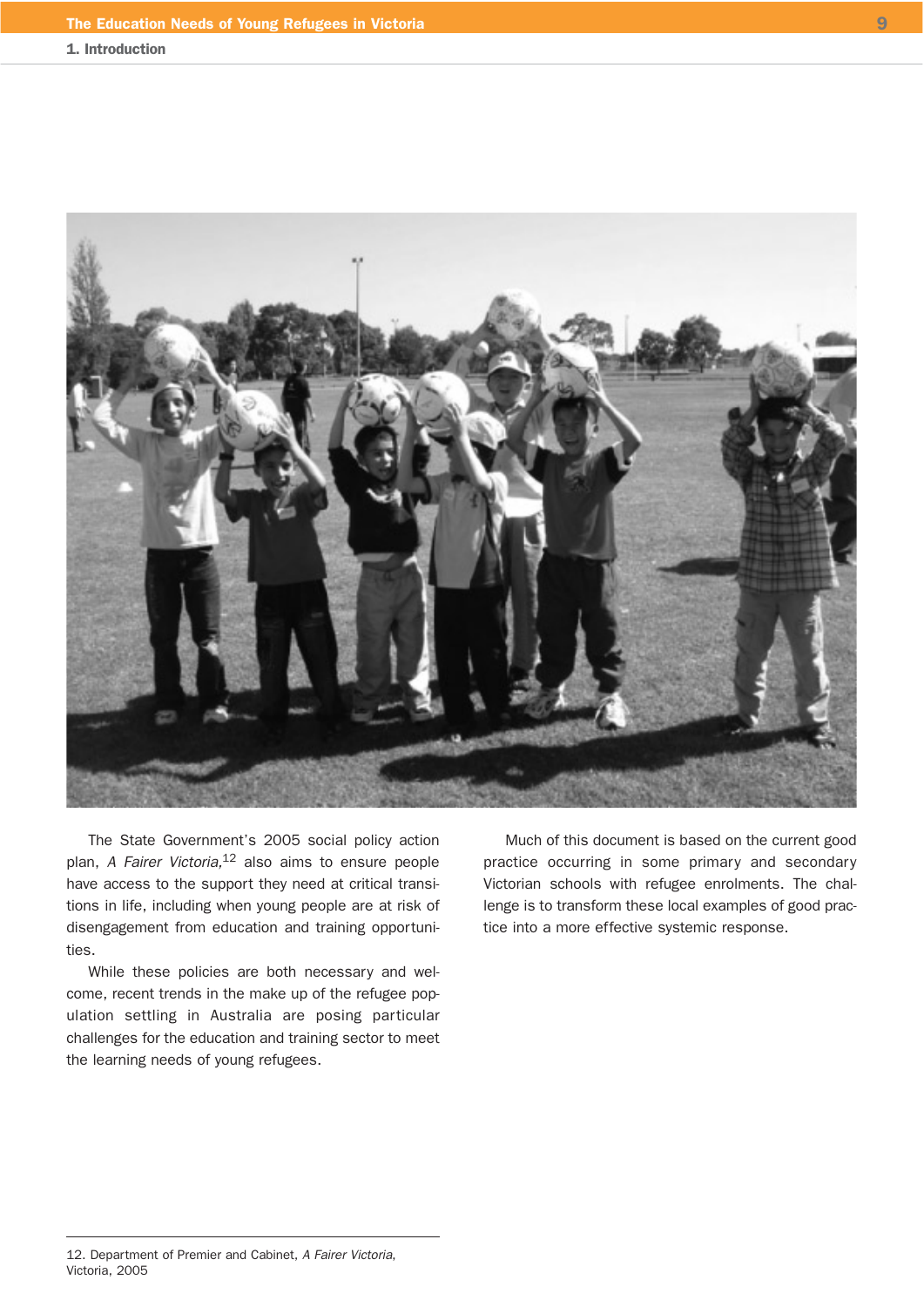# 2. Refugee experience and its impact on education

**Report Continuing Continuing Continuing Continuing Continuing Continuing Continuing Continuing Continuing Continuing Continuing Continuing Continuing Continuing Continuing Continuing Continuing Continuing Continuing Conti** EFUGEES COME FROM DIVERSE CULTURES and backgrounds, but share common experiences of disadvantage that impact on their capacity and readiness to learn. They share this social disadvantage with others from culturally diverse backgrounds. However, in the case of young refugees, these factors of disadvantage tend to cluster together and to be particularly acute.

Key factors identified as leading to social disadvantage may include:

- low levels of skills such as English language skills
- inadequate levels of income due to unemployment or low levels of government benefits
- chronic or severe illness
- discrimination and/or racism
- physical isolation
- the impact of torture and trauma
- living in a family environment that can offer little or low level support due to the impact of the refugee experience
- being an unaccompanied minor without family support.

Not all refugee students have experienced significant disruption to their schooling, and many are making successful transitions to schooling in Australia, but the following learner profile is typical for recent young refugee arrivals.<sup>13</sup> They frequently:

- have had no or minimal formal schooling in their first language
- have low levels of literacy in English
- may have lived in insecure societies where civil order and services have broken down
- have experienced extreme violence
- may be suffering the after effects of trauma, and in some cases, torture
- may be affected by the loss of family and be without parental support
- may have had disrupted schooling due to movement within and between countries so that literacy skills are not consolidated in any one language
- may have spent long periods in refugee camps or first country of asylum with minimal or no education
- may have come from a language background where writing is a relatively new phenomenon.

Young refugees are a particularly vulnerable population in schools and other education and training settings. Their experiences pose particular challenges for education policy-makers and providers.

<sup>13.</sup> Department of Education and Training, Meeting the Needs of Secondary ESL Learners with Disrupted Schooling – Planning Bridging Programs, 2004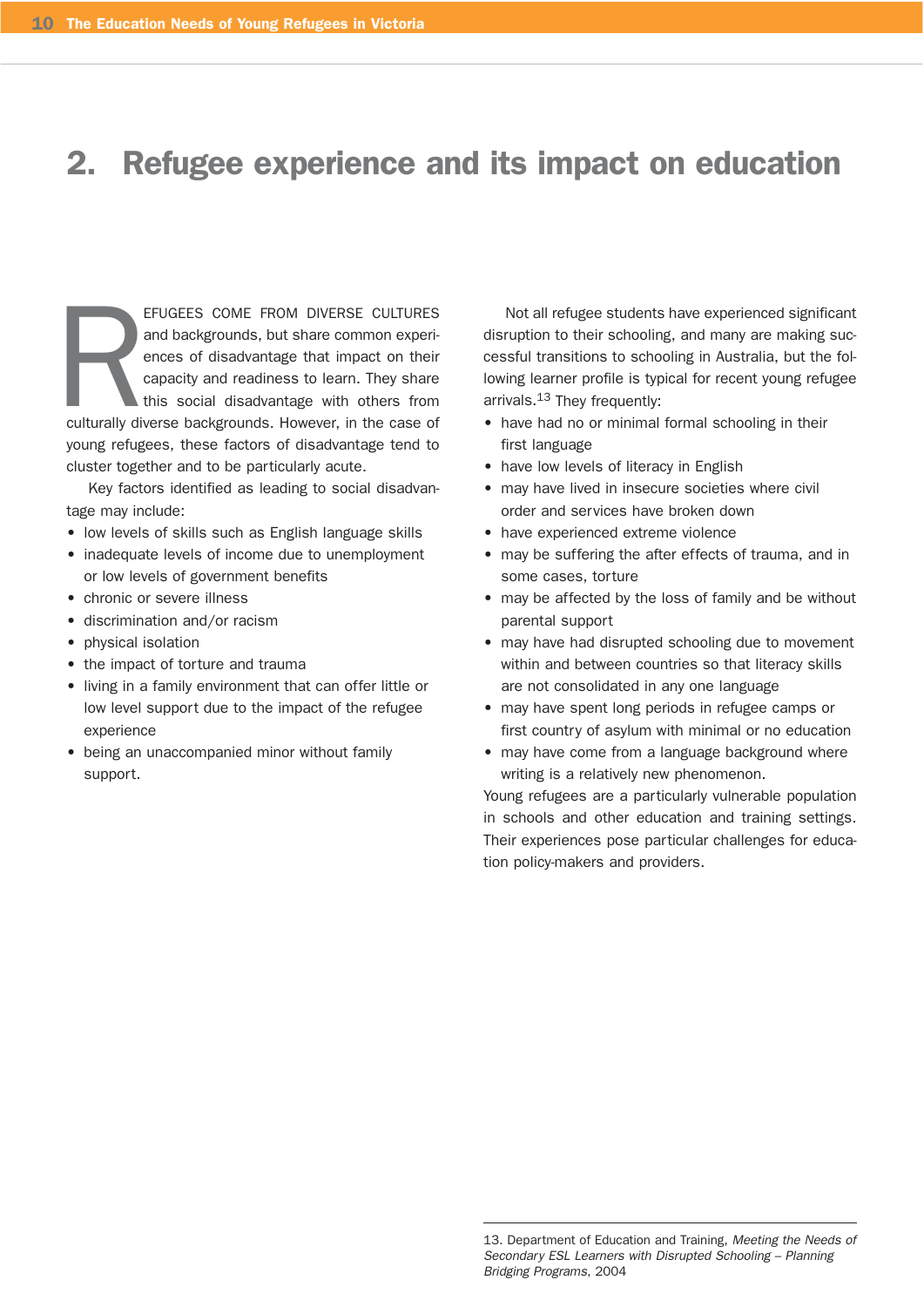# 3. The changing profile of young refugees

OUNG PEOPLE CURRENTLY MAKE UP OVER<br>half of the overall number of refugees set-<br>tiing in Victoria. Many have lost parents<br>and other family members and suffered<br>significant psychological and physical dep-<br>rivations as a resu OUNG PEOPLE CURRENTLY MAKE UP OVER half of the overall number of refugees settling in Victoria. Many have lost parents and other family members and suffered significant psychological and physical dep-2005–06, 52% of the humanitarian entrants assisted under the Integrated Humanitarian Settlement Strategy (IHSS) were aged 18 and under; an increase from 42% of all entrants in 2002–03.14

Australia's Humanitarian Program identifies people from acutely vulnerable and at risk population groups for resettlement in Australia. Subsequently, regular changes in the target countries occur with the constantly shifting global geo-political context. Throughout much of the 1990s, a significant proportion of Australia's Humanitarian Program entrants were from Former Yugoslavian countries. Most of these people entered Australia having had prior education in schools within their country of origin and many students were able to maintain their education while living in a first country of asylum waiting for permanent resettlement.

In the 2001 to 2005 period a marked increase in new arrivals from Western, Central and Eastern African countries took place, with the intake growing from approximately 30% of the total in 2001 to around 70% in 2005. The 2005–2006 period saw an increase in new arrivals from the Middle East, South West and South East Asia, reflecting the priorities of the UNHCR.15

Tables 1 and 2 indicate the country of origin for new arrivals from refugee backgrounds enrolling in Victorian schools in 2006 (compulsory and post-compulsory years). Young people from Sudan comprised 27% and from Afghanistan 25% of total enrolments in the compulsory years with 30% from Sudan and 20% from Afghanistan in the post-compulsory years.

14. Department of Immigration and Citizenship, unpublished data, April 2007

15. Department of Immigration and Multicultural Affairs, National Report, Settlement Needs of New Arrivals 2006, Canberra, 2006 16. ibid

It should be noted that 'country of birth' in this instance does not necessarily reflect an individual's ethnic, cultural or national background. For example, 'country of birth' given as 'Kenya' or 'Egypt' may refer to a child born of Sudanese parents in a refugee camp in Kenya or Egypt; 'Iraq' or 'Turkey' may refer to a Kurdish entrant.16

## Table 1: 2006 Enrolled newly arrived refugees aged under 15

| <b>Birth Country</b> | <b>Total</b>   | <b>Female</b>  | <b>Male</b>               |
|----------------------|----------------|----------------|---------------------------|
| Afghanistan          | 366            | 174            | 192                       |
| Burma (Myanmar)      | 101            | 53             | 48                        |
| Burundi              | 10             | 5              | 5                         |
| Cambodia             | 55             | 27             | 28                        |
| Congo                | 6              | 4              | $\frac{2}{7}$             |
| Côte d'Ivoire        | 11             | 4              |                           |
| Croatia              | $\overline{1}$ |                | $\overline{1}$            |
| East Timor           | 8              | 4              | 4                         |
| Eritrea              | 19             | 11             | 8                         |
| Ethiopia             | 64             | 30             | 34                        |
| Ghana                | 6              | 4              | $\overline{\mathbf{c}}$   |
| Guinea               | 5              | $\overline{2}$ | $\overline{\overline{3}}$ |
| Iran                 | 71             | 36             | 35                        |
| Iraq                 | 142            | 72             | 70                        |
| Kenya                | 61             | 34             | 27                        |
| Laos                 | 9              | $\overline{7}$ | $\frac{2}{6}$             |
| Liberia              | 12             | 6              |                           |
| Malawi               | 3              | 3              |                           |
| Nepal                | 23             | 13             | 10                        |
| Sierra Leone         | 8              | 3              | 5                         |
| Somalia              | 16             | 9              | $\overline{7}$            |
| Sudan                | 399            | 185            | 214                       |
| Tanzania             | 21             | 13             | 8                         |
| Uganda               | $\overline{7}$ | $\overline{2}$ | 5                         |
| Yugoslavia (FRY)     | 14             | 6              | 8                         |
| Zimbabwe             | 21             | 12             | 9                         |
| <b>Total</b>         | 1459           | 719            | 740                       |

Source: Unpublished DoE Data, March 2007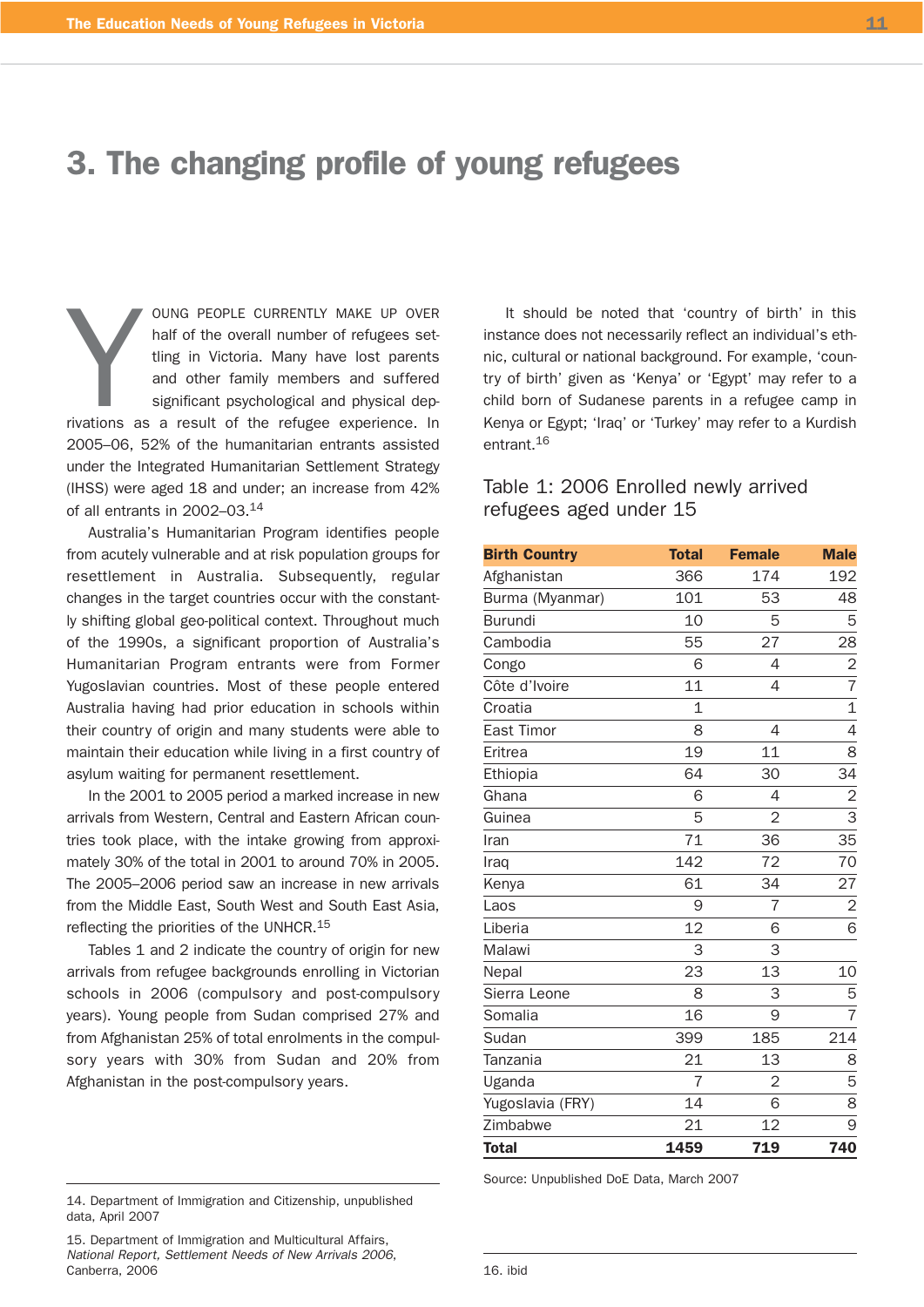## Table 2: 2006 Enrolled newly arrived refugees aged over 15

| <b>Birth Country</b> | <b>Total</b>   | <b>Female</b>  | <b>Male</b>    |
|----------------------|----------------|----------------|----------------|
| Afghanistan          | 74             | 22             | 52             |
| Burma (Myanmar)      | 30             | 17             | 13             |
| Burundi              | 1              |                | 1              |
| Cambodia             | 26             | 12             | 14             |
| Congo                | 2              | $\overline{2}$ |                |
| East Timor           | 1              | 1              |                |
| Eritrea              | 7              | 4              | 3              |
| Ethiopia             | 27             | 13             | 14             |
| Ghana                | $\overline{2}$ |                | $\overline{2}$ |
| Iran                 | 18             | 7              | 11             |
| Iraq                 | 46             | 20             | 26             |
| Kenya                | 2              | 1              | 1              |
| Liberia              | 3              | $\overline{2}$ | $\mathbf 1$    |
| Rwanda               | 1              | 1              |                |
| Sierra Leone         | 3              | 2              | 1              |
| Somalia              | 15             | 7              | 8              |
| Sudan                | 112            | 49             | 63             |
| Yugoslavia (FRY)     | 5              | $\overline{2}$ | 3              |
| Zimbabwe             | 1              | 1              |                |
| <b>Total</b>         | 376            | 163            | 213            |

Source: Unpublished DoE Data, March 2007

While many aspects of the refugee experience and the impact on a young person remain the same, a number of differences impacting on the educational needs of refugee background students are apparent with the current cohorts. The majority have:

- spent longer periods of times in refugee camps or in a first country of asylum
- had significant disruptions to schooling and education with considerable numbers of children and adolescents arriving in Australia with limited or no formal education.

Humanitarian Entrants, excluding children five and under, had an average of 7.2 years of prior schooling in 2001–2002.<sup>17</sup> As Figure 1 illustrates, the average number of years of prior schooling of humanitarian entrants in 2005–2006 was less than 5 years. The dramatic decrease is due to the number of refugees from Africa, the Middle East and Europe who have completed few years of schooling.

17. Department of Immigration and Multicultural and Indigenous Affairs, Australia's Support for Humanitarian Entrants 2004–05, Canberra, 2005

Of particular significance for the education system are the figures for school aged children and young people. In the early primary school age group (6–9 years old), the average number of years of schooling is less than a year. Humanitarian entrants aged 10–19 years old from Africa, the Middle East and Europe have completed approximately 4 years of prior schooling with Asian humanitarian entrants having completed just over 6 years on average.

Many humanitarian entrants have spent a long time in refugee camps or in a country of first asylum and/or received little schooling. This contributes to difficulties in settling into Australian schools and classrooms. 2004–05 data shows that 45% of entrants had lived in a refugee camp. More than half of these had been in the camp(s) for more than 5 years, and 32% had been in the camp(s) for more than 10 years.<sup>18</sup> Anecdotal reports suggest that even if they did go to school, the facilities and resources were generally poor and the teachers unqualified. Many of those living in a first country of asylum were unable to access education or received minimal instruction in a language other than their first language.

The level of reading ability at point of entry to Australia has also declined nationally over the last few years. In 2002–03, 27% of humanitarian entrants stated that they read well or very well in their preferred language, but by 2005–06 this had declined to 7% well, with less than 2% very well and 32% not at all.<sup>19</sup> Many of the young new arrivals of refugee background cannot write their own name, have limited English proficiency, and struggle to understand their new school structure and environment, as well as coming to terms with the traumas of their refugee experience.

As a result of their pre-arrival experiences and education levels, these students need more time and resources to reach similar educational standards to their Australian peers. In addition, low proficiency in English creates an obstacle for young refugees to participate in mainstream schooling and can contribute to social isolation.

<sup>18.</sup> Department of Immigration and Multicultural Affairs, Australia's Support for Humanitarian Entrants 2004–05, Canberra, 2005

<sup>19.</sup> Department of Immigration and Citizenship, Settlement Database, accessed 23 March, 2007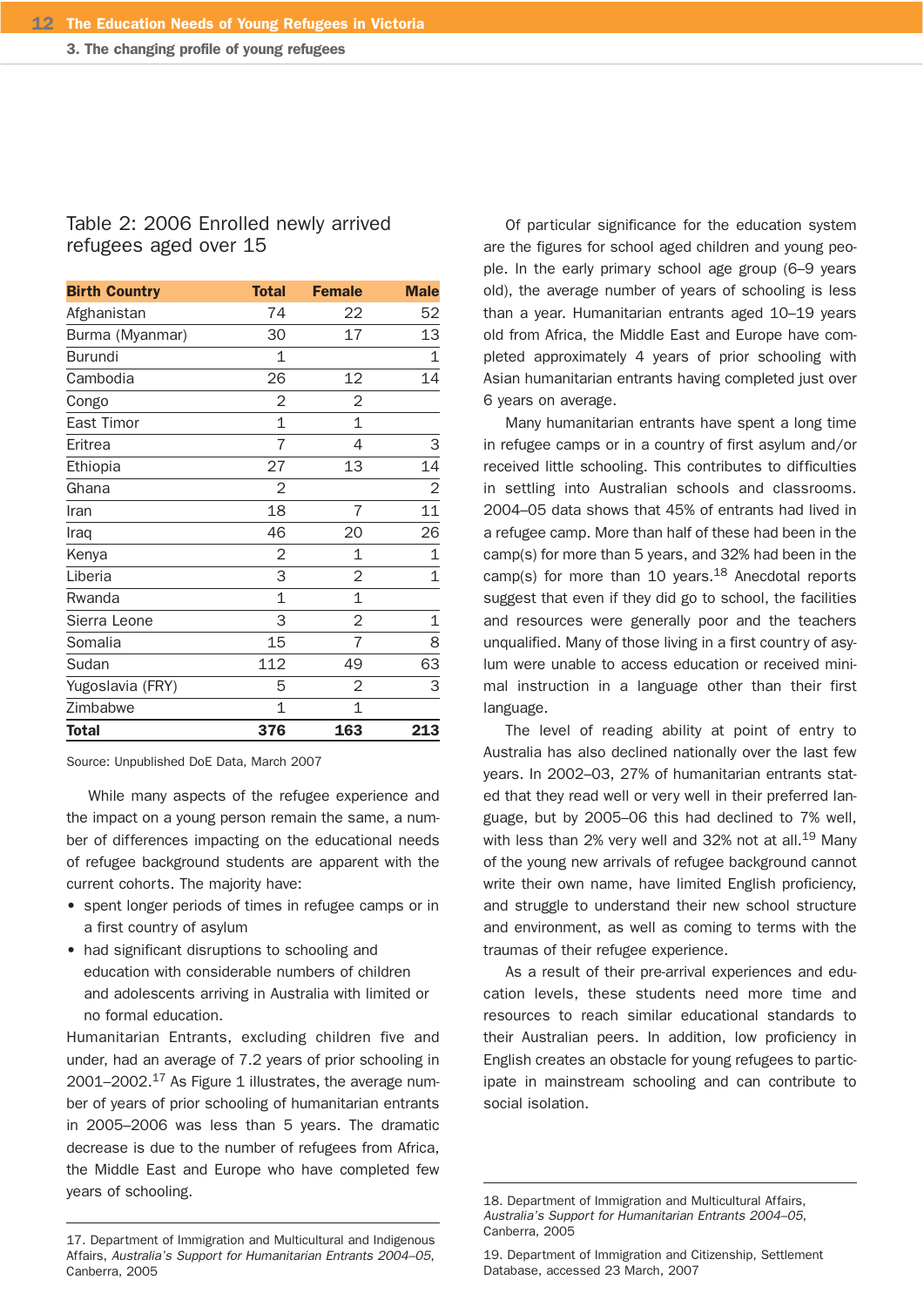

Figure 1: Average number of years of schooling of people assisted under the IHSS by age and source region  $2005-2006^{20}$ 

Important notes: 1. Source Regions are derived using Nationality.

2. Country of Birth is used where indication of Nationality is not available.

3. 'Unspecified' Source Region refers to situation where both Nationality and Country of Birth is unavailable.

In response to this profile of young refugees with limited prior education, Victorian schools have had to provide more specialised programs for newly arrived students than in the past. Students need more time in intensive English language tuition before moving into mainstream classes. Current resourcing levels are being strained. Schools and teachers may not be familiar with the cultures, backgrounds and experiences of recent humanitarian entrants. They may sometimes be using inappropriate curricula and teaching methods to address the learning needs of these students.21

All indications are that a substantial proportion of Australia's Humanitarian Program will continue to be drawn from refugee camps around the world. Many of the younger cohort, such as the recently arrived young refugees from Burma, have experienced disrupted schooling, including lengthy periods of time spent in refugee camps in neighbouring countries.

21. Department of Education and Training, Research on Learning, Victoria, 2005

Recent patterns of resettlement in Victoria contain a profile of young refugee learners

- with little or no previous formal education
- who have not achieved literacy in the language of their homeland or any other language
- without parental support
- who have frequently experienced extreme violence.

Attempting to learn a language without prior literacy skills is only one of the challenges they face.

Their capacity to learn and function in the social environment of schools and other education and training settings is frequently impaired by the trauma many have experienced. They are coping with culture shock in a new country with unfamiliar systems; they may be sleeping poorly and experiencing nightmares causing problems with concentration, lethargy and retention; and they may also have health, sight and hearing problems. Both as individuals and as a group, they have specific needs which require a strategic response from the education and training system.

Difficulties in learning and socialisation can lead to welfare and discipline issues emerging, posing a challenge for teachers and school communities.

<sup>20.</sup> ibid, accessed 22 March 2007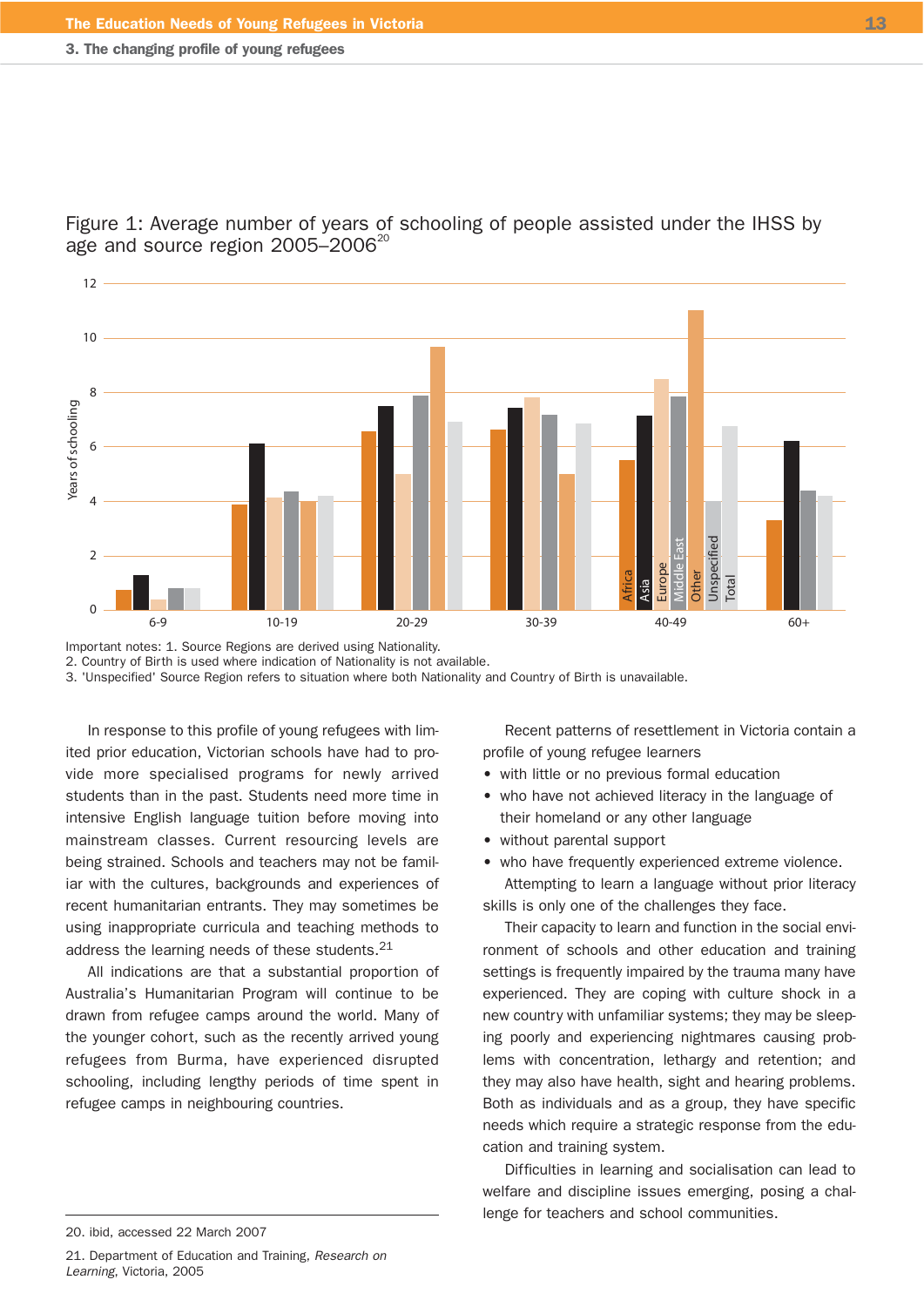# 4. A system response to the changing refugee profile

 $\begin{array}{c}\n\hline\n\end{array}$ <br>
lead to op HE DEPARTMENT OF EDUCATION (DoE) IN Victoria has an established set of programs and initiatives that attempt to meet particular needs of refugee students in order to raise achievement, reduce disparity and lead to opportunities. These include intensive English language tuition in English Language Schools/Centres (ELS/Cs) for extended periods of time, outposting,  $22$ Isolated ESL Student Support Program, support for ESL programs in mainstream schools, bridging programs and literacy support programs.

#### Addressing learning, social and welfare needs

Debney Park Secondary College has a literacy focus across the curriculum and all students participate in a specialised literacy program. Class sizes are small and there is intensive ESL support. An Out of School Hours Learning Support program supports classroom learning. The college has a Middle Years Program which groups students across ages with similar learning needs. Staff work together in professional learning teams to develop and implement curriculum which is coherently skills based and responsive. The college has extensive welfare support and a welfare program that runs across the school based on reduction of risk and bridging cultural differences. Regular parent information sessions are run using multicultural education aides and interpreters. Partnerships with organisations and trusts enable many students to stay at school. All students receive individual counselling regarding subject choices, careers and pathways into appropriate further study. The college has high retention rates and an average of more than 85% of year 12 students went on to tertiary education in the years 2003–2005, indicating the success of this comprehensive approach.

22. The intensive outposting program places primary school teachers from an ELS/C in a primary school or cluster of schools to provide a new arrivals program for students who are learning English as a second language. ELS/C primary teachers visit a number of primary schools in an area where new arrivals are enrolled in the visiting outposting program.

There are also strong examples available of schoolbased approaches addressing learning, welfare, family and discipline issues in a coherent framework. Schools such as Debney Park Secondary College, that have focused on meeting the learning, social and welfare needs of refugee students, have demonstrated that comprehensive student focused strategies can produce effective outcomes. More schools with refugee enrolments need to be encouraged to make the necessary changes to ensure that refugee students feel positive about attending and remaining at school, and are given appropriate support to achieve academic success and to make informed choices about pathways beyond school.

However, schools are currently under-resourced to meet the demands of high needs refugee groups and need partnerships which can help introduce new strategies. A strategy is required based on a framework of partnerships, with an emphasis on a whole school approach to supporting refugee students' educational outcomes and emotional well-being. Foundation House, also known as the Victorian Foundation for Survivors of Torture (VFST), has been offering specialised services for refugees since 1987 and has developed a whole school approach based on its experience of supporting refugee young people and their families in a school context. Its 2004 resource, School's In for Refugees, documents policies and practices recommended for a whole school approach. Schools and organisations require support to develop these policies and practices within their particular environment.

Initiatives established through other government departments point to the need for a coordinated and strategic response to the needs of refugees. As an example, the Refugee Support Package initiated in 2005 provided for six refugee workers in Melbourne and regional locations to assist newly arrived refugees to access services, as well as increase community participation and obtain employment.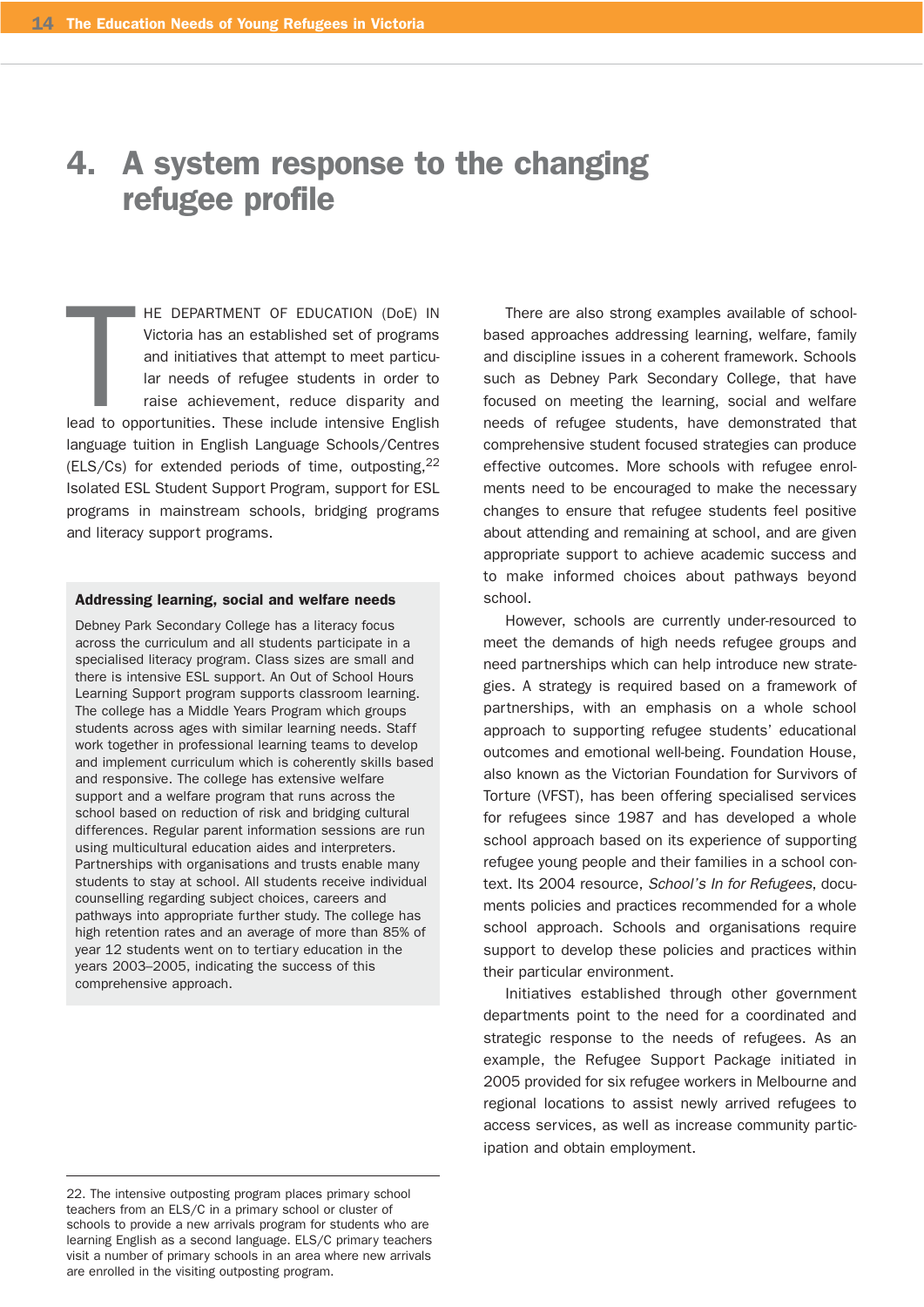Adopting a whole of government approach would ensure that welfare and related family needs are able to be met through the formation of partnerships between schools and communities, to increase their capacity to address the learning and settlement needs of young refugees. Partnerships that actively facilitate the involvement of parents in their children's education and transitions need to be a prominent feature of a system strategy, given the importance that the government's Blueprint for Government Schools places on school engagement with parents and the wider community. The need to involve the parents of refugee students is particularly acute.

A coordinated strategy to meet the needs of refugee students would provide a symbolic focus encouraging schools to develop whole school responses to meeting the needs of refugee students and their families.

The Blueprint for Government Schools Flagship Strategy 1, 'Student Learning', has a focus on meeting the needs of individual students and responding to diverse student needs, and provides the platform for developing a more coherent strategy linking system strategies and school responses.

Refugee students' needs, backgrounds, perspectives and interests should be better reflected in the learning program. A strategy which supported schools to implement the Accountability and Improvement Framework for Victorian Government Schools, reporting on student learning, transitions and well-being with particular relevance to students from refugee backgrounds, would be of high value to both schools and students.

Decentralised systems make specialist areas potentially difficult to resource. Within the current decentralised education system, DoE needs to ensure that policies and procedures contain mechanisms which ensure that resource allocation adequately supports minority groups, such as refugee students.

## **RECOMMENDATION**

That the Victorian Department of<br>Education (DoE) develop a coherer<br>refugee education strategy that dra<br>together responses to meet the learning, Education (DoE) develop a coherent refugee education strategy that draws welfare and family support needs of refugee students.

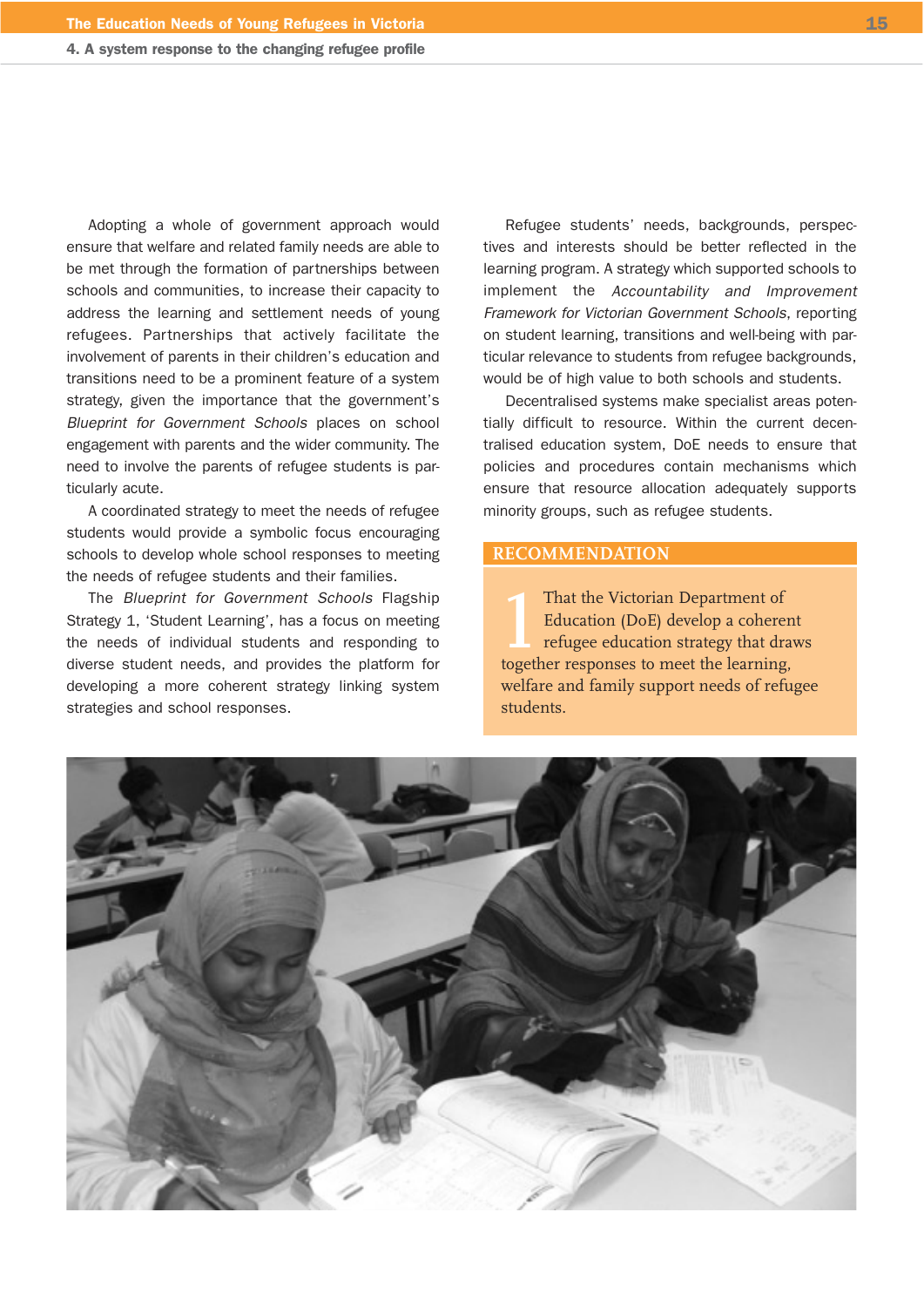# 5. Data collection and analysis

 $\sum_{\text{from ELS}}$ SYSTEM RESPONSE NEEDS TO BE BUILT ON an improved knowledge and understanding of how young refugees are faring as a group of learners. Transition coordinators at ELSs support the transition of students from ELCs and ELSs to mainstream schools. However, no systemic data is collected, analysed or reported on the outcomes of transition for refugee students either as they enter, move between or leave mainstream schools. As a result, there is a lack of accurate knowledge on the outcomes of transition, school retention and pathways for refugee students. With no available data, it is difficult to determine the extent to which refugee students are making successful transitions. Such information needs to be collected and analysed.

### **RECOMMENDATION**

**2** That system data be collected, reported and analysed on an annual basis which tracks refugee student progress throughout their education.

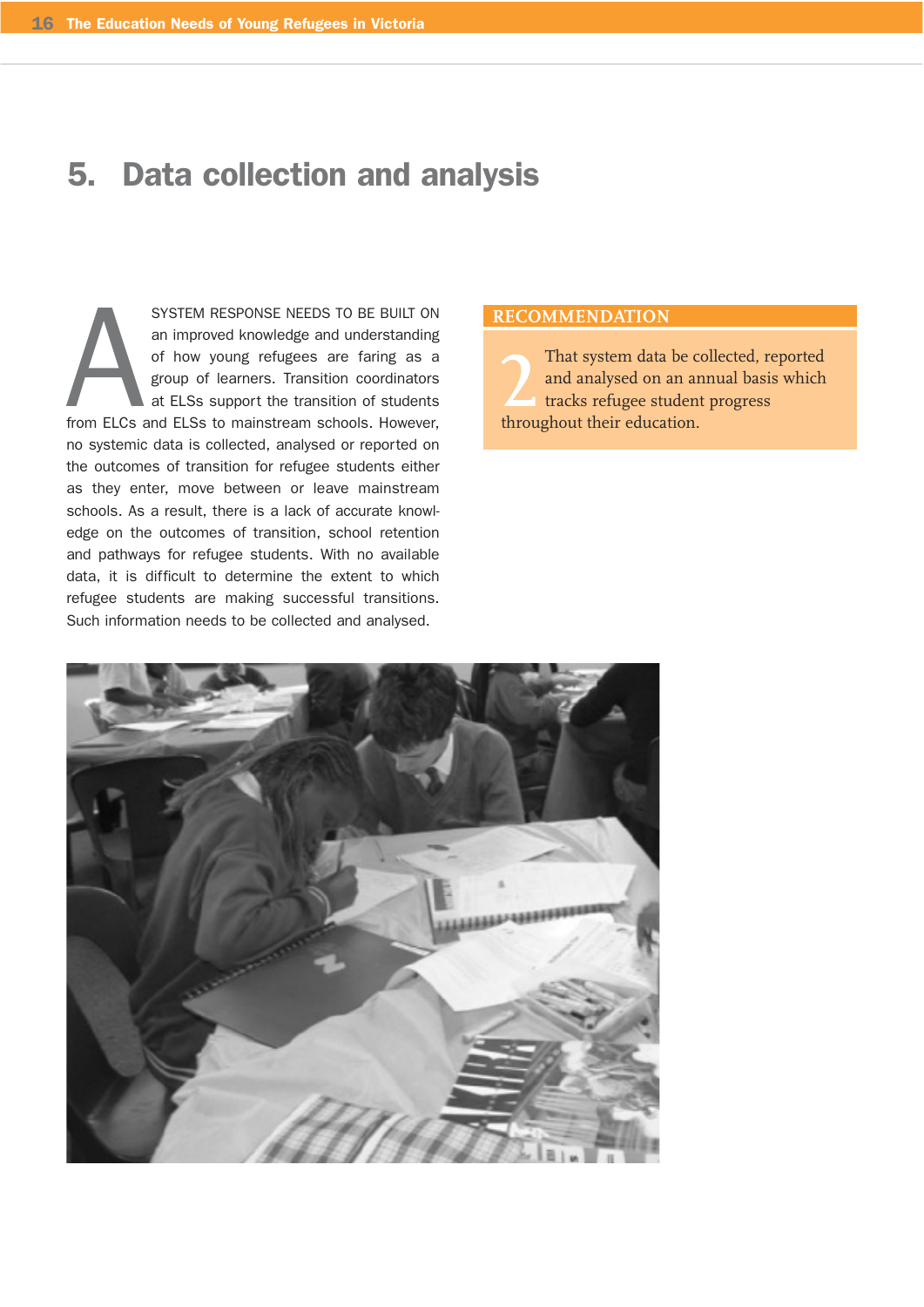# 6. Acquisition of language skills

### Support for new arrivals

Students from a refugee background who have experienced significantly interrupted schooling require intensive support over a long period of time to enable them to achieve proficiency in academic language. It is likely to take 10 years for ESL learners with disrupted schooling to reach a stage where they have equivalent English to their peers.<sup>23</sup>

In response to the significant increase in the number of new arrival students entering Victorian schools with little, no, or severely interrupted schooling, the Victorian Government has put in place a series of initiatives. These include appointing transition coordinators to ELS/Cs to support the transition of students into mainstream schools, providing additional funding to selected schools to support student literacy needs, and establishing dialogue with Local Learning and Employment Networks (LLENs) to discuss broader partnership responses.24

In recognition of the language and literacy needs of new migrants, the Commonwealth Government funds, and the Victorian Government administers, specialist assistance in the form of the English as a Second Language (ESL) New Arrivals Program. The Commonwealth New Arrivals funding is directed to newly arrived migrants according to visa categories. The Victorian Government extends this assistance to:

- temporary residents who satisfy all Commonwealth eligibility criteria except permanent residency; and
- other permanent and temporary newly arrived residents in need of intensive ESL support

thus ensuring that many young people who have had refugee-like experiences can also access ESL support.

Victoria provides ESL assistance for newly arrived students through nine ELS/Cs in the Melbourne metropolitan area. Of these, four are stand-alone facilities that cater for primary and secondary students up to Year 10, while the other five are attached to mainstream primary and secondary schools. In regional Victoria there are also services in Geelong, Shepparton and Ballarat. In other areas the Isolated ESL Student Support Program provides assistance to schools to support newly arrived students.

The ESL New Arrivals Program is funded by the Commonwealth Government at \$5,277 per eligible student (regardless of their particular educational needs). The Commonwealth funds these students for 20 weeks English language tuition in ELS/Cs or through outposting services. The State Government has recognised that many students require additional time in intensive language tuition, and extends the time, on the basis of a student's need, for up to 12 months. If delivered in schools, it is expected that students will be provided with a minimum of 10 hours of ESL assistance a week through outposting.

The current level of Commonwealth funding is insufficient for those refugees who have had minimal prior schooling, possess low levels of literacy and numeracy, and have also experienced trauma and possibly torture. This learner profile of typical young refugees is not aligned with Commonwealth resourcing for language skills.

The most disadvantaged refugee students have acquired insufficient language skills to leave the ELS/Cs after only six months. Some ELS/Cs are keeping students enrolled for longer periods depending on need and capacity, but Commonwealth funding only covers the first 20 weeks.

<sup>23.</sup> Collier, V., How Long? A Synthesis of Research on Academic Achievement in a Second Language, TESOL Quarterly, Vol. 23, No. 3, pp. 509–531, 1989

<sup>24.</sup> Department of Education and Training, ESL Report, Victoria,  $2004$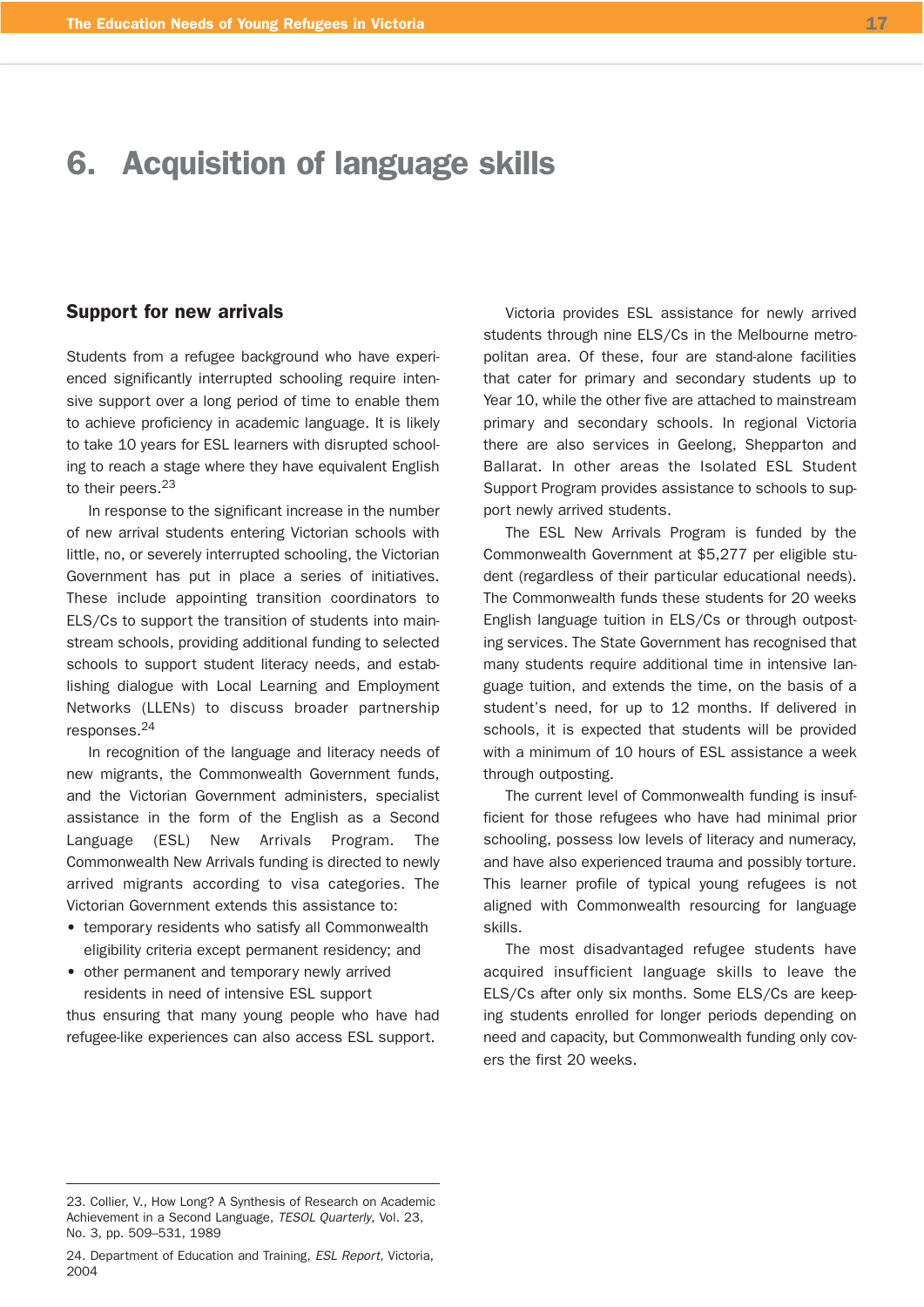### **RECOMMENDATION**

That the Commonwealth be encouraged<br>to increase per capita funding for the<br>English as a Second Language (ESL) New<br>Arrivals Program to reflect the longer period of to increase per capita funding for the English as a Second Language (ESL) New time required to assist refugee students with little or no prior education to gain proficiency in English before transition into mainstream education.

# English language and literacy support in mainstream education

Each of the four metropolitan ELSs provides an outreach service coordinator. The coordinator assists teachers in local schools to assess the English language learning needs of new arrivals, and recommends the most appropriate program, or assists with the development of an ESL program, for the student. The coordinator ensures that the school is aware of the resources available to support new arrivals. An ESL teacher either provides support for the mainstream teacher in the class environment or holds individual or small group sessions.

In addition to the delivery of intensive English language tuition for new arrivals, the Victorian Government has a number of existing strategies that assist young people from refugee backgrounds to acquire English language and literacy skills in mainstream schools.

These include:

- the funding of bridging programs in mainstream schools which support students in need of intensive literacy teaching in their transition from intensive new arrival courses into mainstream education
- the provision of additional multicultural education aides (MEAs) to assist with communication between the school and families, and provide support to students in the classroom
- literacy support programs for ELS/Cs.

While these initiatives have been welcome, ESL provision in mainstream schools is still struggling to meet the needs of all refugee students.

Since 2005 Victorian schools have been provided with resources to deliver literacy and language support within the new resource allocation model of the Student Resource Package (SRP). SRP Equity funding is primarily based on the application of a Student Family Occupation Index to determine the relative disadvantage of the student population in a given school. Equity funding within the SRP is particularly intended to improve achievement in literacy and numeracy for students at risk of not achieving success at school. ESL Index funding, which sits within the SRP, still has a separate funding line, as does the allocation for provision of MEAs. From 2007, the ESL figure in the SRP will combine ESL Index funding and the MEA allocation.

Schools have the flexibility to decide how they will use this funding. However, each school needs to demonstrate through their monitoring and accountability processes that the Equity funding is being used to improve outcomes for targeted students. With the significant shifts in the resources being provided to schools for these purposes there are concerns that some schools may not be making the most effective use of the available funding to meet the language and literacy needs of refugee cohorts. These concerns particularly relate to schools with smaller numbers of young people from refugee backgrounds. Such schools often lack the capacity to respond adequately to refugee student needs and may need to access some flexible resources that provide advice and assistance across a number of schools.

Many schools may also not yet understand the flexibility and options that exist for using the SRP Equity resources. The key challenge is to assist schools to use these resources appropriately and effectively.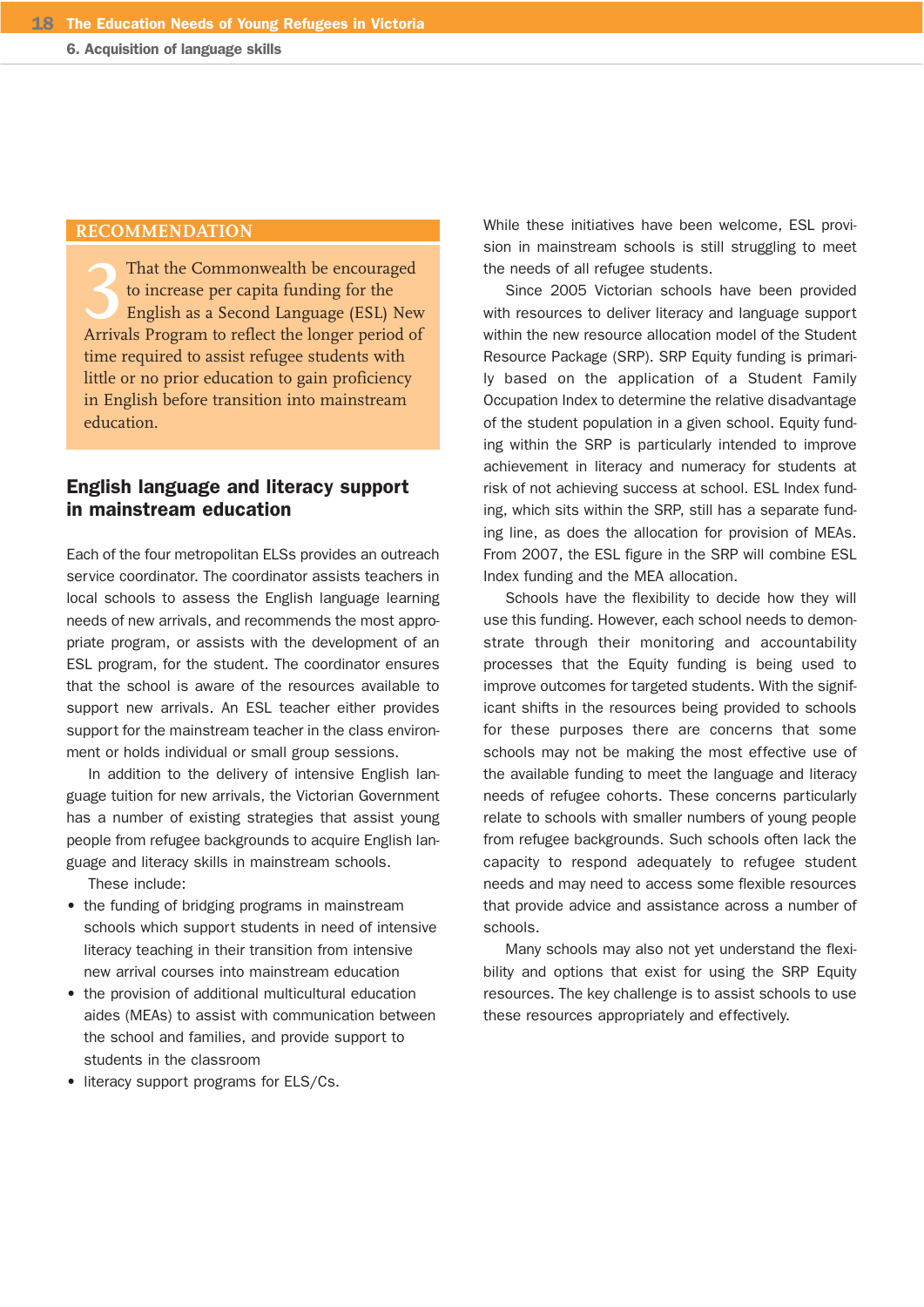The overall SRP Equity funding provided to schools needs to be linked to the new accountability framework to ensure that school activity is focused on improving outcomes for refugee students. Analysis of how funding is being used through the accountability measures in the Accountability and Improvement Framework for Victorian Government Schools is required to determine whether resources are being used appropriately.

Strategies to provide more intensive support might include appointing:

- additional ESL teachers
- bicultural teachers/MEAs
- literacy/numeracy specialists.

#### **RECOMMENDATION**

That ESL Index funding continue to be explicitly identified in the Student Resource Package (SRP) and that additional accountability mechanisms for explicitly identified in the Student Resource Package (SRP) and that effective use of funds are employed.

### **RECOMMENDATION**

That DoE analyse how effectively schools<br>are meeting the needs of refugee<br>students within existing resources such<br>as Core, Literacy and Student Family are meeting the needs of refugee students within existing resources such as Core, Literacy and Student Family Occupation funding.

# Professional development in teaching language and literacy across the curriculum

The changing profile of students with refugee backgrounds, in particular those entering the middle years of schooling (Years 5–9) and above with little previous school experience either in their home country, in refugee camps or in a first country of asylum, has major implications for teaching.

It is generally recognised that it will take new arrival students from a low literacy background longer than those with intact schooling to reach the same point of proficiency in English. Research indicates that while it is likely to take a student with intact schooling from 5 to 7 years to attain proficiency in English, it is likely to take a student with little or no prior formal schooling from 7 to 9 years to reach the same point. $25$  This longer pathway is usually the case, whatever the age of the student. The learning challenge for these students relates not only to their need to learn literacy in English, but also to their need to become familiar with formal education, its aims and the culture in which it takes place.

The skills of teaching students to read and write are expected to be dealt with at primary school level, so

there are professional development issues for the secondary system if effective literacy support for refugee students is to be provided in mainstream schools. Access to specialist support in learning English will be required for some students even in the later years of secondary school.

#### A literacy support strategy

Noble Park English Language School has trialled a restructuring of secondary school classes, replacing agebased groupings of students with groups formed according to language and literacy acquisition. They are supplementing this approach with the use of two teachers in each classroom and crossage tutoring.

<sup>25.</sup> Collier, V., How Long? A Synthesis of Research on Academic Achievement in a Second Language, TESOL Quarterly, Vol. 23, No. 3, pp. 509–531, 1989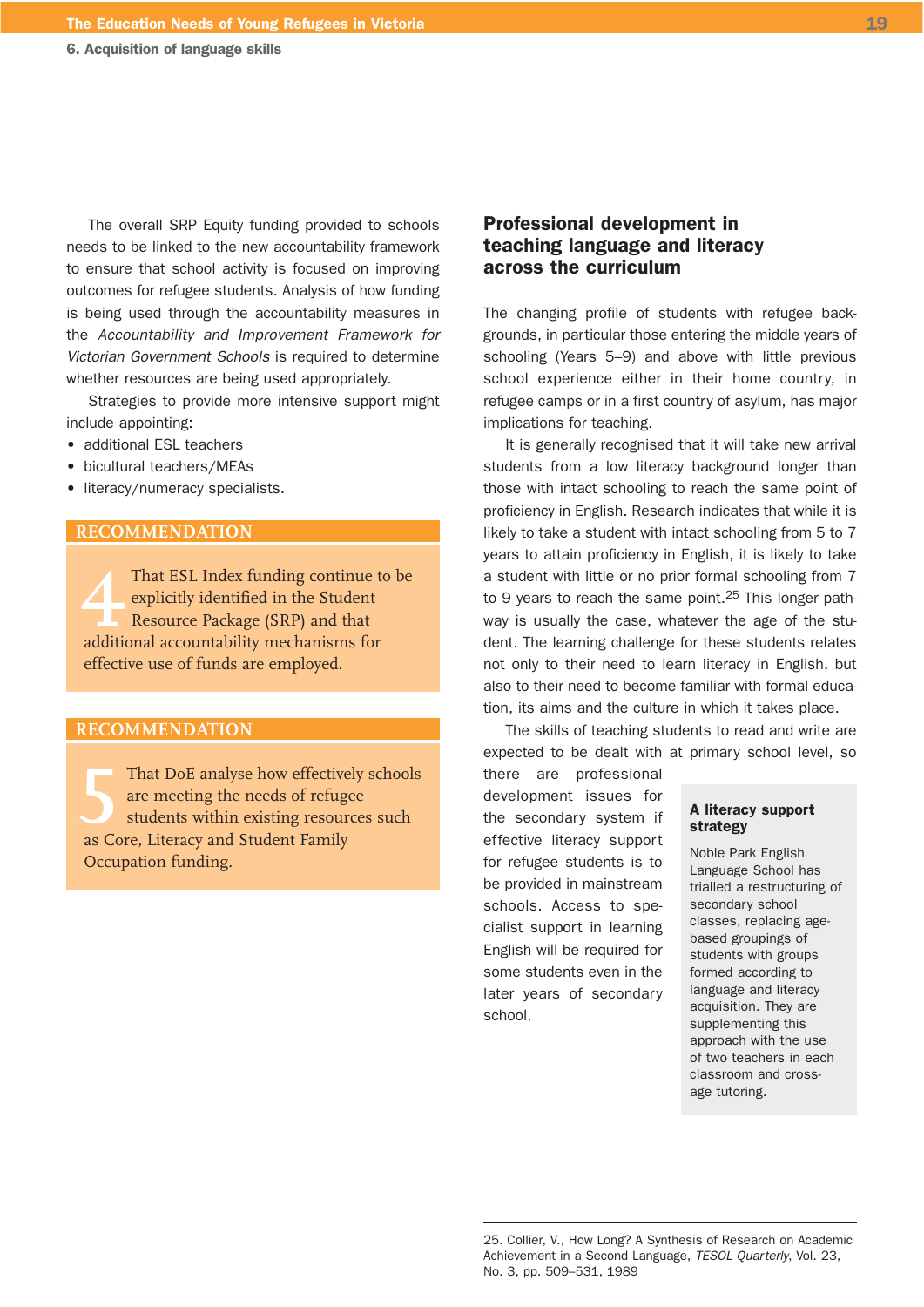Refugee background students in Australia learning English must acquire both basic oral communication skills, as well as the oral and written skills necessary to complete tasks required for cognitively demanding academic study.

Strategies that can support all classroom teachers in teaching reading, writing and language skills to refugee students should be a specific focus of a refugee education strategy, within a broader focus on supporting students with low levels of literacy. Such strategies should support a combination of specific interventions and the provision of general classroom support.

Flagship Strategy 5 of the Blueprint for Government Schools identifies teacher professional development as necessary to enable teachers to enhance their content knowledge and develop the skills necessary to improve the teacher–learner relationship and student learning outcomes.

### **RECOMMENDATION**

That a statewide professional<br>development strategy to develop teach<br>knowledge and skills in literacy and<br>language support across all subject areas be development strategy to develop teacher knowledge and skills in literacy and developed.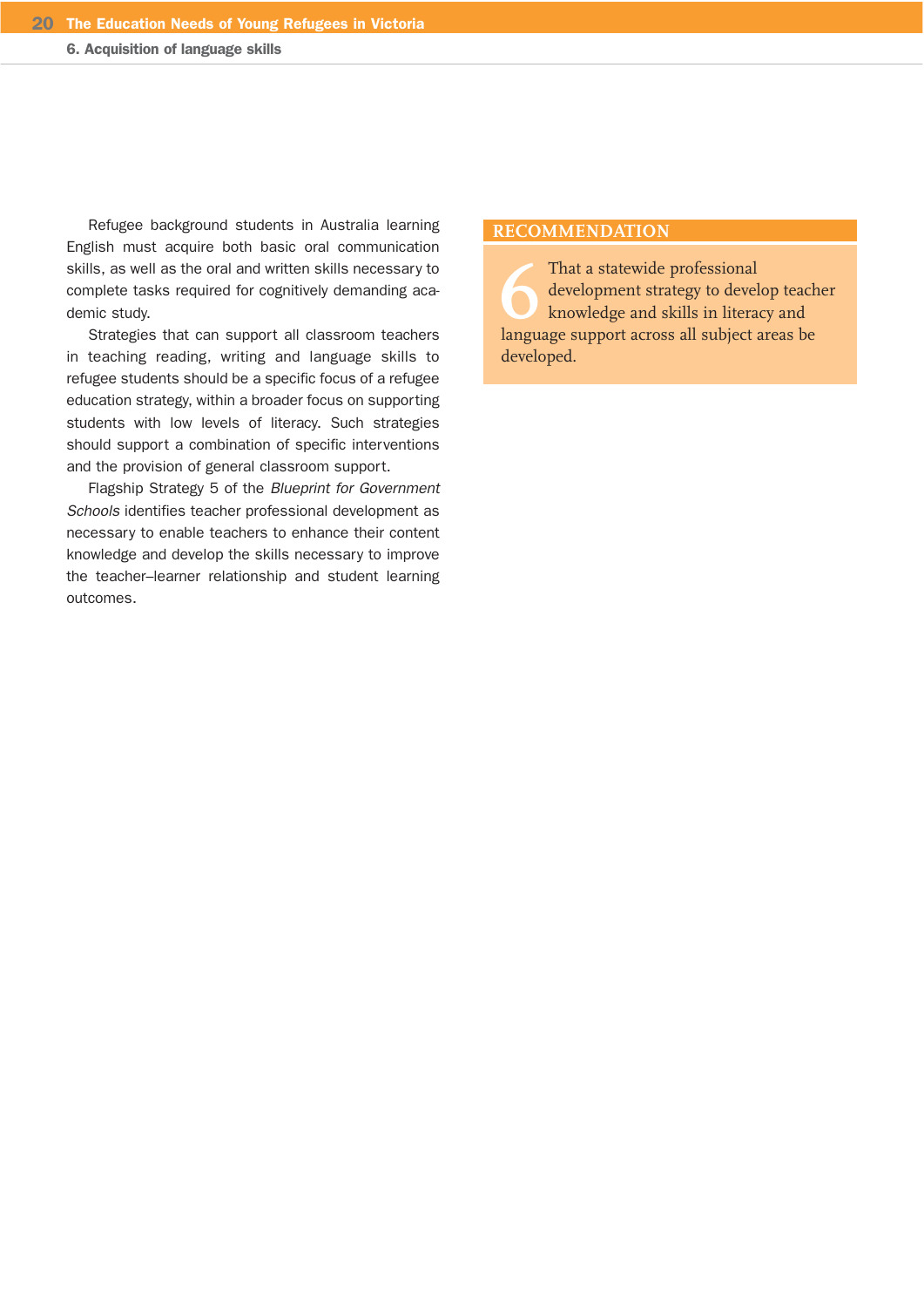# 7. Assisting with school engagement and recovery from trauma

## Professional development

Professional development is needed for teaching and support staff in improving outcomes for refugee students in relation to emotional health. School personnel may require increased understanding of:

- working with cultural diversity
- the refugee experience
- the impact of trauma
- a framework for recovery from torture and trauma
- how the trauma reaction and lack of schooling may impact on learning and behaviour
- how school policies and practices can contribute to recovery and refugee student well-being.

Professional development, coupled with consultancy support, has proven an effective way of assisting

#### Developing a whole school approach

Foundation House, the Victorian Foundation for Survivors of Torture, provides professional development and consultancy support for school staff and school support staff. Professional development raises awareness and understanding of the refugee experience, the impact of torture and trauma, a framework for recovery, and ways in which a whole school approach can offer support to refugee background students. Individual counselling and group programs are also available to refugee young people through Foundation House.

schools to examine and develop their policies and practices to provide a whole school approach to refugee readiness. Access to appropriate professional development and consultancy is particularly an issue in new areas of refugee settlement within the Melbourne metropolitan area and in rural and regional areas.

There are already key resources available to support schools in professional development activity,26 but the awareness of and access to these is not sufficiently widespread.

### **RECOMMENDATION**

That a statewide professional<br>development strategy, incorporating<br>specialist consultancy support, be<br>designed to assist schools to develop a whole development strategy, incorporating specialist consultancy support, be school approach to supporting refugee students.

## Pre-service teacher training

Graduates entering the teaching profession require a good understanding of cultural diversity, the refugee experience and its impact on learning and settlement to enable them to work inclusively in culturally diverse settings. They should also have developed a range of strategies to teach English language and literacy in their curriculum areas in order to address the individual needs of all students, including those of refugee background.

The draft standards of professional practice for graduating teachers, as outlined in the Victorian Institute of Teaching's draft paper, The Standards, Guidelines and Process for the Accreditation of Pre-Service Teacher Education Courses, provide guidance to tertiary institutions on the nature and structure of courses they provide.27 While each tertiary institution determines how its students will reach the required standards, the proposed guidelines for the approval of pre-service teacher education courses include an expectation that courses should prepare graduates to respond effectively to culturally and linguistically diverse (CALD) student groups.

### **RECOMMENDATION**

That education faculties within tertiary<br>institutions incorporate curriculum abe<br>the refugee experience and teaching<br>language and literacy into pre-service teacher institutions incorporate curriculum about the refugee experience and teaching education courses for all trainee teachers.

26. Moving in New Directions and Not a Matter of Choice, produced by DoE, and School's In for Refugees, produced by Foundation House, are examples of such resources.

<sup>27.</sup> Victorian Institute of Teaching, The Standards, Guidelines and Process for the Accreditation of Pre-service Teacher Education Courses, draft paper for discussion by stakeholders in pre-service teacher education, June 2006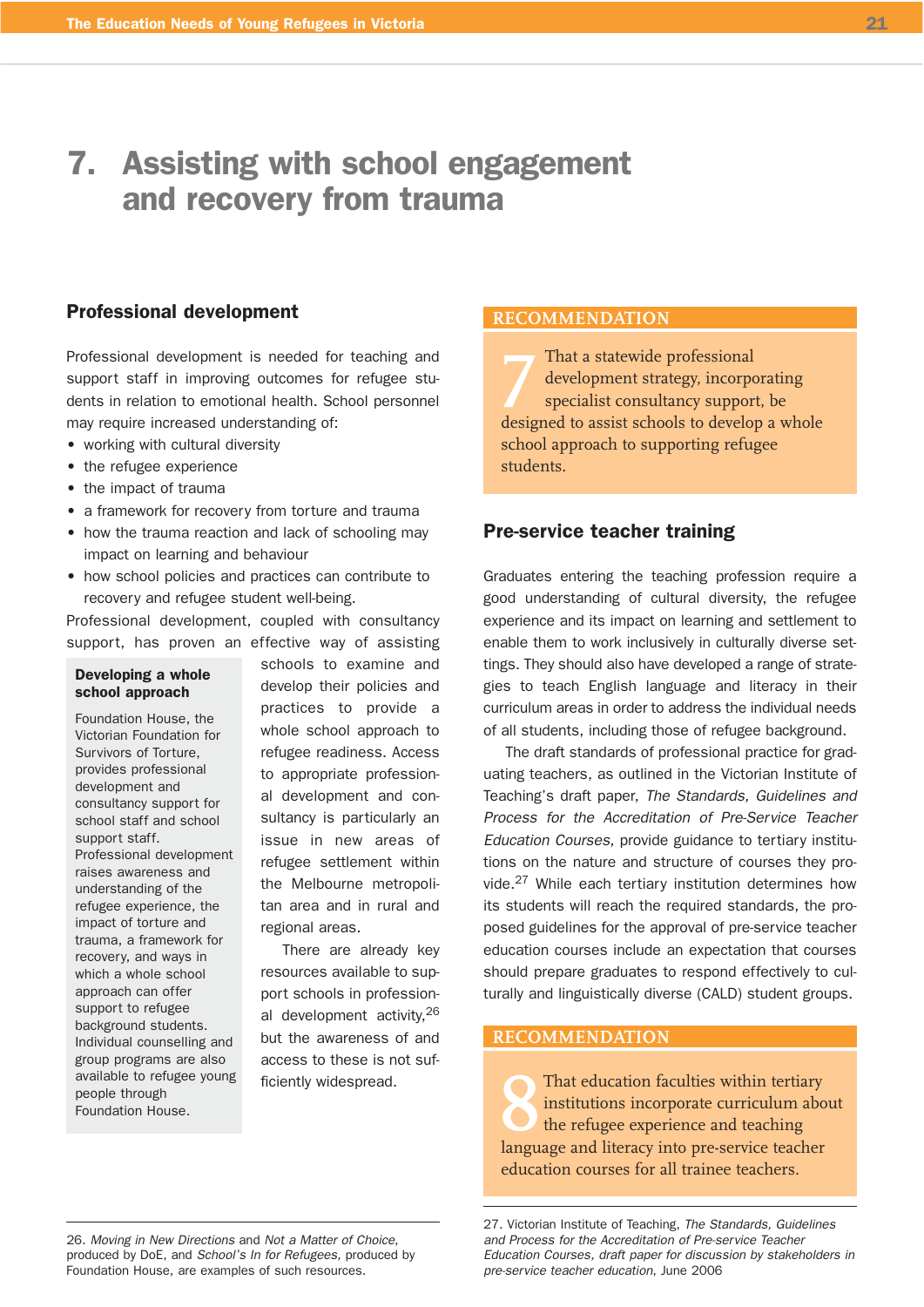7. Assisting with school engagement and recovery from trauma

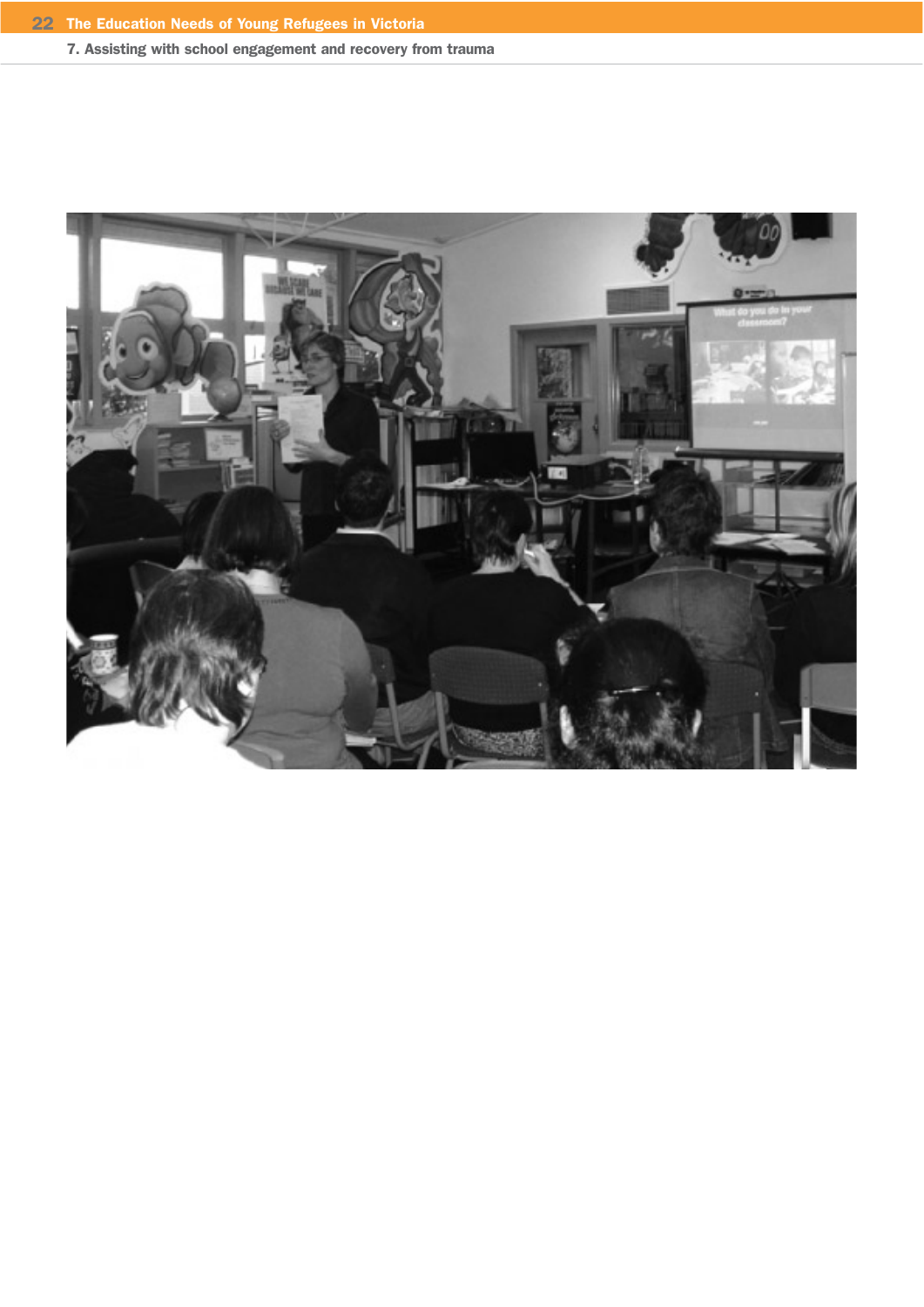# 8. Transitions

 $\sum_{\text{these major}}$ FAIRER VICTORIA EMPHASISES THE IMPORtance of focusing support at critical transitions in life, which can be times of great vulnerability, where existing disadvantage can become further entrenched. One of these major transitions occurs when young people are at risk of disengagement from education and training opportunities.

## Supporting student well-being during transition

The importance of careful management of transitions has been recognised within education policy through both the Blueprint for Government Schools and in the post-compulsory reforms flowing from the 2000 Ministerial Review of Post Compulsory Education and Training Pathways in Victoria.<sup>28</sup> Transitions are a key element of the Accountability and Improvement Framework for Victorian Government Schools.

Transitions for all students, from primary through secondary to further education and training, increasingly occur within a policy framework of individualised support, preliminary orientation to the new environment, active involvement of parents, and tracking of transition outcomes. Refugee students making the transition between primary and secondary schools may need extra support and orientation, depending on the length of time they have been in Australia and their experiences prior to arrival.

Of the series of transitions within the education system that students with refugee backgrounds must make, the most crucial is generally the transition from the ELS/Cs, which they have usually attended for 6–12 months, to the mainstream school in which they enrol.

ELS/Cs offer a safe, supportive environment that is focused on the needs of the refugee student. The transition into the broader school environment can trigger previous feelings of loss and trauma, due to the less certain and focused setting. It can decrease feelings of self-worth and increase anxiety because of the academic expectations placed on students, regardless of prior learning experiences and schooling. Refugee students may need to learn appropriate behaviours, both within the classroom and in the general school setting, if they have limited or no previous formal schooling. It is often at this early point of their mainstream education that student absenteeism increases and they begin to disengage from the education system. Transition for refugee students needs to be particularly focused on both welfare and learning issues, and be well-planned, to minimise stress and enhance the prospects of success.

ELSs involve particular transition issues as they are stand-alone and not attached to mainstream schools, unlike the ELCs. As a result, refugee students in ELSs are unlikely to be familiar with the mainstream school environment. Transition officers attached to ELSs support the transition of exiting students. Some refugee students in ELCs spend time in the mainstream school prior to transferring from the ELC as part of the transition process.

<sup>28.</sup> Department of Education and Training, Ministerial Review of Post Compulsory Education and Training Pathways in Victoria – Kirby Report, Victoria, 2000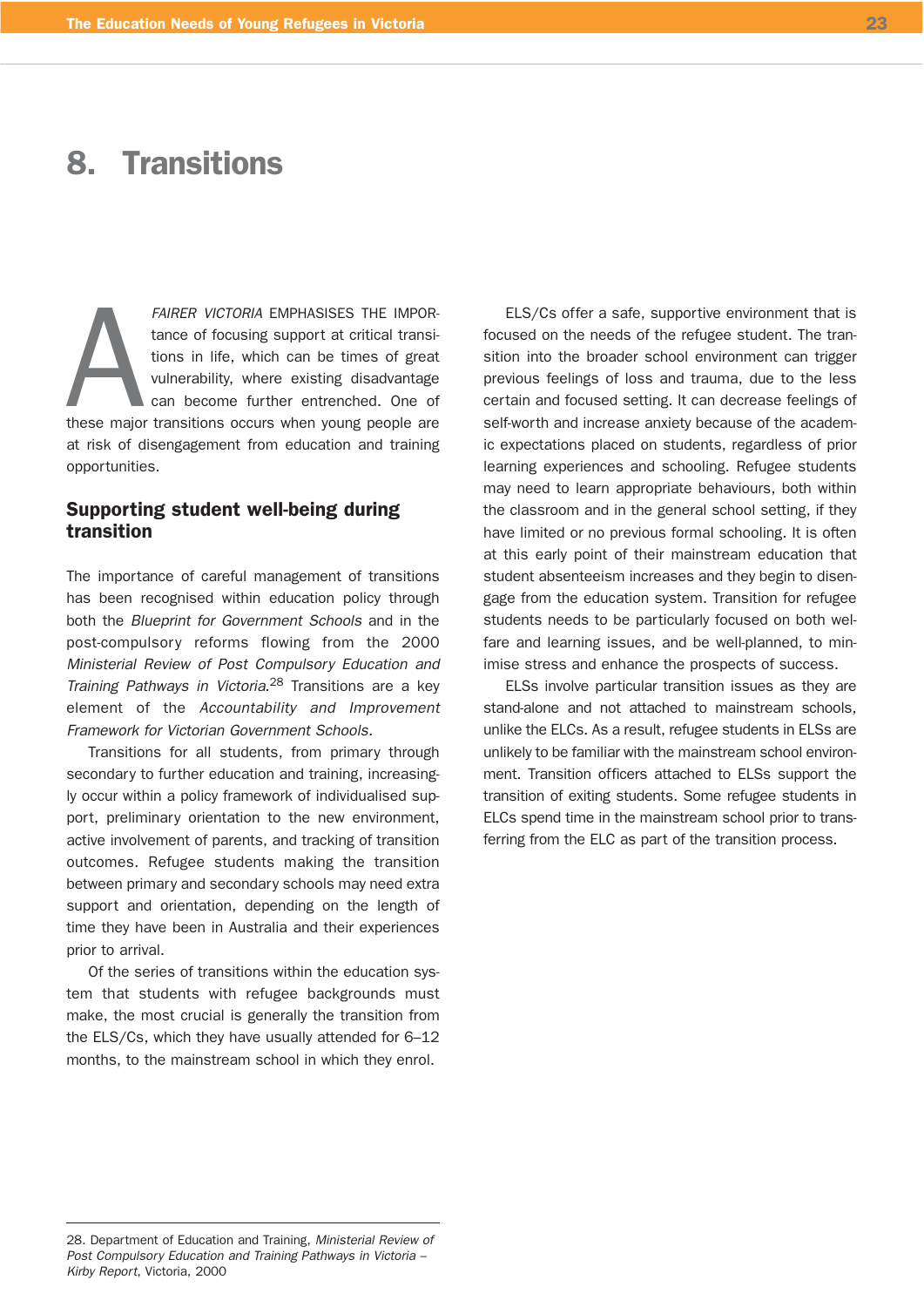8. Transitions

#### Beaut Buddies

Western English Language School, in partnership with Kealba Secondary College and Foundation House, have developed a successful transition model, 'Beaut Buddies', where refugee students and their buddies meet several times prior to the refugee students starting at the mainstream school. They continue to have programmed time together once the refugee students have commenced mainstream schooling.

Refugee students need systematic exposure to transition programs providing a preliminary 'taster' of the mainstream school experience, while still enrolled at the ELS or the ELC. One of the effective ways of doing this is through a buddy or mentoring program during which students meet prior to the refugee students commencing study at the mainstream school. They then continue to meet on a regular basis for several terms.

## **RECOMMENDATION**

That specialist consultancy support and resources be provided to assist schools to develop transition programs that increase refugee student connectedness. Good resources be provided to assist schools to develop transition programs that transition models should be promoted and incorporated into Knowledge Bank.

### Family engagement during transition

Transitions work most effectively when families, staff and students are all engaged in the process.

Families of refugee students often have little understanding of the Australian education system and may have unrealistic expectations about the time and pathways necessary to achieve goals, given the prior educational and life experiences of their children. They can place pressure on their children to proceed directly to schools rather than developing English language and literacy skills at an ELS/C. Schools are seen by some families to offer opportunities for advancement as well as social and sporting experiences that ELS/Cs are unable to provide.

Some resources have been developed by the Centre for Multicultural Youth Issues (CMYI) and VFST which provide strategies around general school engagement with families.<sup>29</sup> However, there is a need for specialist expertise to assist in engaging families with the transition process and in providing them with appropriate information about the Australian education system.

### **RECOMMENDATION**

That additional resources be allocated to provide specialis expertise to assist in engagir families with the transition process. allocated to provide specialist expertise to assist in engaging

Opening the School Gate (CMYI) is a resource kit that provides school staff with strategies to encourage CALD parents and families to fully participate in the educational experience of their children at school.

<sup>29.</sup> Programs such as those piloted by Foundation House in 2005 with the Sudanese community (Two Cultures, One Life: Parent Engagement Program) have demonstrated good methodologies for this process and the direct benefit of parental involvement in schools.

A Guide for Newly Arrived Young People – Understanding the Victorian Education and Training System, funded by DIMIA and developed by the Centre for Multicultural Youth Issues (CMYI) and the Refugee Young People and Transitions Working Group, provides an introduction to, and overview of, the Victorian education and training system for CALD families.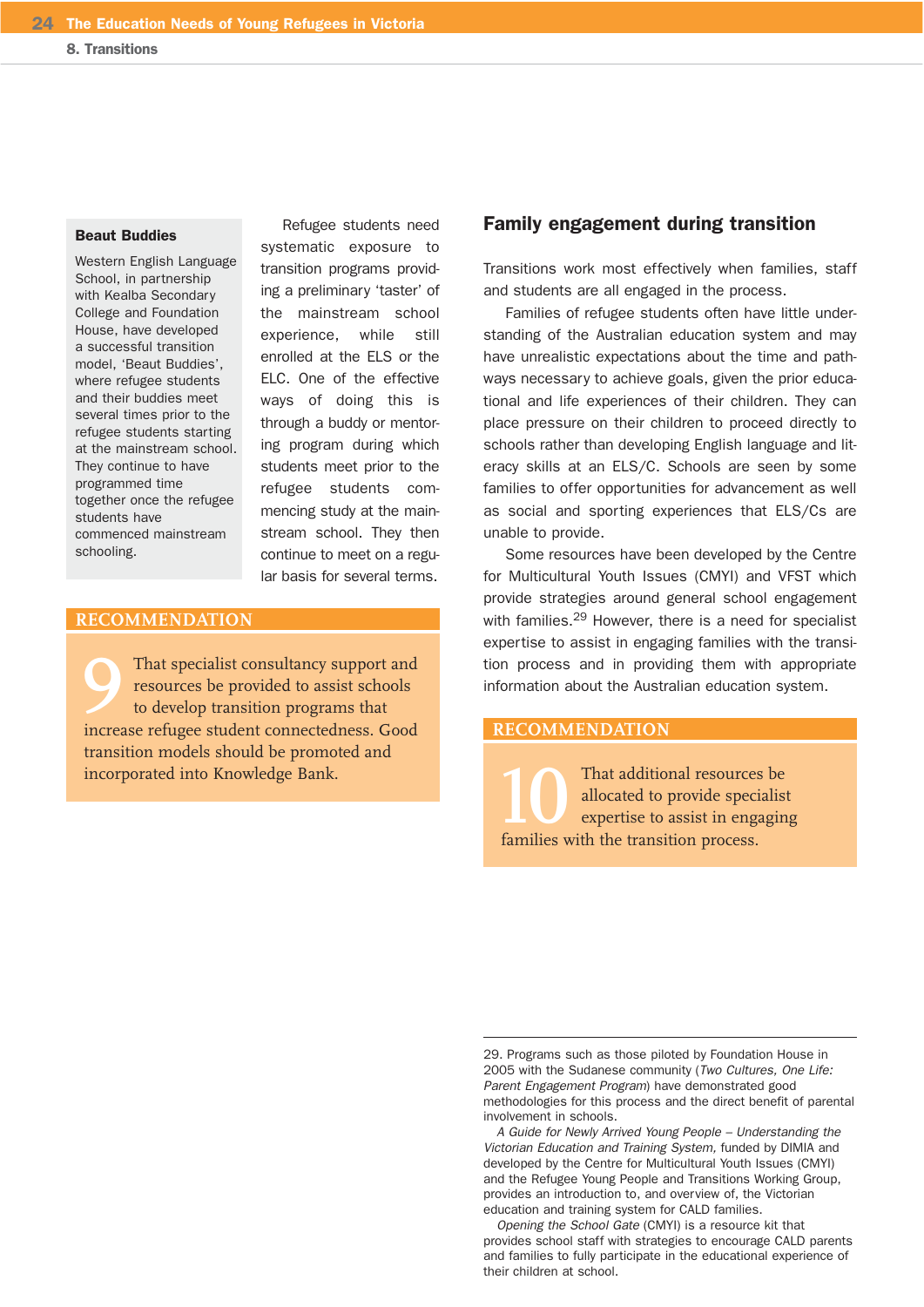## Education support for successful transition

Nineteen primary and secondary schools received additional funding, whilst some other schools have used their SRP Equity funding, to establish 'bridging programs' that offer transition support to refugees who fit the learners' profile identified earlier in this document.30 Bridging programs offer intensive educational support and pastoral care to refugee students to assist them to make an effective transition into the school.

Several geographically located cluster bridging programs have been established which provide the same intensive support to refugee students, with one program used by a number of schools. Students travel from surrounding areas to a school with a bridging program because their local school does not have enough refugee students to warrant one. These programs assist students' literacy and numeracy development and integrate them into a mainstream school during the period they attend the bridging program. However, at the completion of their time in the bridging program, students generally go to their local school. This means more change and another unfamiliar school environment, which can exacerbate student anxieties. Some refugee students find cluster bridging programs difficult because travelling to a school out of the area may be complicated, and they are very keen to go straight into the local school where they intend to complete their education.

In schools with small enrolments of refugee students, transition models that offer extra assistance within mainstream classes and ESL support in some curriculum areas need to be promoted. Models are particularly required for schools with only a few refugee students.

Mainstream transition principles should be consis-

tently applied to the series of transitions that students from refugee backgrounds must make into, through and from, the school system. Developing suitable options for refugee students with low levels of literacy and interrupted schooling through VCAL, VET and support programs in TAFE, requires tailored support for students.

#### An approach to supporting senior students

The Transition VCAL program for refugee students at Cleeland Secondary College delivered in partnership with AMES is a good example of the development of tailored post-compulsory education transition models.

#### **RECOMMENDATION**

That bridging programs and other<br>transition models be evaluated with<br>a view to subsequently identifying,<br>promoting and resourcing exemplar models. transition models be evaluated with a view to subsequently identifying,

<sup>30.</sup> Following regional briefings at the end of 2004, schools applied for additional funding to implement bridging programs in 2005 and 2006. The 2007 funding allocation to 32 schools will enable them to implement a range of transition initiatives to support students in moving into mainstream curriculum.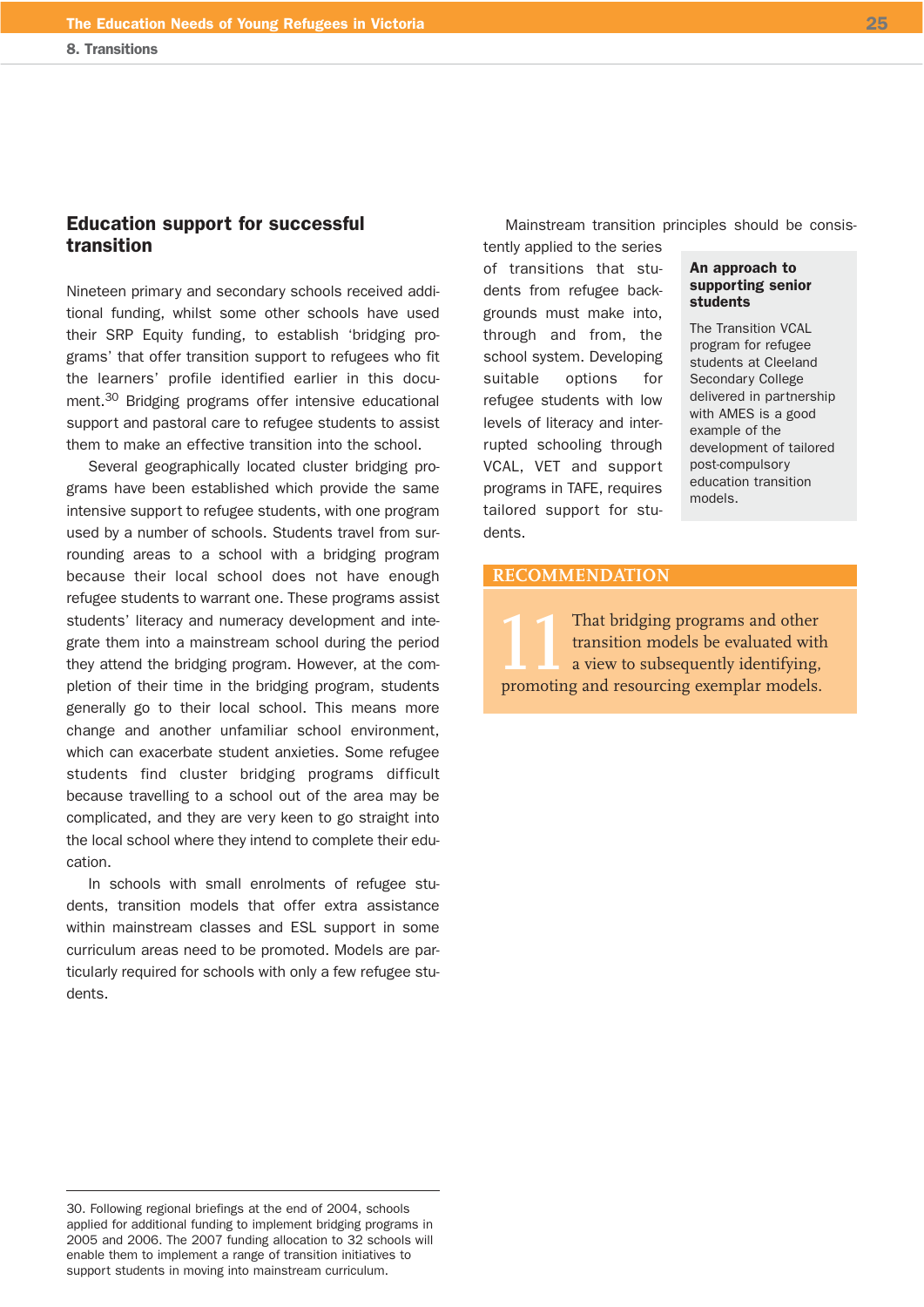8. Transitions

# Assessment for education and welfare support

Post-compulsory education transition issues include decision-making processes on where to place students with a refugee background aged 16 and above who have the education levels of much younger students.

When enrolling in ELS/Cs and then making the transition into mainstream schools, students are assessed differently in each setting. Accurate assessment is critical in determining suitable and effective placement for the individual student. Often students are placed in year levels where they struggle to cope with the curriculum as well as with the socialisation of resettlement. The combination of inadequate English language skills together with having to manage complex social and welfare issues relating to their refugee and resettlement experiences, points to the need to have a common assessment tool that is shared across educational settings, ensuring consistency of educational and welfare support.

## **RECOMMENDATION**

That a common assessment tool,<br>
which encompasses the welfare a<br>
educational needs of refugee your<br>
people, be developed and used, in particular which encompasses the welfare and educational needs of refugee young during transition.

### Reporting on transition outcomes

The Accountability and Improvement Framework for Victorian Government Schools provides the vehicle for improving transitions for refugees by requiring schools to report on programs, support and advice to students regarding appropriate pathways and transitions. Identification of refugees as a specific cohort within schools, and reporting on strategies to improve their transition and well-being outcomes, would provide schools with the incentive to adopt and implement the relevant strategies contained in existing resources.

### **RECOMMENDATION**

That reporting on transitions within<br>the *Accountability and Improvement*<br>*Schools* focus on transition into the mainstream the *Accountability and Improvement Framework for Victorian Government* school, as well as transition from the school, for the refugee student cohort.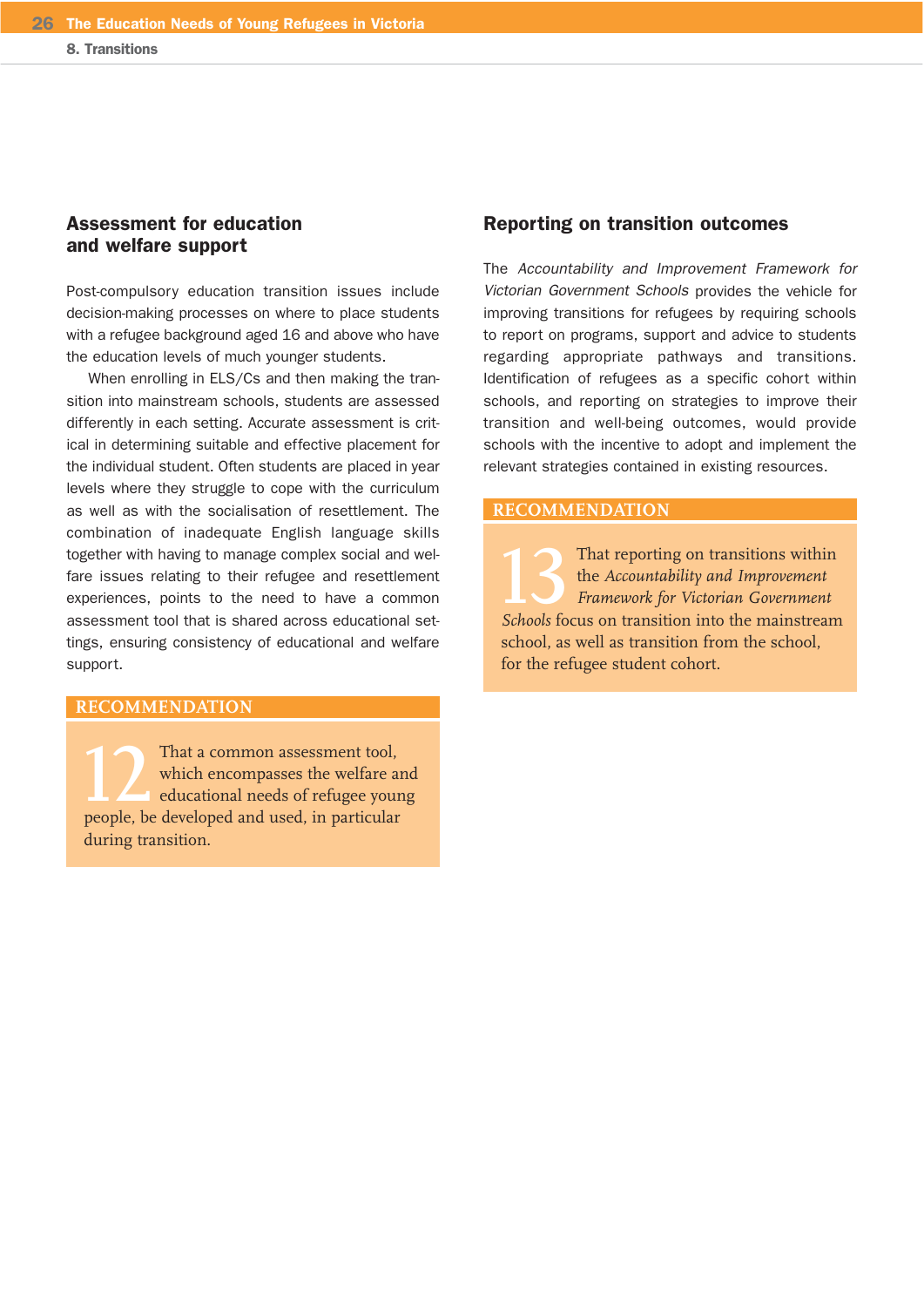# 9. Providing additional learning support out of school hours

UT OF SCHOOL HOURS LEARNING SUPPORT<br>
Programs aim to provide extra support to<br>
students who have significant levels of dis-<br>
advantage. They are a crucial support<br>
structure for refugee students, as their<br>
parents are freq Programs aim to provide extra support to students who have significant levels of disadvantage. They are a crucial support structure for refugee students, as their rable to that provided by the parents of other students.

The Study Support National Evaluation and Development Programme, a three year longitudinal study into the impact of participation in out of school hours learning on the academic attainment, attitudes and school attendance of secondary school students in the United Kingdom, examined the effect of groups that offered academic support as well as those that offered sport, musical and arts activities, hobby clubs and mentoring and peer education programs. $31$  Quantitative research tracked over 8,000 students from 52 schools and was supported by qualitative data from 19 schools and developmental work with a further 83 schools and other study support projects. The research found firm evidence in all the schools studied that students who participate in study support (Out of School Hours Learning Support Programs) do better than would have been expected from baseline measures in academic attainment, attitudes to school and attendance at school. Programs appear to be particularly effective for students from minority ethnic communities. Qualitative studies showed that the voluntary nature of participation in the programs is key to their effectiveness.



31. Department for Education and Skills, The Essential Guide to the Impact of Study Support, http://www.standards.dfes.gov.uk/studysupport/docs/essguide, accessed on 24 August 2006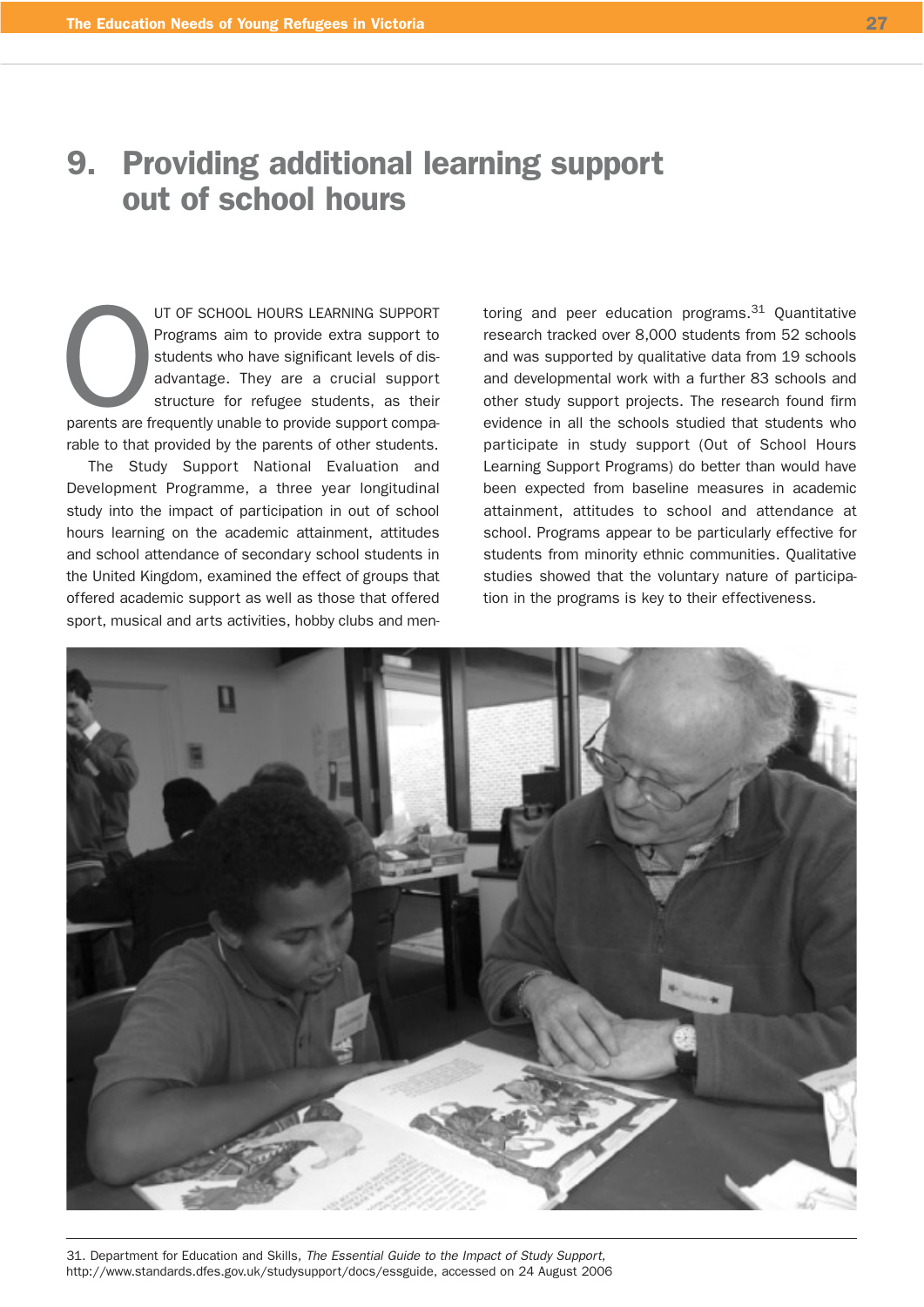9. Providing additional learning support out of school hours

Local experience confirms this international research with anecdotal evidence. It has shown that Out of School Hours Learning Support Programs combine both educational and social components to meet the needs of young refugees, including the important role of connecting refugee students to the mainstream population.32 Effective support programs develop confidence and self-esteem, and provide opportunities for interaction that can help develop social skills, whilst also providing appropriate tuition and academic support.

Good practice Out of School Hours Learning Support Programs have demonstrated the capacity to:

- improve students' feeling of security and confidence, resulting in improved behaviour and attendance at school
- improve the learning outcomes of students
- develop communication skills and social supports
- increase the confidence of parents to allow their daughters to participate
- provide expert help outside the classroom
- offer a program that is valued by students.

Data collected from the 51 programs that responded to a REPP survey in 2005 showed that a minimum of 1,420 students of refugee background regularly attended these programs.<sup>33</sup> As an example, one student discussed her Out of School Hours Learning Support Program in the following terms:

[I come] to do my work. I want the teacher to help and to improve my English. The teacher explain, if it's hard, it will then be easy for me. I wish it was every day. I would come every day even if I didn't have homework I'd ask the teacher to give me more. It's good for us, especially to improve our language. I like the teachers. I like to do my homework. I enjoy it very much. I don't like to stay home (13 year old girl from Ethiopia in Australia for 11 months, attending an Out of School Hours Learning Support Program).<sup>34</sup>

Currently, Out of School Hours Learning Support Programs in Victoria provide a mixture of homework programs, additional tutoring and/or social support of various kinds. Such support programs are an important strategy that provide additional tutoring for students outside school hours, and have become increasingly important as a means of improving educational outcomes for students from refugee backgrounds with disrupted or little previous formal education. Those that provide social support assist students in understanding and acculturating to the mainstream community.

The extra tutoring provided can include English language, literacy, numeracy, homework subjects, and/or skills in how to study. Additional literacy support is particularly useful for those students in the early stages of schooling or for those who have had highly disrupted schooling.

Out of School Hours Learning Support Programs are coordinated either by community sector agencies, local government, schools, libraries or churches. They can range from small informal programs for less than 10 students to large programs with between 200 and 400 students. Programs are generally offered in schools and community settings by tutors and volunteers at little or no cost to the student.

Over 75% of the 71 Out of School Hours Learning Support Programs identified through the 2005 REPP survey are located in the Northern and Western Metropolitan DoE regions. There are also significant numbers operating in the Southern Metropolitan DoE region. The Darebin, Yarra, Greater Dandenong, Brimbank, and Maribyrnong Local Government Areas (LGAs) are the locations of multiple support programs.35

<sup>32.</sup> REPP research, documented in Case Studies of Out of School Hours Learning Support Programs, yet to be published

<sup>33.</sup> REPP data, documented in A Snapshot of Out of School Hours Learning Support Programs, yet to be published 34. Interview for REPP, documented in Case Studies of Out of School Hours Learning Support Programs, yet to be published

<sup>35.</sup> REPP data, documented in A Snapshot of Out of School Hours Learning Support Programs, yet to be published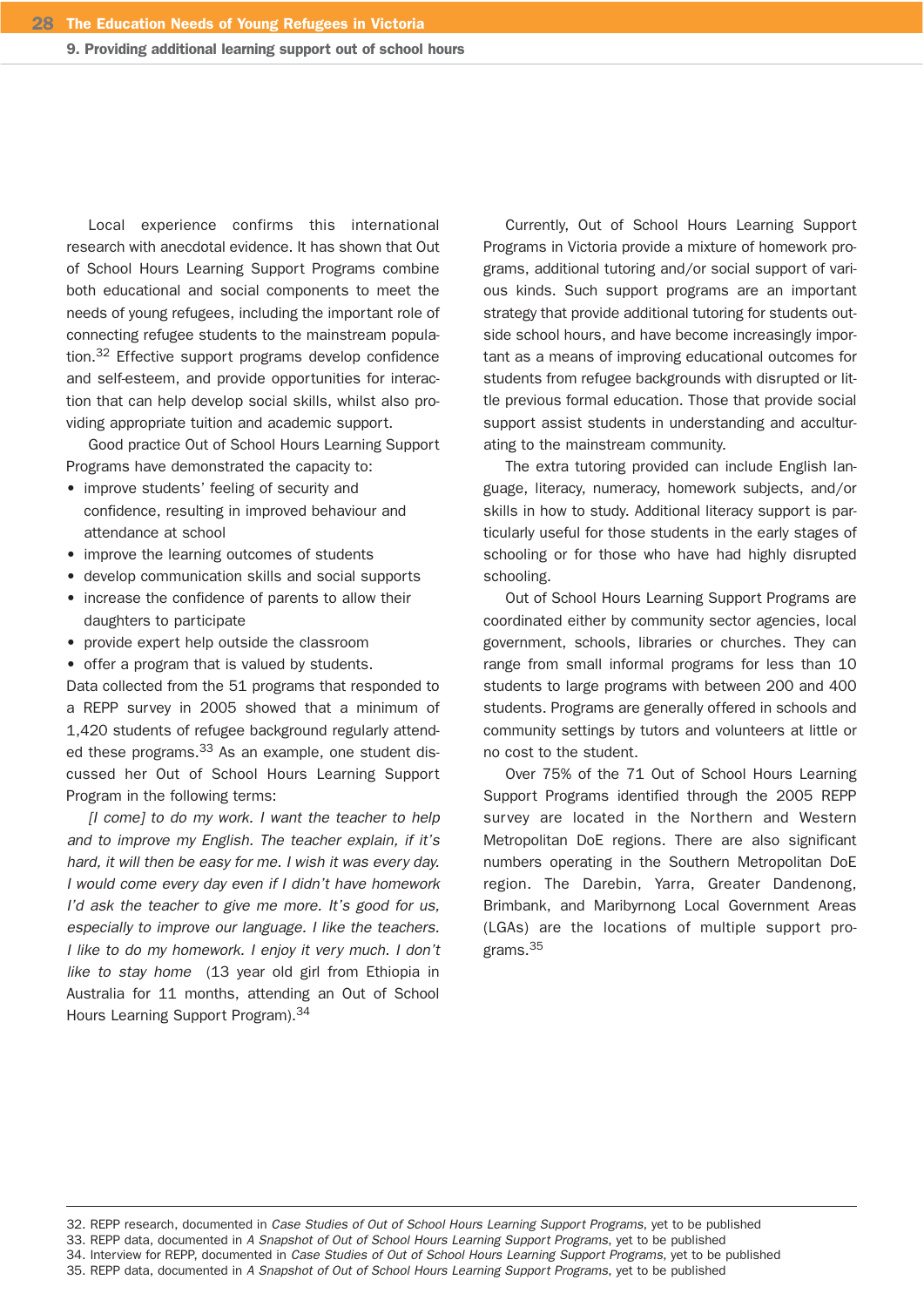Nearly all of the Out of School Hours Learning Support Programs provide homework support, while three-quarters also provide tutoring. Approximately a third provide social activities as well. Participants with Arabic and African language backgrounds comprise the majority of participants in the programs.

Out of School Hours Learning Support Programs are currently funded by a mix of philanthropic grants and trusts, with the support of various government initiatives such as the School Focused Youth Service (SFYS), Managed Individual Pathways (MIPs), LLENs, DoE Low Literacy Grants and Victorian Multicultural Commission Grants. However, in many cases organisations fund their own programs and some programs are run entirely by volunteers.

The main issues identified in relation to Out of School Hours Learning Support Programs are:

- limited resources leading to high reliance on programs staffed by volunteers
- recruitment, training and retention of volunteers
- being able to accommodate the numbers of students who want to participate
- ensuring that the skills of available tutors match the needs of students, especially in maths and science.

Twenty percent of programs provide no training to the volunteer tutors while others provide some training, ranging from one-off induction to ongoing support and training. The 2005 REPP survey of Out of School Hours Learning Support Programs in Victoria found that approximately 20% employed skilled or trained tutors or teachers.36

# Strengthening Out of School Hours Learning Support Programs

Refugee students need access to well-resourced and appropriate learning support programs. All schools and ELS/Cs with enrolments of refugee students should have the ability to establish accessible homework programs, either themselves or through other providers.

Many Out of School Hours Learning Support Programs currently depend on well-intentioned but untrained volunteers. Programs lack basic infrastructure and quality assurance mechanisms. Dependence on volunteering can result in increased program instability, and can be difficult to sustain in the less affluent areas, where refugees tend to reside. Program stability is particularly important for students from refugee backgrounds.

Current arrangements also lack the capacity to ensure that programs meet student needs. Instead they tend to reflect what the school or facility is able to provide. While there is high demand for mathematics and science tutors, these are often in short supply. The use of paid tutors can help to meet more students' needs by selecting appropriate tutors to provide the support required.<sup>37</sup>

The lack of system endorsement and management of programs can lead to poor connections between some schools and local Out of School Hours Learning Support Programs. Many of the programs are not conducted by schools, and school staff need to have confidence in the quality of programs in order to endorse them and refer students to them.

In some cases, communication between local schools and community based Out of School Hours Learning Support Programs is reported to be ad hoc. The lack of clear referral mechanisms from schools to locally available Out of School Hours Learning Support Programs can result in students missing out on the support that should be automatically received.

<sup>37.</sup> The "Aim High" program at Debney Park Secondary College provides such an example.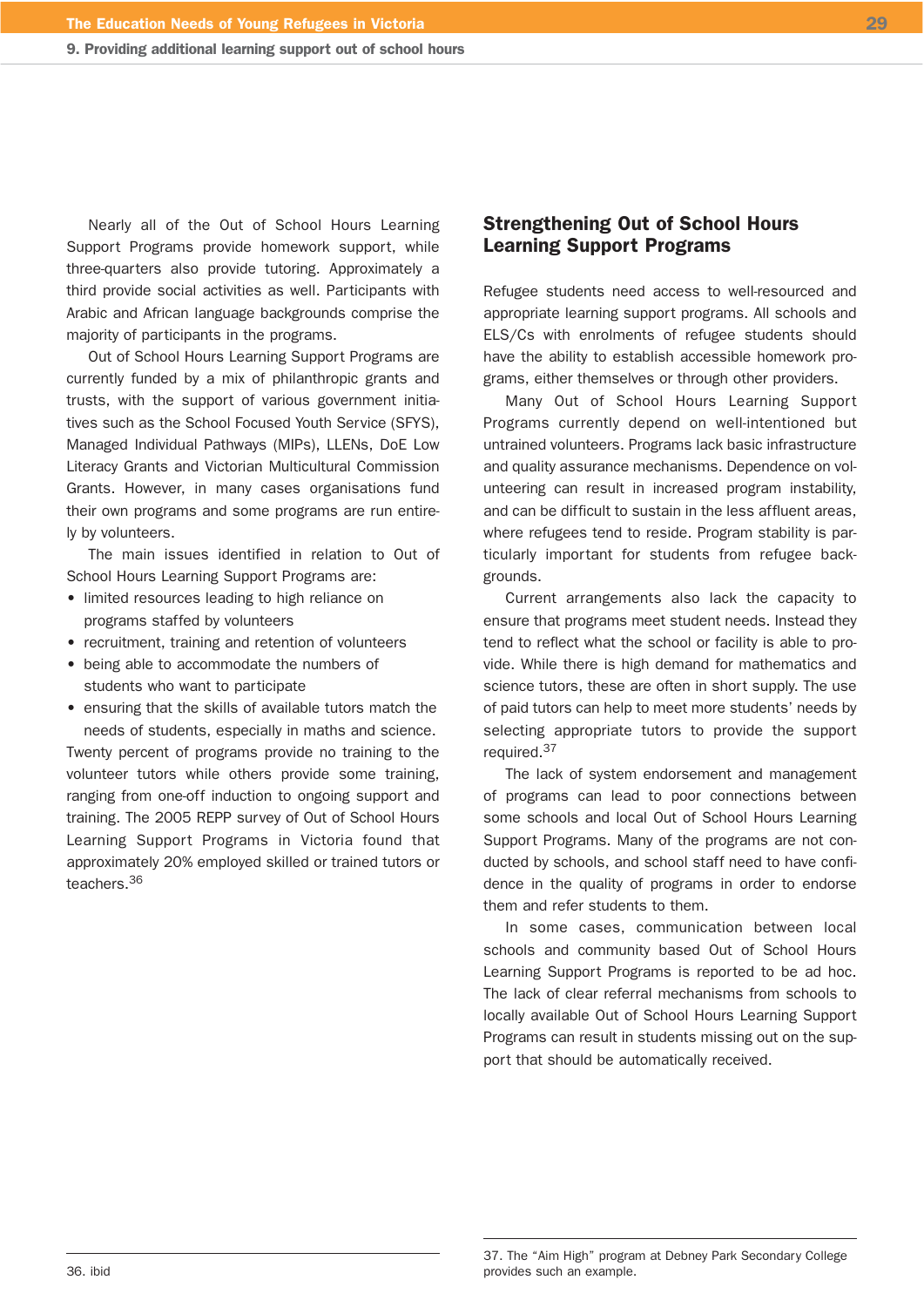9. Providing additional learning support out of school hours

The current fragmented arrangements of provision through Adult Community Education (ACE) providers, libraries, and various church and community groups and schools would benefit from being actively linked to schools through formalised referral arrangements.

While Out of School Hours Learning Support Programs are generally staffed by volunteers, the needs of the refugee students enrolled in the post-compulsory years are complex, and require professional and systemic support. Full reliance on a volunteer program to provide the crucial support to supplement school-based learning for this cohort in Out of School Hours Learning Support Programs is likely to produce inconsistent levels of outcomes.

In New Zealand and New South Wales, governments have established after school and homework support programs for refugee students, with a strong emphasis on ensuring that programs are delivered by trained staff and meet the needs of refugee students. The New Zealand programs are delivered through school locations, while the NSW government funds after school programs for refugee students in four Intensive English Language Centres. The NSW program targets refugee students who have exited from the ESL New Arrivals Program into secondary schools.

In both cases, government involvement ensures equity of access to programs, the availability of trained tutors, and the collection of data that enables subsequent evaluation to occur. The New Zealand homework programs are exclusively for senior students of refugee background, but the 11 study support centres are designed for all underachieving students, of which refugees make up a significant proportion.

### Promoting programs to families

One of the factors that creates such a strong need for Out of School Hours Learning Support Programs arises from the lack of knowledge and capacity of refugee families to support their children's learning. An important element of strengthened coordination would be promoting strategies to inform parents and families about programs and encourage participation in their children's education.

#### Working with parents and their children

Albion North Primary School piloted a 10-week after school program with Vietnamese parents and students. Staffed by school teachers and school support staff, it was designed to:

- assist the parents to support their children and promote understanding of the Australian school system
- develop parents' knowledge, skills and confidence in supporting their children's homework and education
- promote positive community and school relationships
- highlight the importance of play in developing a child's academic and social skills.

### **RECOMMENDATION**

That the Victorian Government<br>
resource a regional initiative to<br>
demonstrate and trial a coordina<br>
approach for Out of School Hours Learning resource a regional initiative to demonstrate and trial a coordinated Support Programs.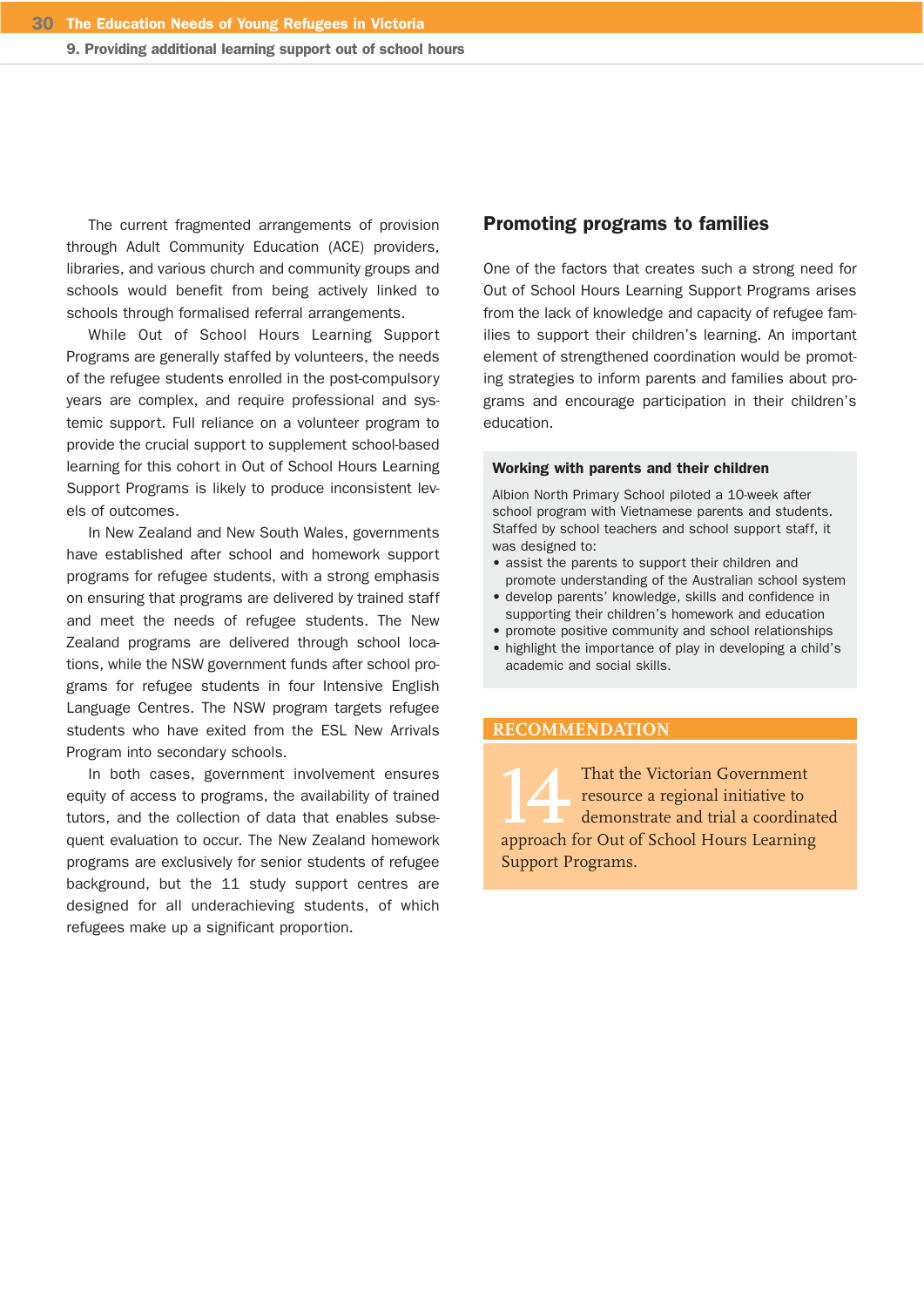# 10. Engaging refugee families and communities

HILE FINDING WAYS TO ENGAGE<br>parents in Out of School Hours<br>learning Support Programs is one<br>area that requires attention, parents<br>need to be engaged in a much wider<br>sense. Research indicates that the active involvement parents in Out of School Hours Learning Support Programs is one area that requires attention, parents need to be engaged in a much wider sense. Research indicates that the active involvement

of parents in their child's education has a significant positive effect on students.<sup>38</sup> The Victorian education system is built around an expectation that parents should and will be involved in schools and education. Generally, students do better at school if their parents/guardians are actively engaged.

It is generally the case that in new and emerging CALD communities, parental involvement in all levels of schooling is low. The families of refugee students are also likely to have reduced capacity to provide support for their children, lacking the language skills and sufficient knowledge of the culture and education system to support their children, and advocate on their behalf.

Families sometimes place unrealistic expectations and pressures on young people, given their children's previous levels and experience of schooling. It may be difficult to provide appropriate study space at home. Intergenerational tensions can develop, due to the students' exposure to Australian cultural norms regarding the treatment of young people, that may conflict with traditional cultural approaches.

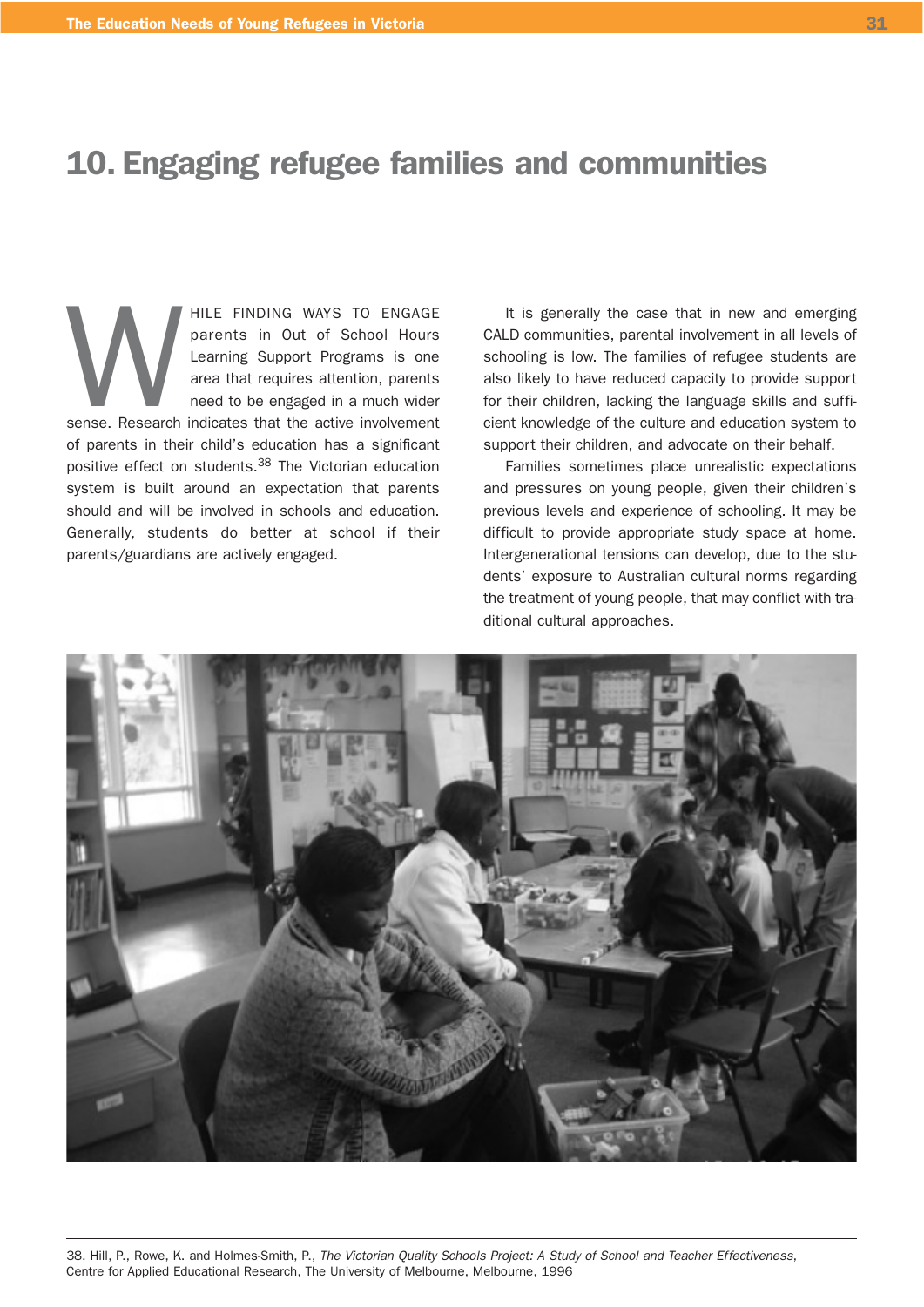A fundamental principle in planning for the education of young refugees is family inclusiveness. Programs are required that build the capacity of new arrival communities and families to participate and integrate into school and wider community settings.

Schools need to engage the families of refugee students as well as provide extra assistance to strengthen family support. Educational materials, professional development and school based resources all need to be developed, to assist refugees and their families to participate successfully in the education system.

Programs to support refugee background students in schools must have the capacity to facilitate parental/community involvement in school structures including:

- school councils
- school based extra curricular activities
- parent teacher meetings. 39

Relevant resource material for engaging families is available.40

However, a single focus on producing and distributing resources and materials will not be sufficient to achieve engagement and develop understanding. Families need orientation and familiarisation about the Australian education system and the school culture. Teachers and school staff equally need to develop culturally inclusive practice in engaging with refugees in order to develop supportive relationships that can lead to more effective learning.

Engaging parents/guardians is a major issue for mainstream schools, but is a critical issue to be addressed for refugee students if they are to be provided with adequate support and assistance. Families need to be assisted to provide support for their children who may struggle to overcome their lack of previous formal education, the language barriers and the challenges of unfamiliar ways of studying.

Many ELS/Cs have good parent engagement strategies due to their recognition of the needs of refugee students and their families. Maintaining this focus on engaging parents in the transition process between ELS/Cs and schools would be assisted if strategies were developed to inform parents about pathways and careers education, particularly in relation to viable alternative pathways in the post-compulsory education years (such as VCAL, VET and New Apprenticeships).

A combination of professional development to help schools develop genuine partnerships with parents and their communities and to learn about resources, and the provision of specialist short-term support to assist schools establish these relationships through a community liaison role would be of significant benefit. There are already examples of both primary and secondary schools demonstrating good practice that can be more widely promoted.

<sup>39.</sup> Programs such as those piloted by Foundation House in 2005 with the Sudanese community (Two Cultures, One Life: Parent Engagement Program) have demonstrated good methodologies for this process and the direct benefit of parental involvement in schools.

<sup>40.</sup> A Guide for Newly Arrived Young People – Understanding the Victorian Education and Training System, funded by DIMIA and developed by the Centre for Multicultural Youth Issues (CMYI) and the Refugee Young People and Transitions Working Group, provides an introduction to, and overview of, the Victorian education and training system for CALD families.

Opening the School Gate (CMYI) is a resource kit that provides school staff with strategies to encourage CALD parents and families to fully participate in the educational experience of their children at school.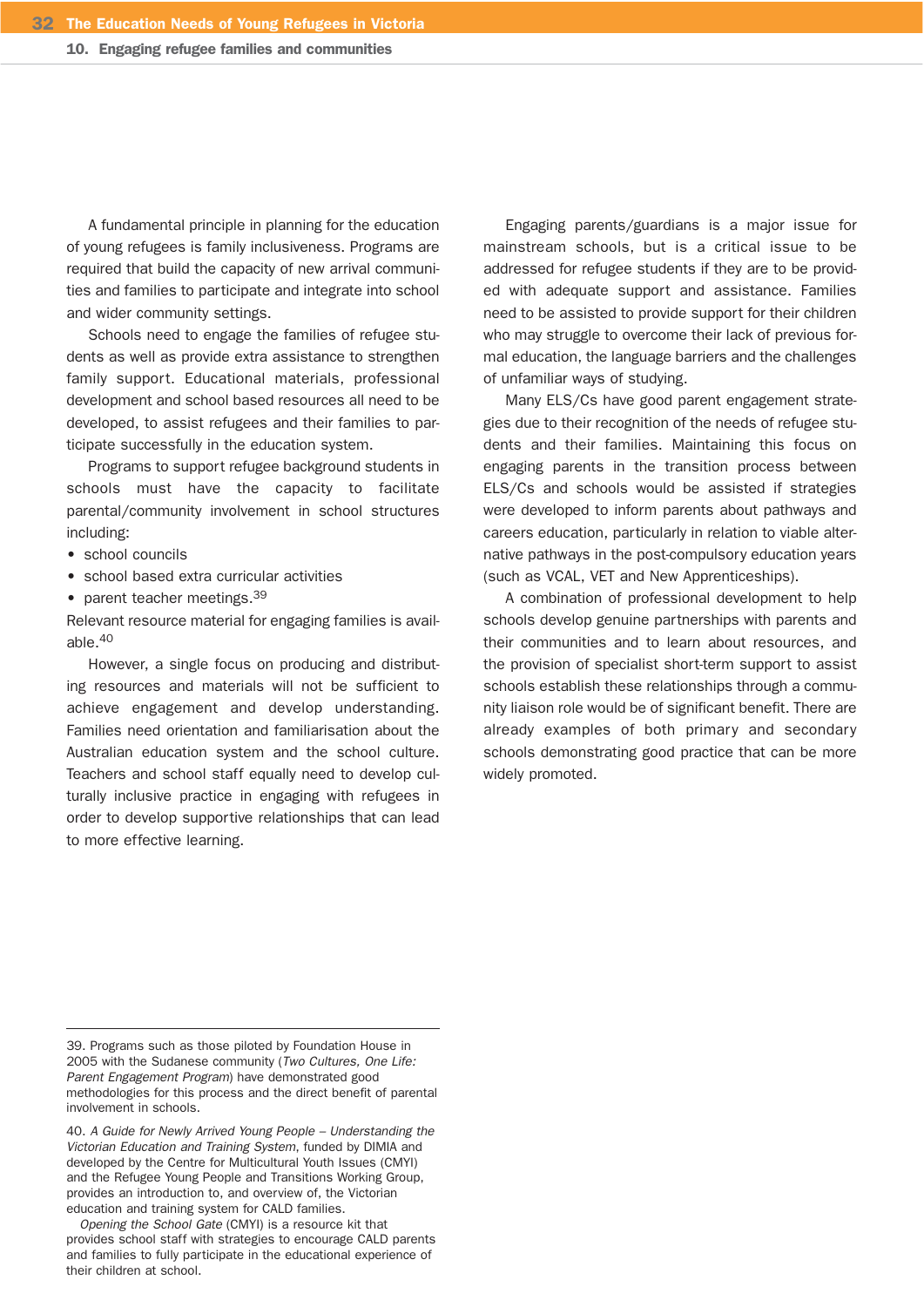10. Engaging refugee families and communities

#### Partnerships with parents

Debney Park Secondary College provides a model at the secondary level on strategies to communicate with refugee families, based around the use of interpreters, sharing information in low-key ways, and adopting approaches that facilitate parents to raise concerns.

Brunswick Secondary College and English Language Centre, in partnership with the Victorian Arabic Social Services and Foundation House, ran the Parents Learning Together Program for refugee parents from Arabic speaking backgrounds.

The parent engagement program, Two Cultures, One Life, run at St Albans' Primary School in partnership with Foundation House for 28 Sudanese parents/guardians, enabled the school to gain valuable insight into the Sudanese community's previous educational experiences and their expectations of Australian education. Senior school staff delivered a program designed to assist parents understand the education system in Victoria, student's rights and responsibilities, methods of teaching and learning, and how parents can be involved in their children's schooling (e.g. school council). Training was conducted on school premises over 4 weeks and included classroom visits and activities to observe how students learn. One parent was mentored by the school principal and became a member of the school council.

#### **RECOMMENDATION**

That schools demonstrating good<br>
practice of parent engagement an<br>
involvement be identified and<br>
invited to share these strategies through practice of parent engagement and involvement be identified and Knowledge Bank and systemic professional development.

### **RECOMMENDATION**

That schools develop formal linkages<br>
with relevant agencies that have a<br>
capacity to provide ongoing<br>
consultancy support in relation to working with with relevant agencies that have a capacity to provide ongoing refugee families.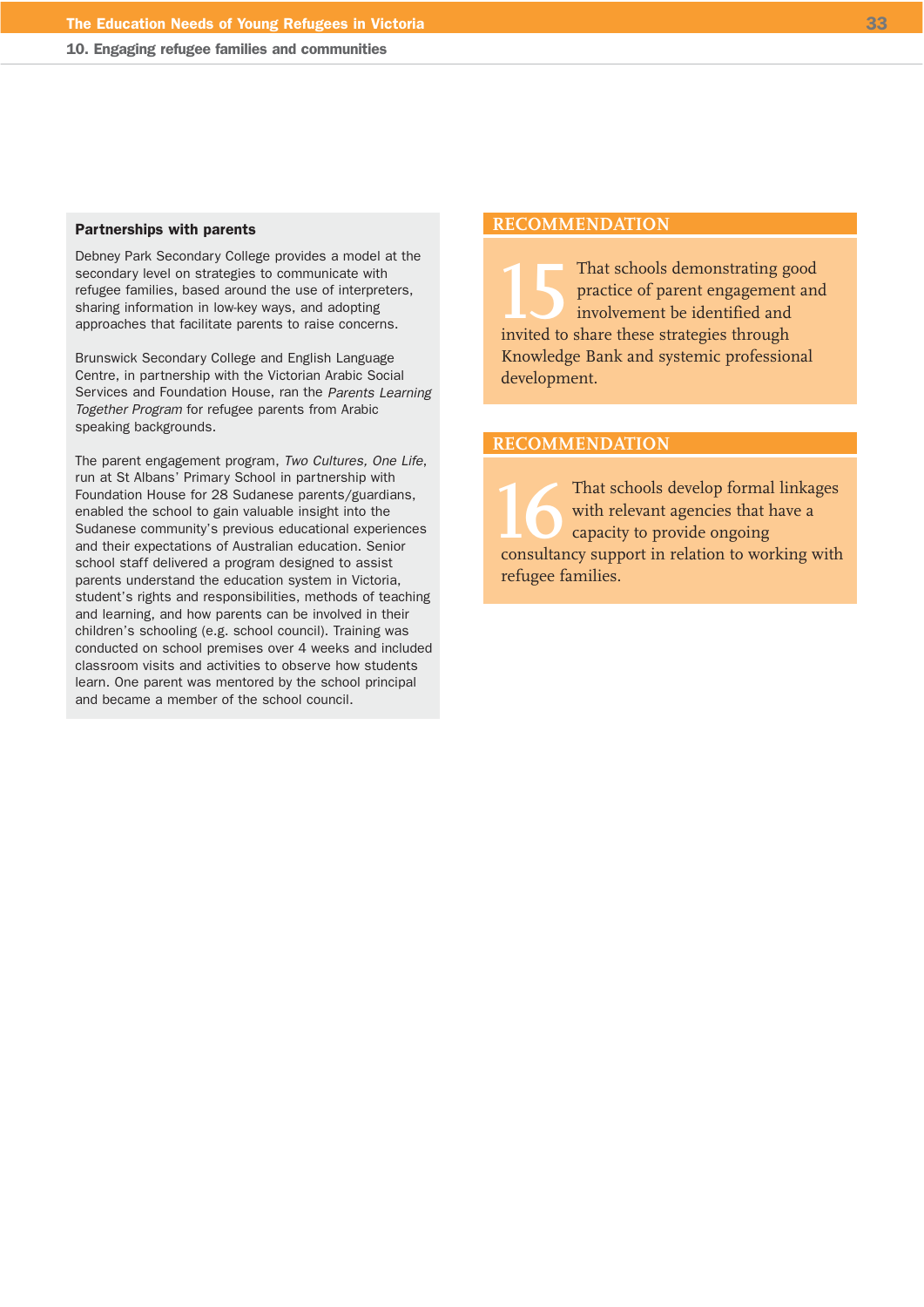# 11. Support for multicultural education aides

ULTICULTURAL EDUCATION AIDES (MEAS)<br>play a vital role in the emotional well-<br>being and educational outcomes of<br>many refugee background students.<br>They assist with communication<br>between the school and families, support stude play a vital role in the emotional wellbeing and educational outcomes of many refugee background students. They assist with communication between the school and families, support students and teachers in the classroom and are often a trusted person in the school for students of refugee background. Their role is designed by the school and can vary considerably between schools.

Many MEAs have their first experience of the Australian education system in their role as an aide. They are dependent on the school for guidance and support. They are generally quite isolated with little opportunity to network and receive collegiate support from other aides in similar positions.

DoE offers MEA training days annually which are very well received for the professional content and networking opportunities they offer. MEAs can participate in an accredited online training program offered to all School Services Officers (SSOs); however, it is not widely taken up. DoE is currently undertaking a review of SSO training and development needs and the accredited online training program.

The SSO training has been based on a Certificate III from the Public Sector Training Package. This qualification includes a number of elective competency units from the Community Services Training Package. The Community Services Training Package is currently being reviewed. The review presents an opportunity for the education sector to ensure that the revised training package includes competency units that describe the skills and knowledge required by MEAs.

MEAs would benefit enormously from having the opportunity to participate in an accredited training course where they can receive professional development and achieve a recognised qualification with pathways into further training and employment. They would also benefit from meeting with other MEAs to share good practice and concerns.

### **RECOMMENDATION**

That an appropriate accredited<br>
training course be developed a<br>
promoted for multicultural edu<br>
aides (MEAs). Regional MEA networks training course be developed and promoted for multicultural education supported by DoE should be established.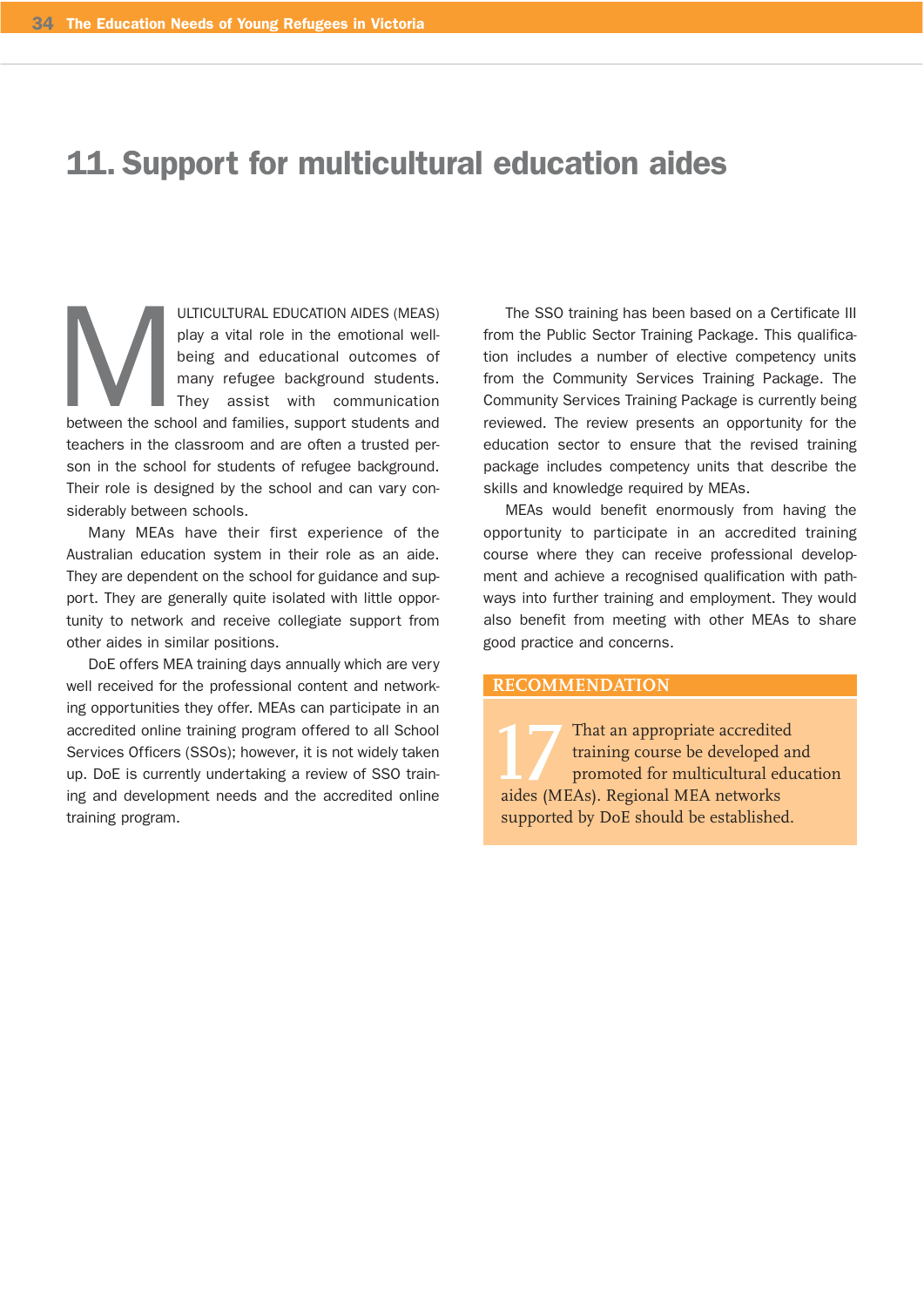# 12. The post-compulsory education age group

HE BENEFITS OF ECONOMIC DEVELOPMENT<br>and of education and training should be<br>extended to all young people. Life-long learn-<br>ing and continuing skill development has<br>been identified as a requirement for a future<br>fair Victori HE BENEFITS OF ECONOMIC DEVELOPMENT and of education and training should be extended to all young people. Life-long learning and continuing skill development has been identified as a requirement for a future government reports.<sup>41</sup> However, access to ongoing opportunities for learning and skill development will be particularly important for many refugee young people to be able to achieve their career goals. The education system needs to be able to equip refugee young people with the skills and confidence to cope with the stress of

critical life transitions, which are likely to include various forms of training and employment. This requires an approach that reaches beyond the classroom to developing personal and social support systems that will build the resilience of refugee students for life.

Recently arrived students from refugee backgrounds aged 16 years and above with educational levels of much younger students are a group of particular concern. Literacy remains a significant barrier for many of these young people upon completing their time in an ELS/C.

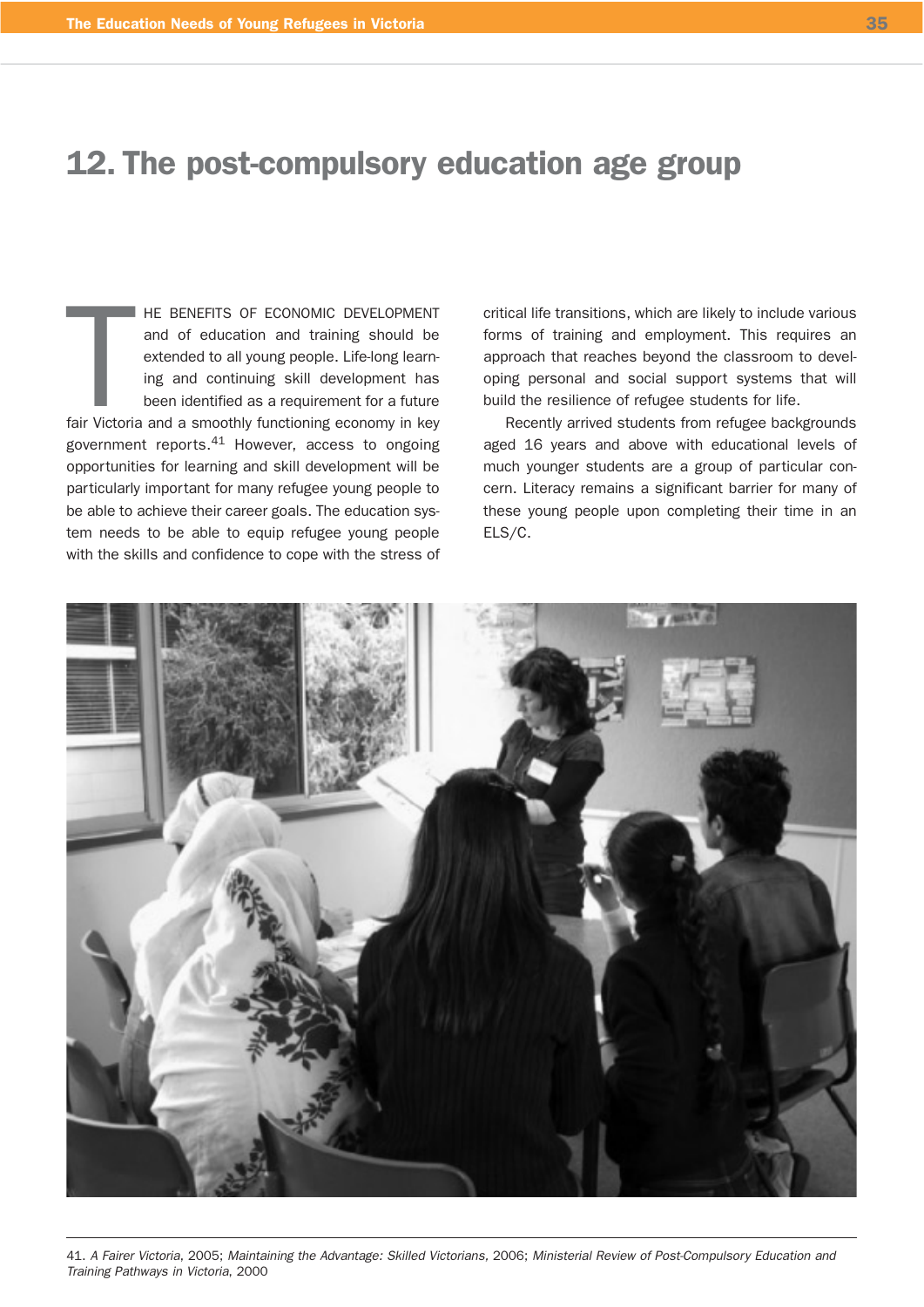12. The post-compulsory education age group

Secondary schools which agree to enrol these students often have difficulty in placing them in an appropriate year level as they do not have the academic skills to cope at senior level, but there are negative impacts on socialisation and self-esteem if they are placed with significantly younger children. As a result, the refugee student can easily become disengaged with the school system.

If the post-compulsory education refugee cohort is not carefully assisted through education and training, there are likely to be long term social consequences for the community. This potential can be seen in the high levels of youth unemployment in LGAs that have been receiving large numbers of people from refugee and humanitarian backgrounds.

The responsibility of the education sector to provide equitable outcomes for refugee young people represents a commitment to providing both the necessary skills as well as clear pathways to further education, training and employment.

Traditional pathways will not meet the needs of some groups of refugees such as those with a learner profile of interrupted schooling. These students need more flexible learning programs that can combine work and study and contextualise learning and curriculum. Accredited vocational training outcomes delivered in non-literate modes, such as the social enterprise training programs developed by AMES, should be more widely available to refugee students of post-compulsory education age.

There may also be value in developing certificate programs conducted in the refugees' original language that could enable further training and study to be undertaken and relevant skills developed.

Specifically designed pathways can be developed through partnerships. Eight of the Victorian LLENs have developed a Memorandum of Understanding with CMYI to work together to improve pathways for young refugees. For schools, a key practical challenge is in working with the local communities and industry to create links to a range of post-compulsory education and vocational options for their refugee students.

Young people of refugee background with little or no previous education who arrive in Australia as teenagers are at much more risk than those arriving at a younger age, with less time to adjust to the demands of a new language and a new culture. In addition, as discussed earlier, the expectations of their families regarding pathways and career aspirations can be unrealistic. While viable alternatives to the VCE, such as customised VCAL and VET are available, there needs to be considerable promotion and education of both the system and of families.

The Victorian Government has taken the first steps by providing funding for the previously Commonwealth funded VCAL Foundation courses in schools for recently arrived refugee young people aged 16 and over who arrive in Victoria with little or no formal education.

The Victorian Qualifications Authority (VQA) has also been undertaking work in this area, scoping the relevance of current qualifications to refugees. A number of other initiatives to improve post-compulsory education transition support for young refugees have been identified within TAFEs, universities, migrant education providers and relevant areas of DoE. However, systemlevel knowledge and data is lacking.

### **RECOMMENDATION**

That the Victorian Government fund<br>
an initiative which brings together<br>
relevant sectors to determine and<br>
develop more appropriate pathway options and an initiative which brings together relevant sectors to determine and outcomes for refugee young people of postcompulsory education age.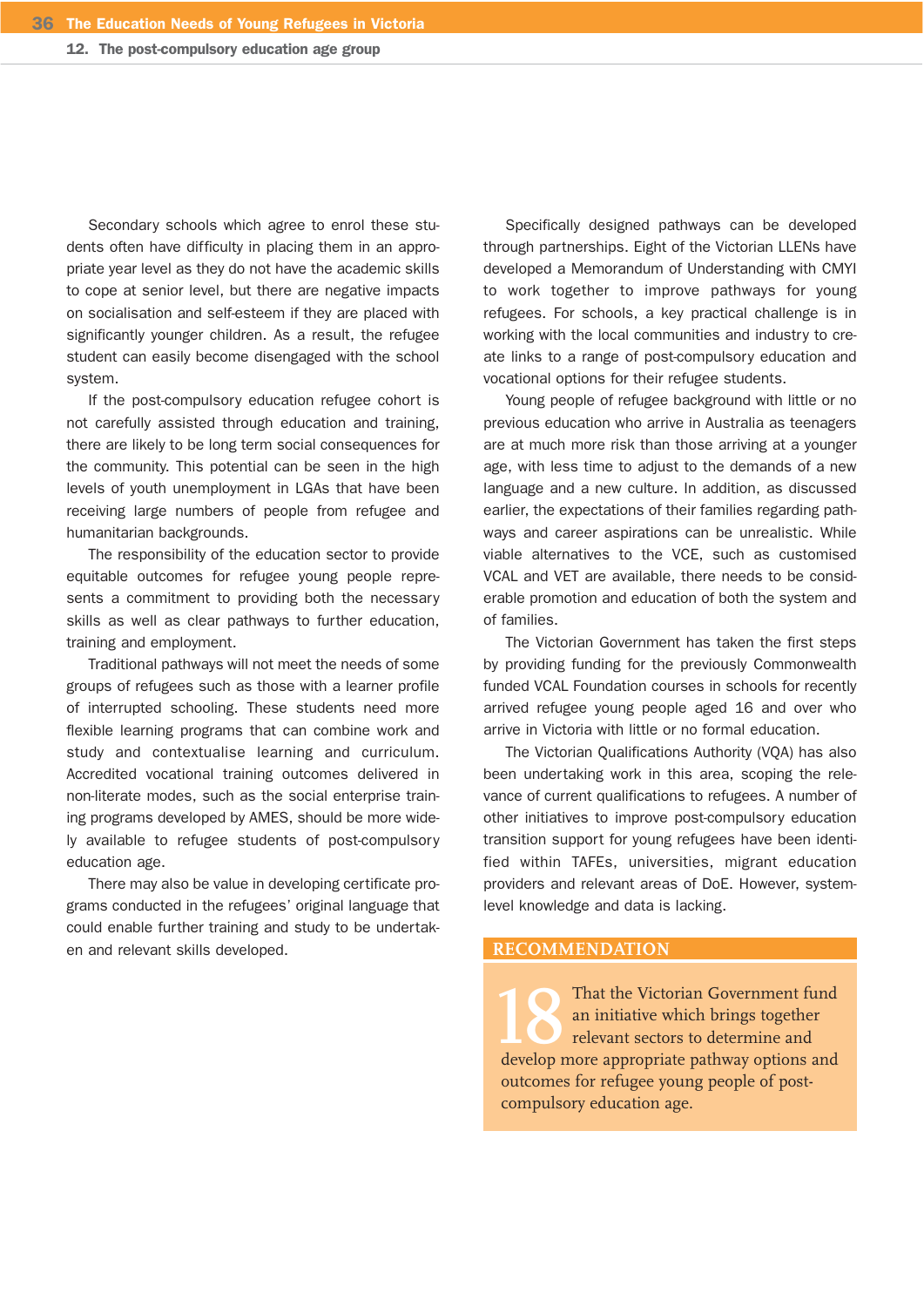# References

Centre for Multicultural Youth Issues (CMYI), A Guide for Newly Arrived Young People – Understanding the Victorian Education and Training System, 2<sup>nd</sup> ed., revised by CMYI and Refugee Young People and Transitions Working Group, Melbourne, 2003

Centre for Multicultural Youth Issues, All I Ask For is Protection: Young People Seeking Asylum in Australia, Paper 12, 2002

Centre for Multicultural Youth Issues and South East LLEN, Pathways and Pitfalls, 2004

Centre for Multicultural Youth Issues, Opening the School Gate – Engaging Families in Schools, Melbourne, 2006

Collier, V., How long? A Synthesis of Research on Academic Achievement in a Second Language, TESOL Quarterly, Vol. 23, No. 3, 1989

Department for Education and Skills, Planning and Funding Extended Schools: A Guide for Schools, Local Authorities and their Partner Organisations, http://publications.teachernet.gov.uk, accessed on 1 September 2006

Department for Education and Skills, The Essential Guide to the Impact of Study Support, http://www.standards.dfes.gov.uk/studysupport/docs/ essguide, accessed on 24 August 2006

Department of Education and Training, Accountability and Improvement Framework for Victorian Government Schools, Victoria, 2005

Department of Education and Training, Blueprint for Government Schools, Victoria, 2003

Department of Education and Training, ESL Report, Victoria, 2004

Department of Education and Training, Maintaining the Advantage: Skilled Victorians, Victoria, 2006

Department of Education and Training, Meeting the Needs of Secondary ESL Learners with Disrupted Schooling – Planning Bridging Programs, Victoria, 2004

Department of Education and Training, Moving in New Directions, Victoria, 2003

Department of Education and Training, Not a Matter of Choice, Victoria, 2000

Department of Education and Training, Research on Learning, Victoria, 2005

Department of Education and Training, Schools as Community Facilities: Policy Framework and Guidelines, Melbourne, 2005

Department of Education, Employment and Training, Ministerial Review of Post Compulsory Education and Training Pathways in Victoria – Kirby Report, Victoria, 2000

Department of Immigration and Multicultural and Indigenous Affairs, Australia's Support for Humanitarian Entrants 2004-05, Canberra, 2005

Department of Immigration and Citizenship, Settlement Database, www.immi.gov.au

Department of Immigration and Multicultural Affairs, National Report, Settlement Needs of New Arrivals 2006, Canberra, 2006

Department of Premier and Cabinet, A Fairer Victoria, Victoria, 2005

Department of Premier and Cabinet, Growing Victoria Together: A Vision for Victoria to 2010 and Beyond, Victoria, 2001

Hill, P., Rowe, K. and Holmes-Smith, P., The Victorian Quality Schools Project: A Study of School and Teacher Effectiveness, Centre for Applied Educational Research, The University of Melbourne, Melbourne, 1996

Her Majesty's Government, Every Child Matters, http://www.everychildmatters.gov.uk/aims, accessed on 1 September 2006

Ministerial Council on Employment, Training and Youth Affairs (MCEETYA), The Adelaide Declaration (1999) on National Goals for Schooling in the 21<sup>st</sup> Century, Adelaide 1999

Refugee Education Partnership Project, A Snapshot of Out of School Hours Learning Support Programs, yet to be published

Refugee Education Partnership Project, Case Studies of Out of School Hours Learning Support Programs, yet to be published

United Nations High Commission for Refugees (UNHCR), The 1951 Refugee Convention, Switzerland, 2003

Victorian Foundation for Survivors of Torture, School's In for Refugees: Whole-School Guide to Refugee Readiness, Melbourne, 2004

Victorian Institute of Teaching, The Standards, Guidelines and Process for the Accreditation of Pre-service Teacher Education Courses, Draft Paper for Discussion by Stakeholders in Pre-service Teacher Education, Victoria, June 2006